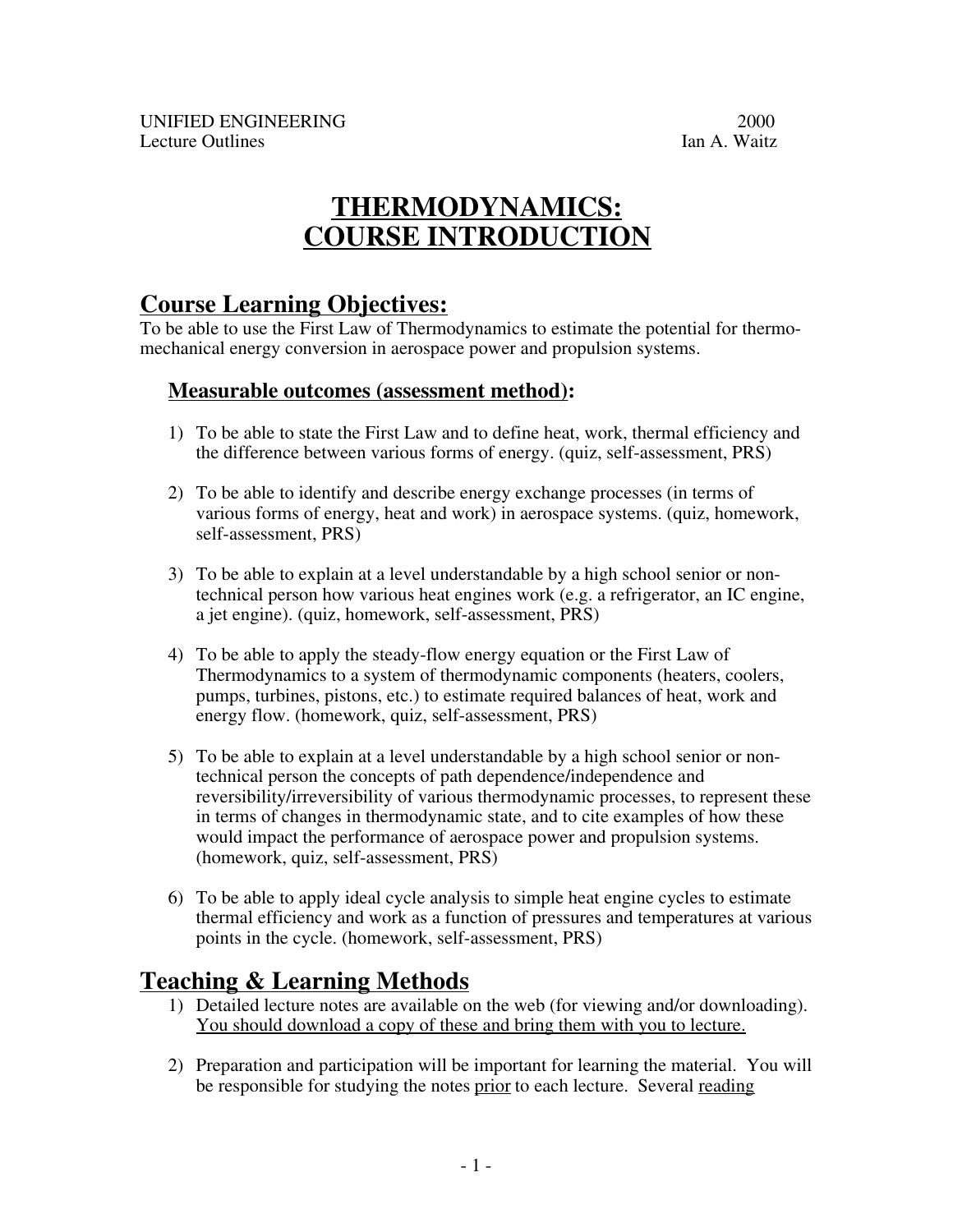assignments will be given to help promote this activity (1/3 of participation grade).

- 3) Several active learning techniques will be applied on a regular basis (turn-to-yourpartner exercises, muddiest part of the lecture, and ungraded concept quizzes). We will make extensive use of the PRS system (2/3 of participation grade).
- 4) Homework problems will be assigned (approximately one hour of homework per lecture hour). The Unified Engineering collaboration rules apply.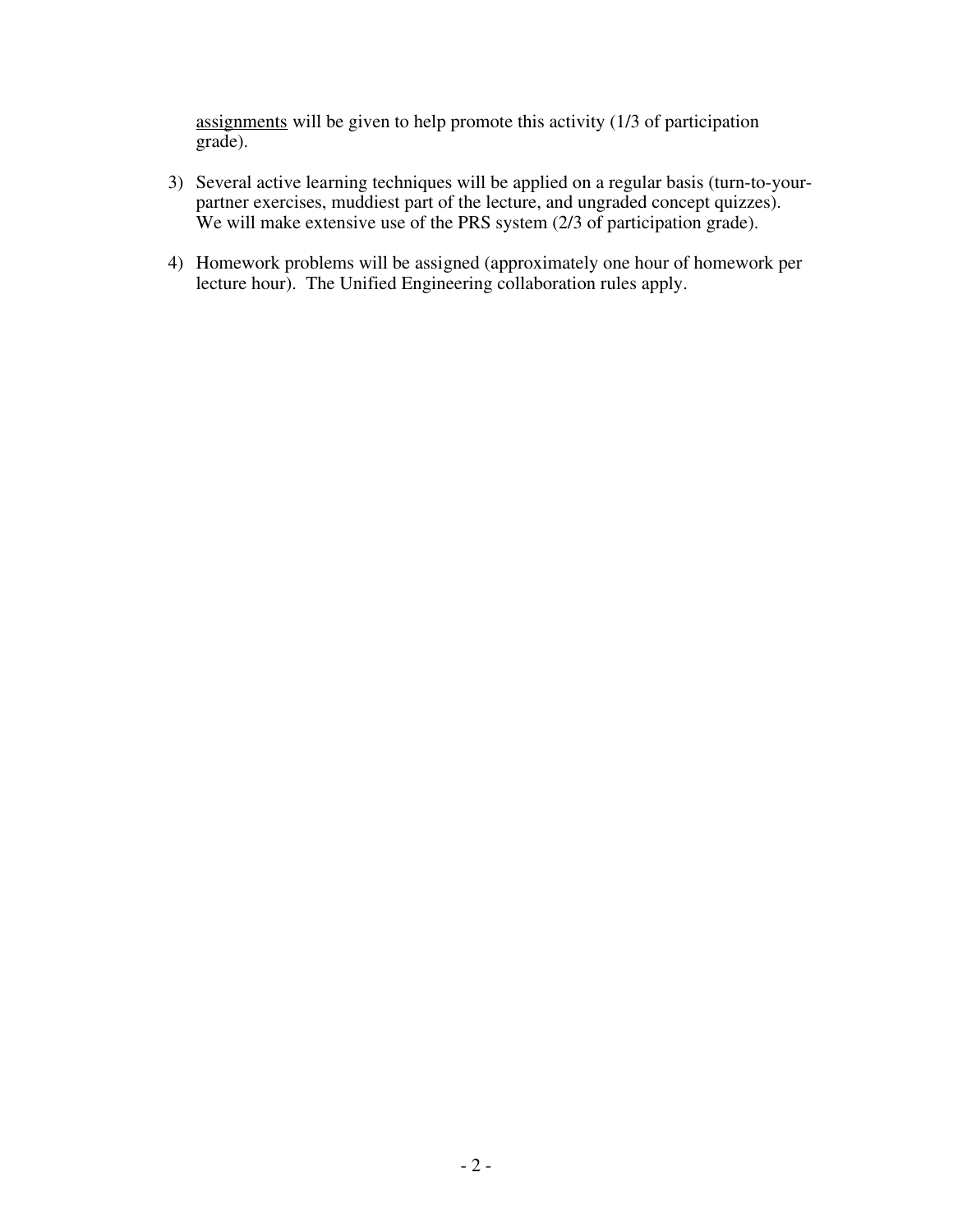# **THERMODYNAMICS CONCEPTS**

## **I. Thermodynamics (VW, S & B: Chapter 1)**

- **A. Describes processes that involve changes in temperature, transformation of energy, relationships between heat and work.**
- **B. It is a science, and more importantly an engineering tool, that is necessary for describing the performance of propulsion systems, power generation systems, refrigerators, fluid flow, combustion, ....**
- **C. Generalization of extensive empirical evidence (however most thermodynamic principles and can be derived from kinetic theory)**

## **D. Examples of heat engines**

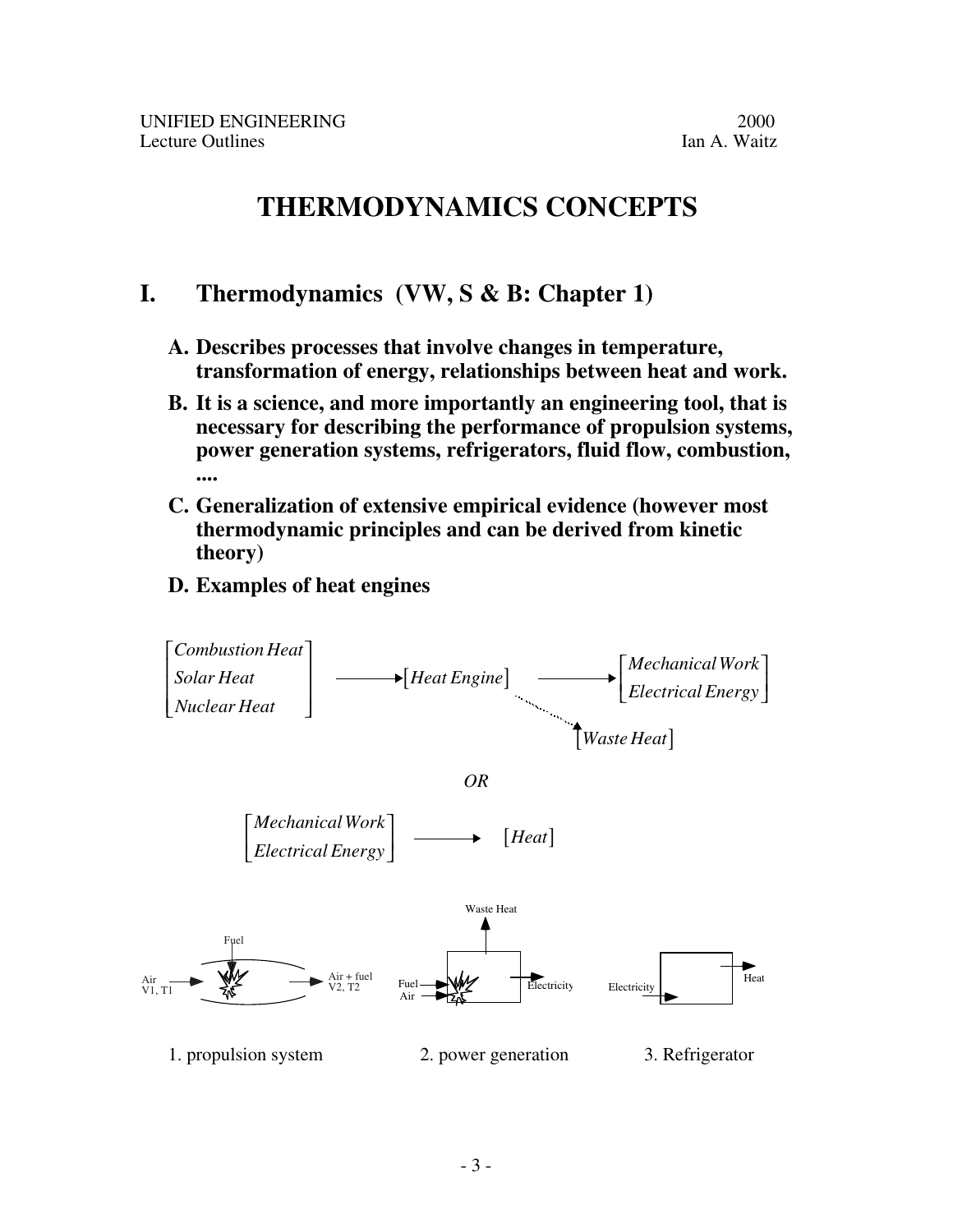### **E. Questions:**

- 1. Describe the energy exchange processes in  $\qquad$  (fill in the blank, e.g. a nuclear power plant, a refrigerator, a jet engine).
- 2. Given that energy is conserved, where does the fuel+oxidizer energy that is used to power an airplane go?
- 3. Describe the energy exchange processes necessary to use electricity from a nuclear power plant to remove heat from the food in a refrigerator.
- 4. Describe the energy exchange processes necessary for natural gas to be used to provide electricity for the lights in the room you are in.

## **II. Concept of a thermodynamic system** *(VW, S & B: 2.1)*

**A. A quantity of matter of fixed identity, boundaries may be fixed or movable, can transfer heat and work across boundary but not mass**



**B. Identifiable volume with steady flow in and out, a control volume. Often more useful way to view devices such as engines**

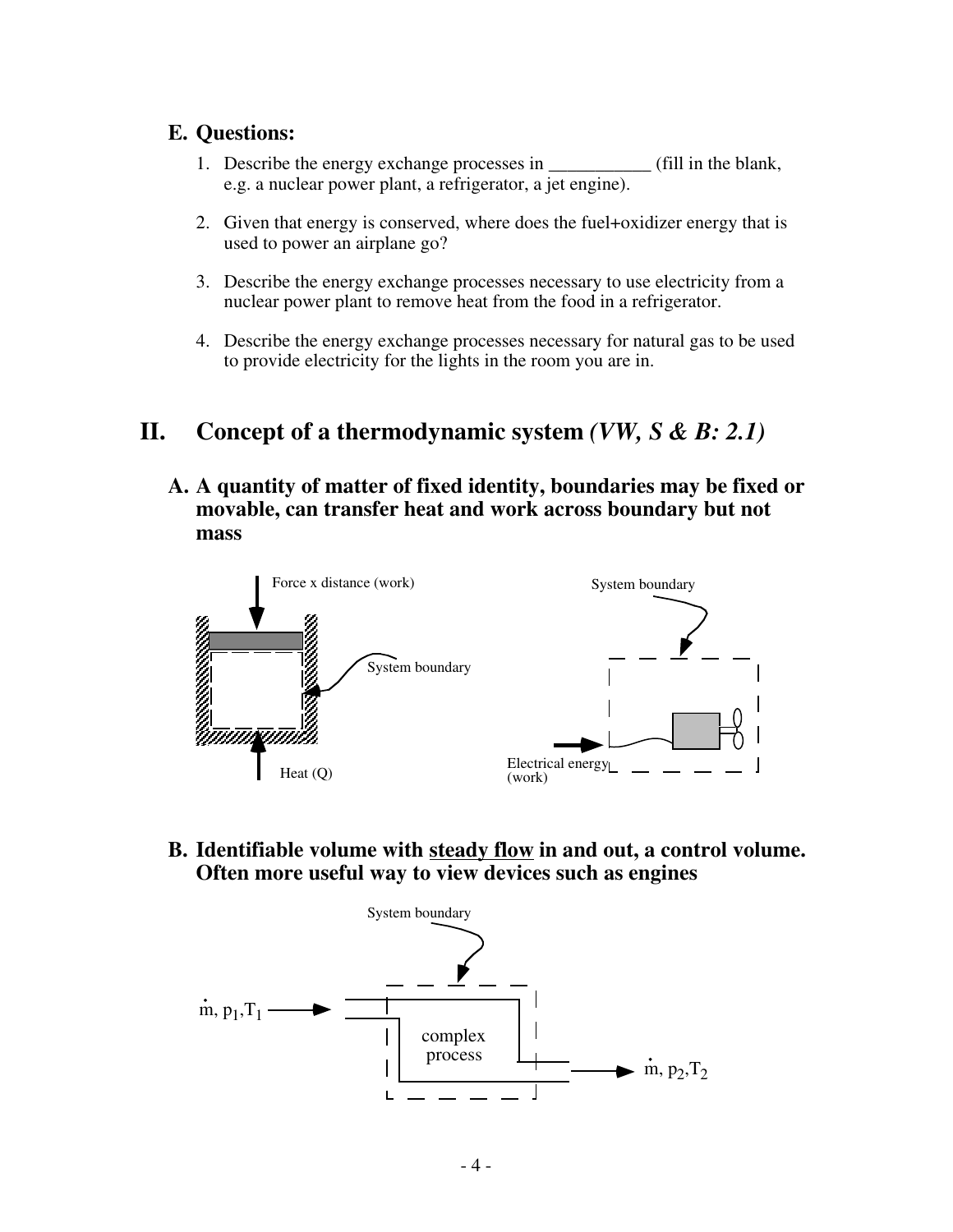## **III. Thermodynamic state of a system**

- **A. The thermodynamic state of a system is defined by specifying a set of measurable properties sufficient so that all remaining properties are determined. Examples of properties: pressure, temperature, density, internal energy, enthalpy, and entropy.**
- **B. For engineering purposes we usually want gross, average, macroscopic properties (not what is happening to individual molecules and atoms) thus we consider substances as continua - the properties represent averages over small volumes. For** example, there are 10<sup>16</sup> molecules of air in 1 mm<sup>3</sup> at standard **temperature and pressure.** *(VW, S & B: 2.2)*
- **. Intensive properties do not depend on mass**  $(e.g., p, T, \rho, v=1/\rho, u)$ **and h); extensive properties depend on the total mass of the system (***e.g***. V, M, U and H). Uppercase letters are usually used for extensive properties.** *(VW, S & B: 2.3)*
- **D. Equilibrium: States of a system are most conveniently described when the system is in equilibrium,** *i. e.* **it is in steady-state. Often we will consider processes that change "slowly" -- termed quasisteady.** *(VW, S & B: 2.3-2.4)*



- 1. mechanical equilibrium 2. thermal equilibrium (force balances pressure times area) (same temperature)
-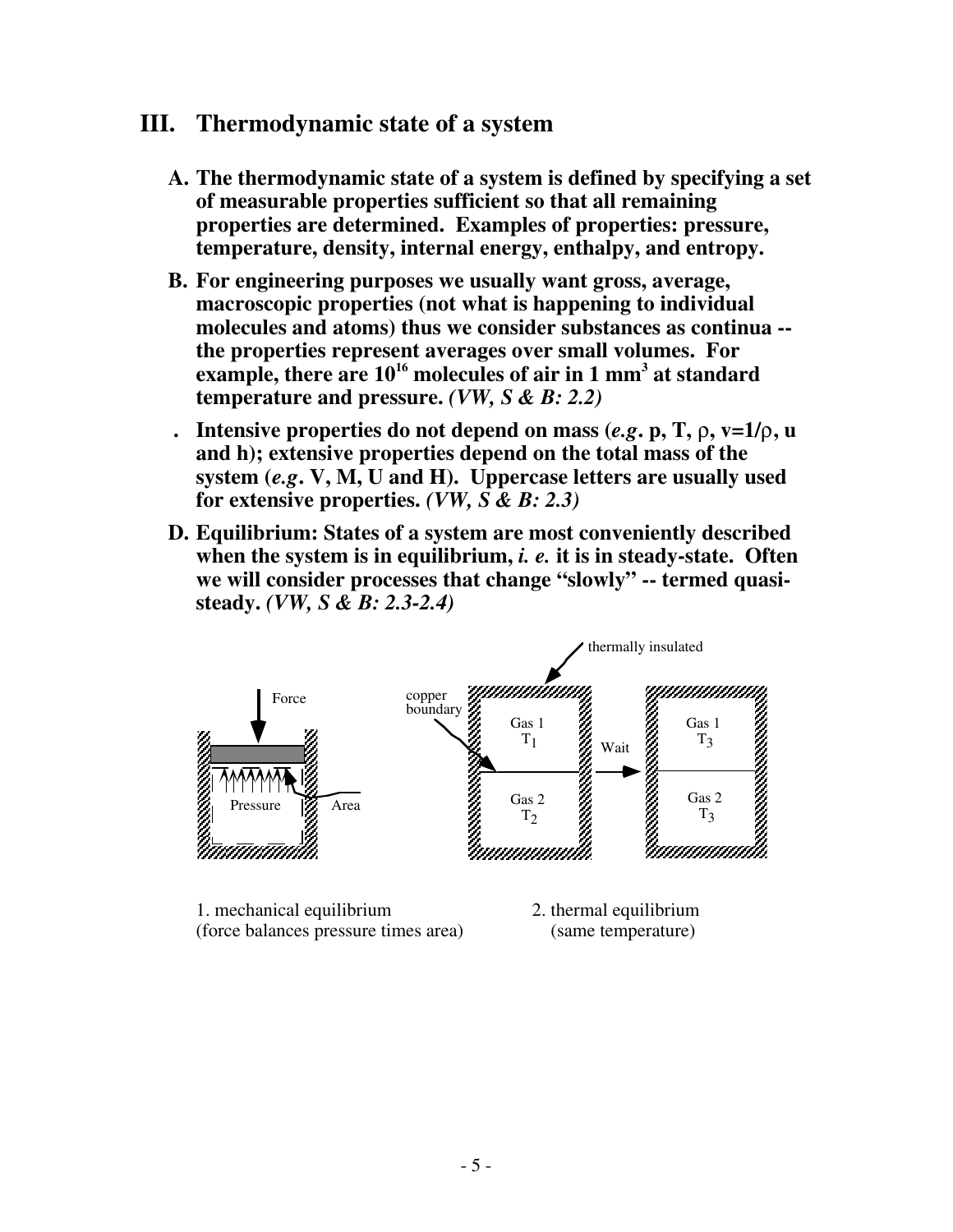- **E. Two properties are needed to define the state of any pure substance undergoing a steady or quasi-steady process. (This is an experimental fact!)** *(VW, S & B: 3.1, 3.3)*
	- 1. For example for a thermally perfect gas (this is a good engineering approximation for many situations, but not all (good for  $p \ll p_{\text{crit}}$ , and  $T > 2T_{\text{crit}}$ up to about  $4p_{\text{crit}}$ ). *(VW, S & B: 3.4)*:

$$
p\,\overline{v}=\mathcal{R}T
$$

 $\overline{v}$  is volume per mol of gas,  $\mathcal{R}$  is the universal gas constant  $\mathcal{R} =$ 8.31kJ/Kmol-K. Dividing by molecular weight,

$$
p\,\overline{v}/\mathcal{M} = (\mathcal{R}/\,\mathcal{M})\;T
$$

where *M* is the molecular weight of the gas. Most often written as

 $pv = RT$  or  $p = \rho RT$ 

where  $v$  is the specific volume and  $R$  is the gas constant (which varies depending on the gas.  $R = 287J/kg - K$  for air).

Thus, if we know p and T we know  $\rho$ , if we know T and  $\rho$ , we know p, *etc.*

**F. For thermodynamic processes we are interested in how the state of a system changes. So typically we plot the behavior as shown below. It is useful to know what a constant temperature line (isotherm) looks like on a p-v diagram, what a constant volume line (isochor) looks like on a T-p diagram,** *etc.*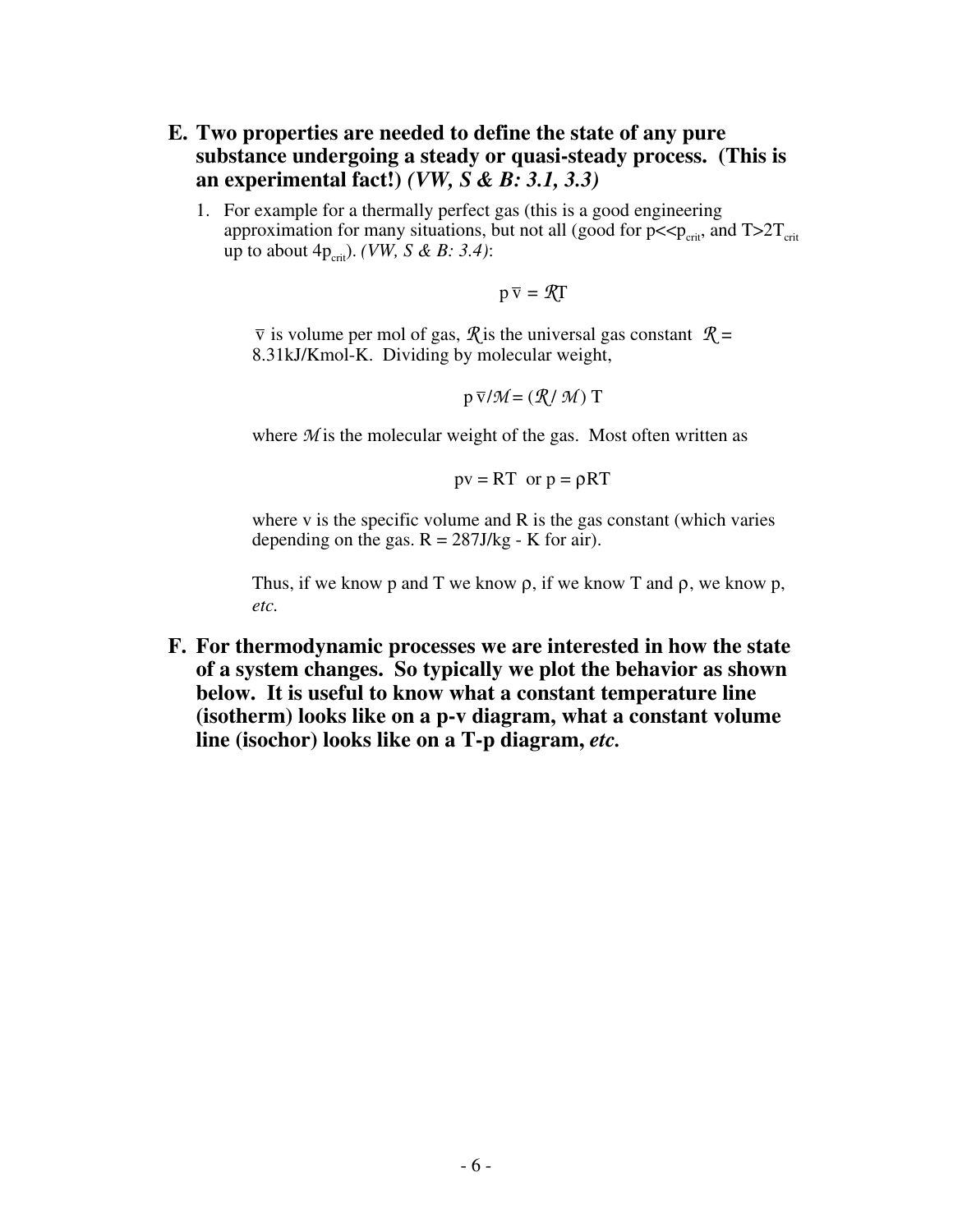

**1.p-v diagram**



**2. p-T diagram**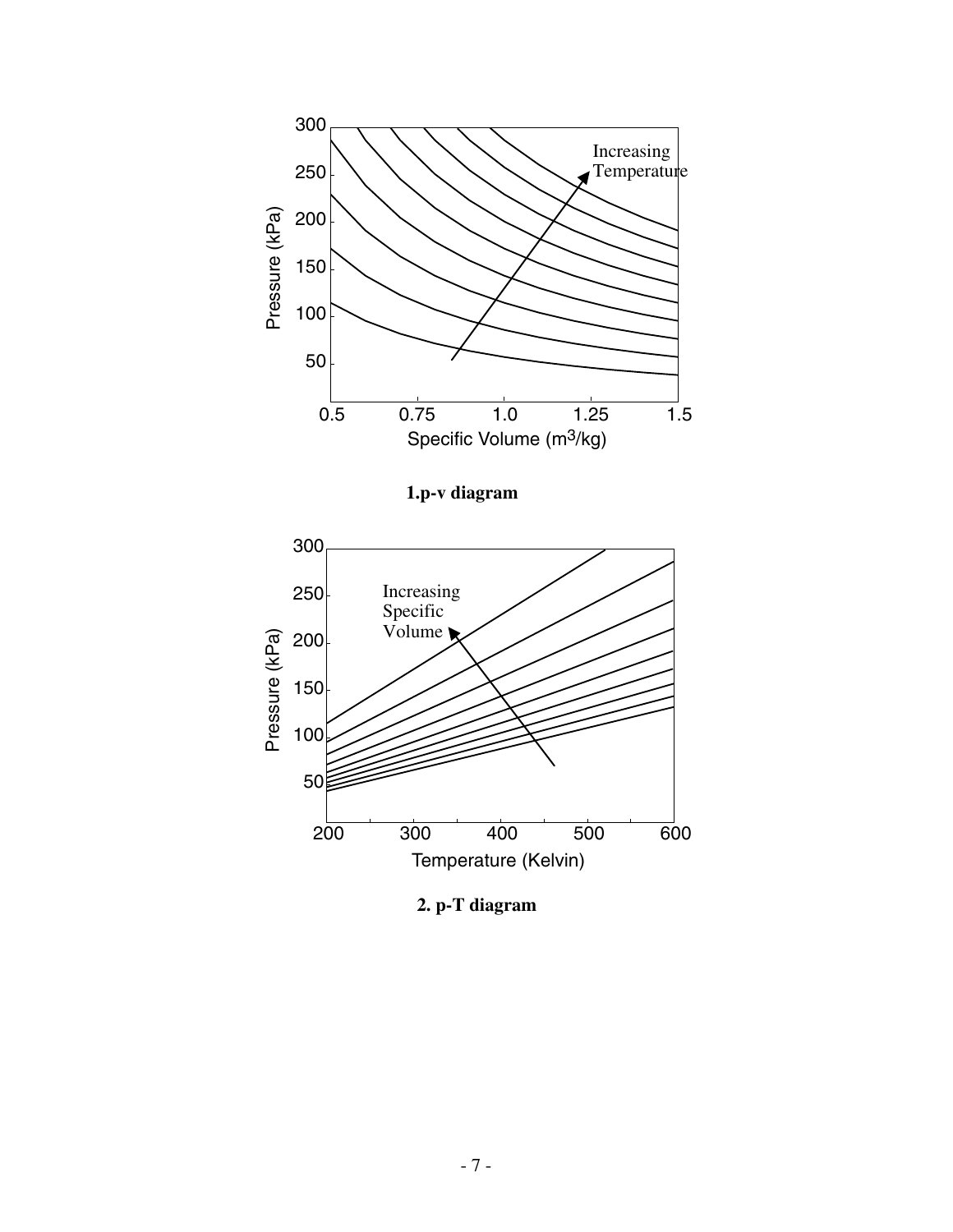

**3. T-v diagram**

**G. Note that real substances may have phase changes (water to water vapor, or water to ice, for example). Many thermodynamic devices rely on these phase changes (liquid-vapor power cycles are used in many power generation schemes, for example). You will learn more about these in 16.050. In this course we will deal only with single-phase thermodynamic systems.**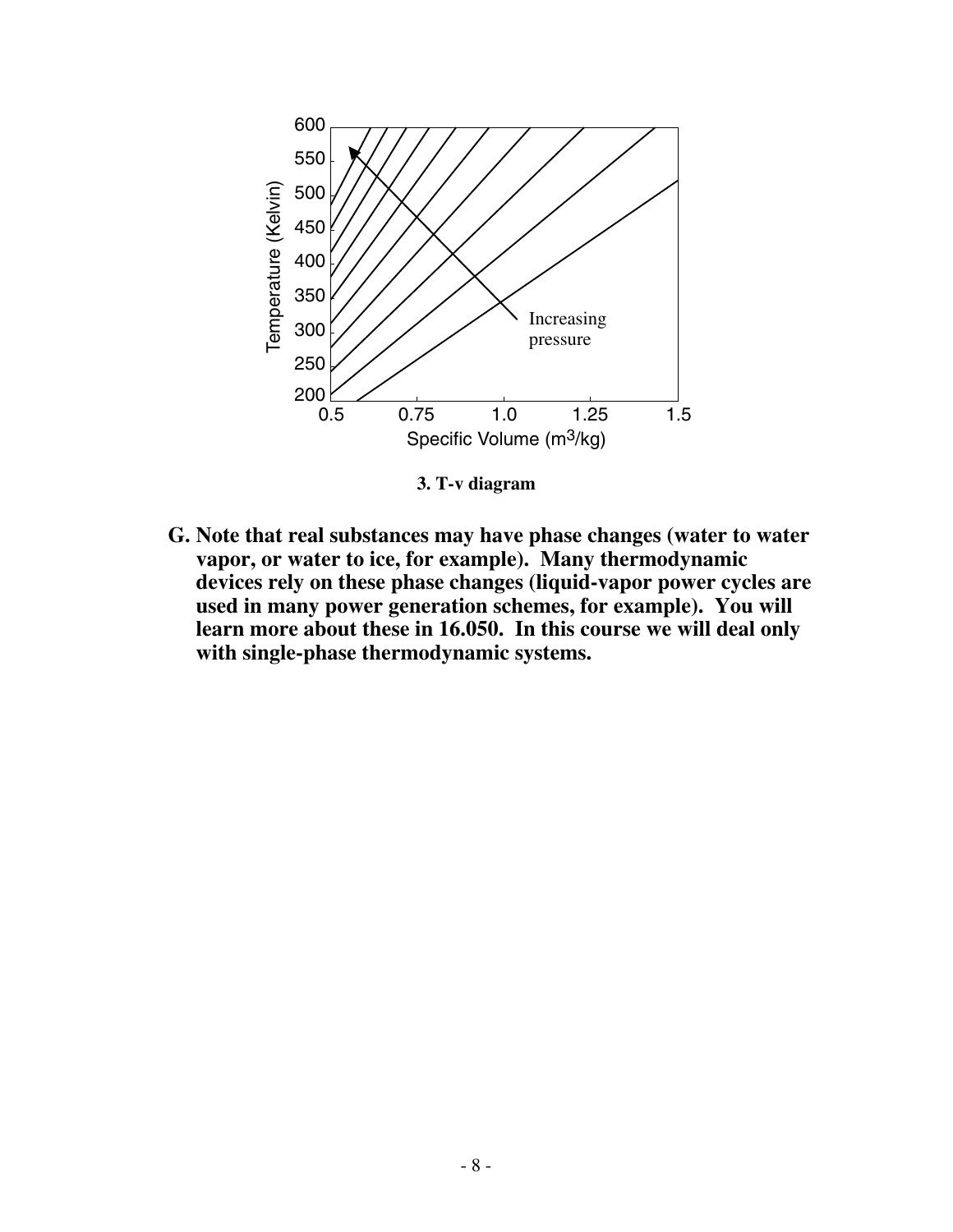

Pressure-temperature-volume surface for a substance that expands on freezing (from*VW, S & B: 3.7*)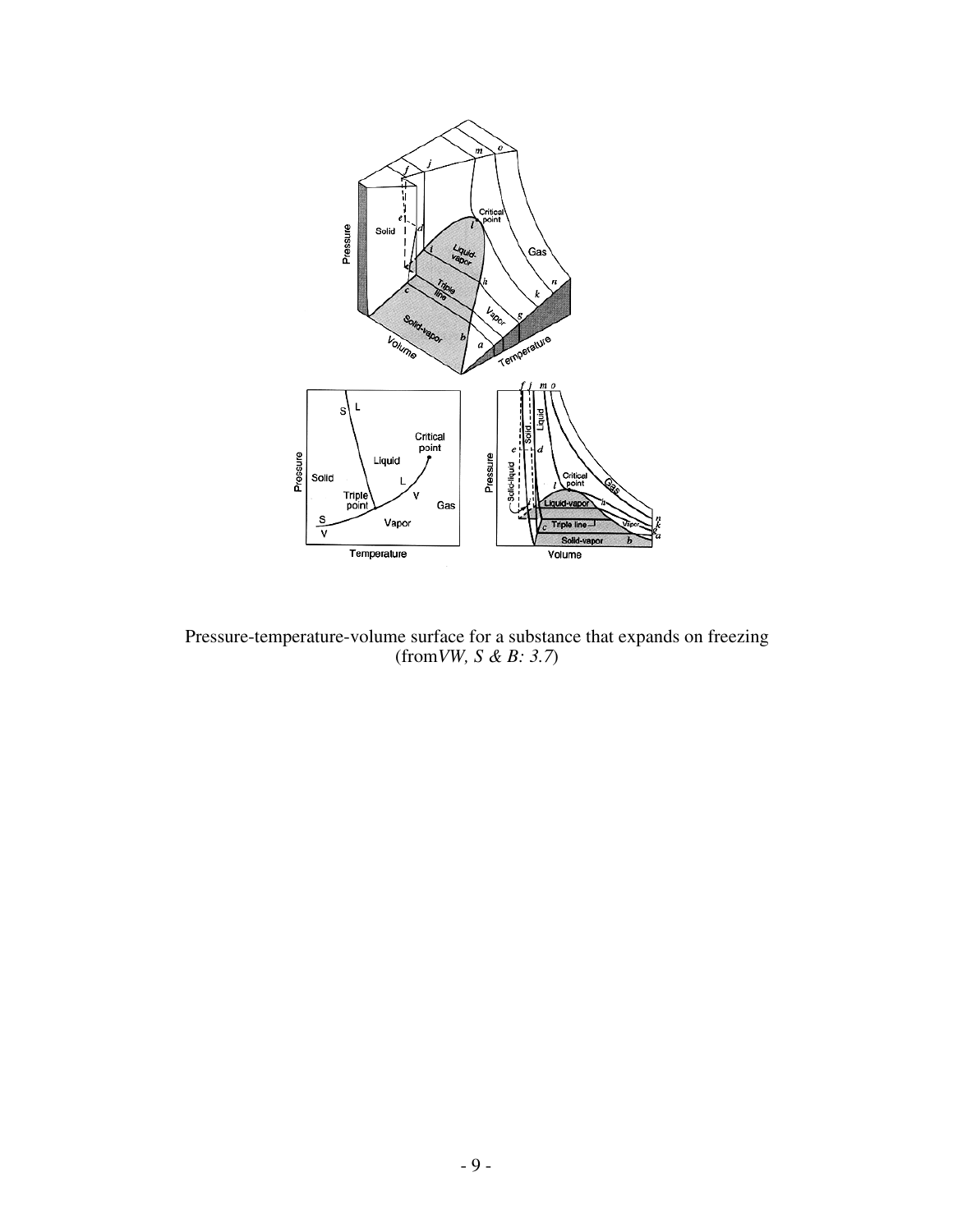UNIFIED ENGINEERING 2000<br>Lecture Outlines 1 and A. Waitz Lecture Outlines

# **CHANGING THE STATE OF A SYSTEM WITH HEAT AND WORK**

- **Changes in the state of a system are produced by interactions with the environment through heat and work .**
- **During these interactions, equilibrium (a static or quasi-static process) is necessary for the equations that relate system properties to one-another to be valid.**

## **I. Changing the State of a System : Heat** *(VW, S & B: 4.7-4.9)*

### **A. Heat is energy transferred between a system and its surroundings by virtue of a temperature difference only.**

- 1. This transfer of energy can change the state of the system.
- 2. "Adiabatic" means no heat is transferred.

### **B. Zeroth Law of Thermodynamics** *(VW, S & B: 2.9-2.10)*

- 1. There exists for every thermodynamic system in equilibrium a property called temperature. (Absolute temperature scales:  $K = 273.15 + C$ ,  $R = 459.9 + C$ )
- 2. Equality of temperature is a necessary and sufficient condition for thermal equilibrium, *i.e.* no transfer of heat.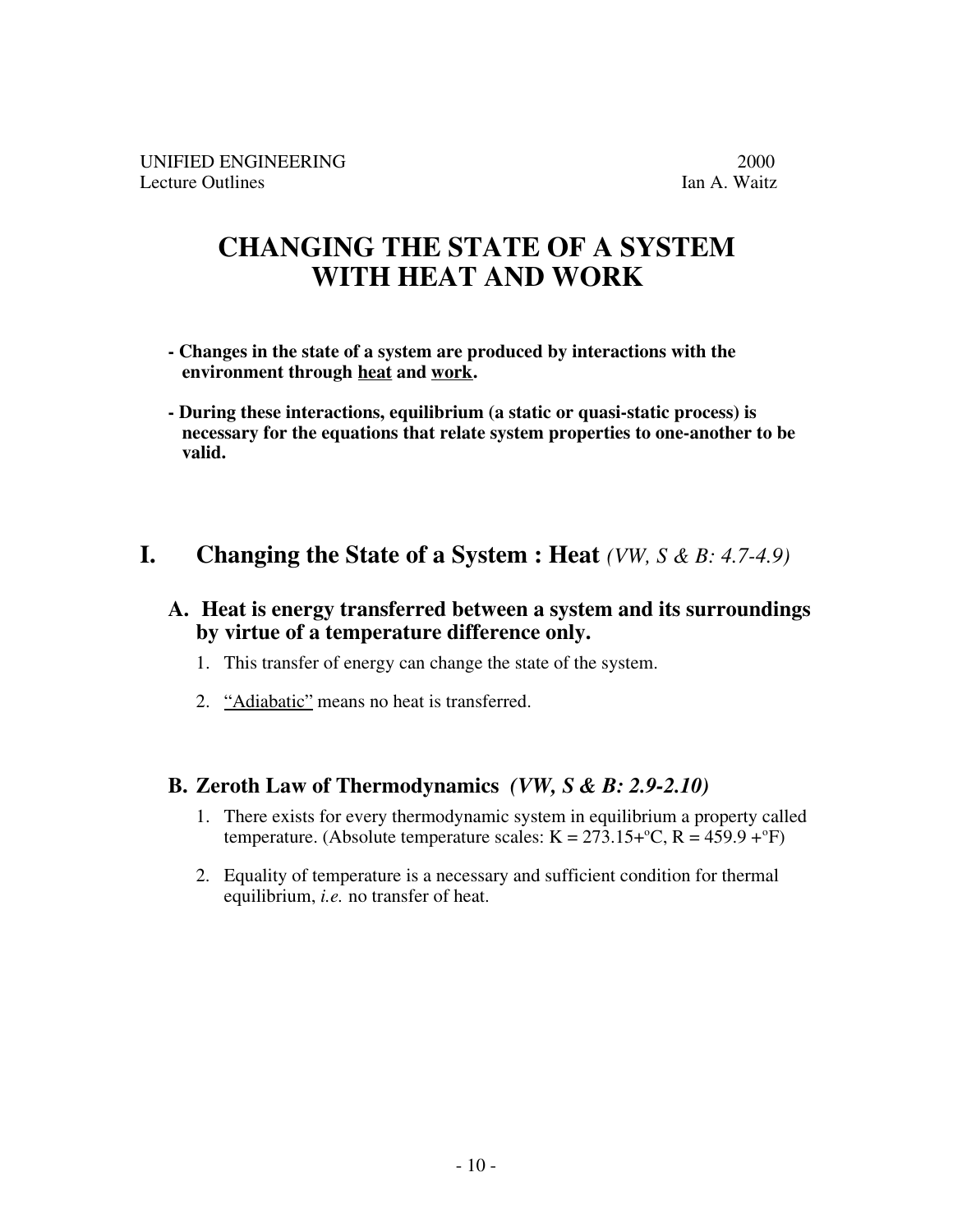

## **II. Changing the State of a System: Work** *(VW, S & B: 4.1-4.6)*

#### **A. Definition of Work**

We saw that *heat* is a way of changing the energy of a system by virtue of a temperature difference only.

Any other means for changing the energy of a system is called *work*. We can have push-pull work (*e.g*. in a piston-cylinder, lifting a weight), electric and magnetic work (*e.g*. an electric motor), chemical work, surface tension work, elastic work, *etc.*

In defining work, we focus on the effects that the system (*e.g*. an engine) has on its surroundings. Thus we define work as being positive when the system does work on the surroundings (energy leaves the system). If work is done on the system (energy added to the system), the work is negative.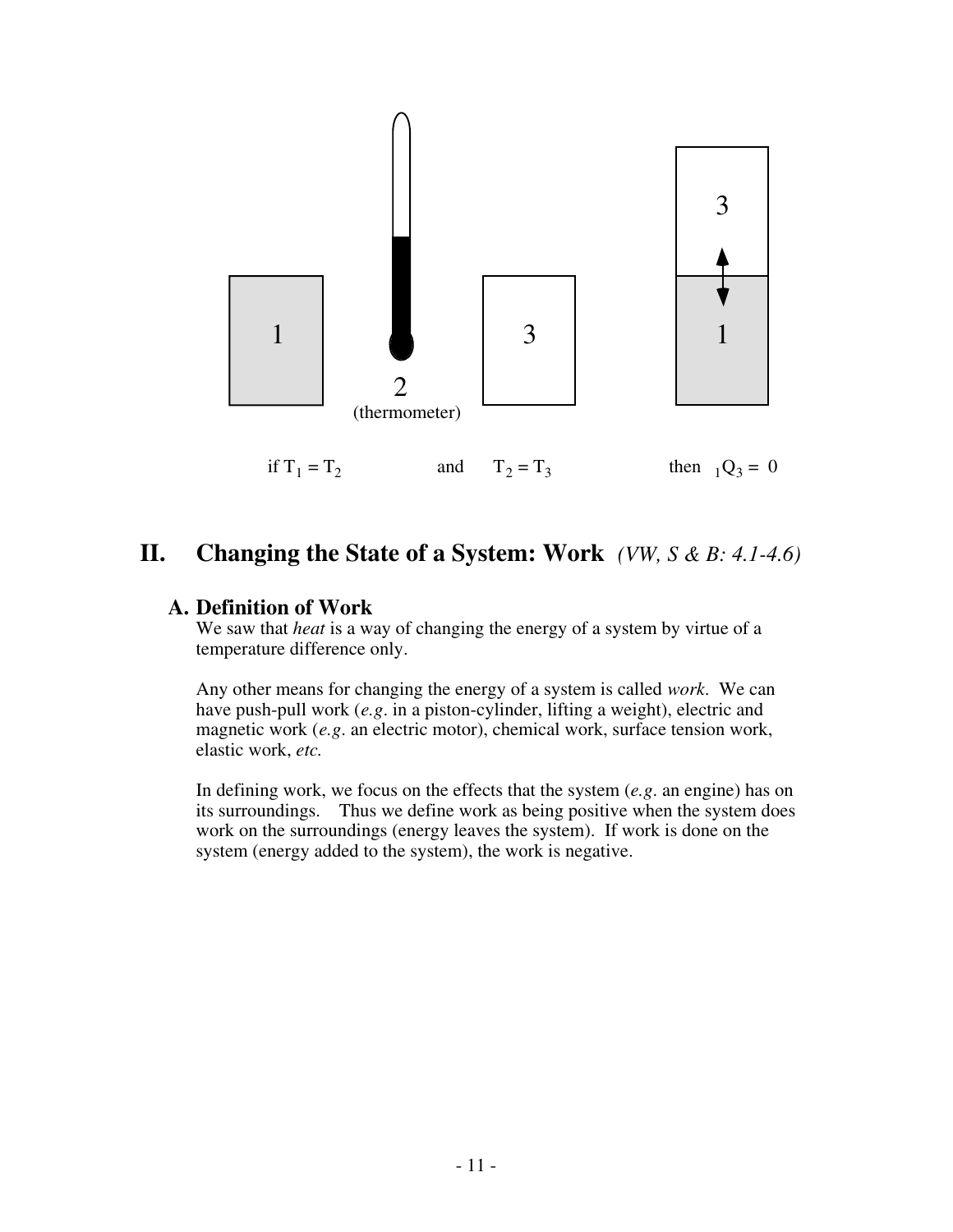### **B. Consider a simple compressible substance**

Work done by system

dW = Force · dl  
\ndW = 
$$
\left(\frac{\text{Force}}{\text{Area}}\right)
$$
 (Area · dl)  
\ndW = Pressure · dVolume  
\ndW = p<sub>ext</sub>dV  
\ntherefore:  
\nW =  $\int_{v_1}^{v_2} p_{ext} dV$ 

or in terms of the specific volume, v:

$$
W=m\displaystyle{\int\limits_{v_1}^{v_2}}p_{ext}dv
$$

where m is the mass of the system.

- 1. If system volume *expands* against a force, *work is done by the system*.
- 2. If system volume contracts under a force, work is done on the system.
- 3. Why  $p_{\text{external}}$  instead of  $p_{\text{system}}$ ?

Consider  $p_{\text{external}} = 0$  (vacuum). <u>No work</u> is done by the system even though  $p_{system}$  changes and the system volume changes.

### **C. Quasi-static processes**

Use of  $p_{\text{ext}}$  instead of  $p_{\text{sys}}$  is often inconvenient because it is usually the state of the system that we are interested in.

However, for <u>quasi-static processes</u>  $p_{sys} \approx p_{ext}$ .

Consider  $p_{ext} = p_{sys} \pm dp$ 

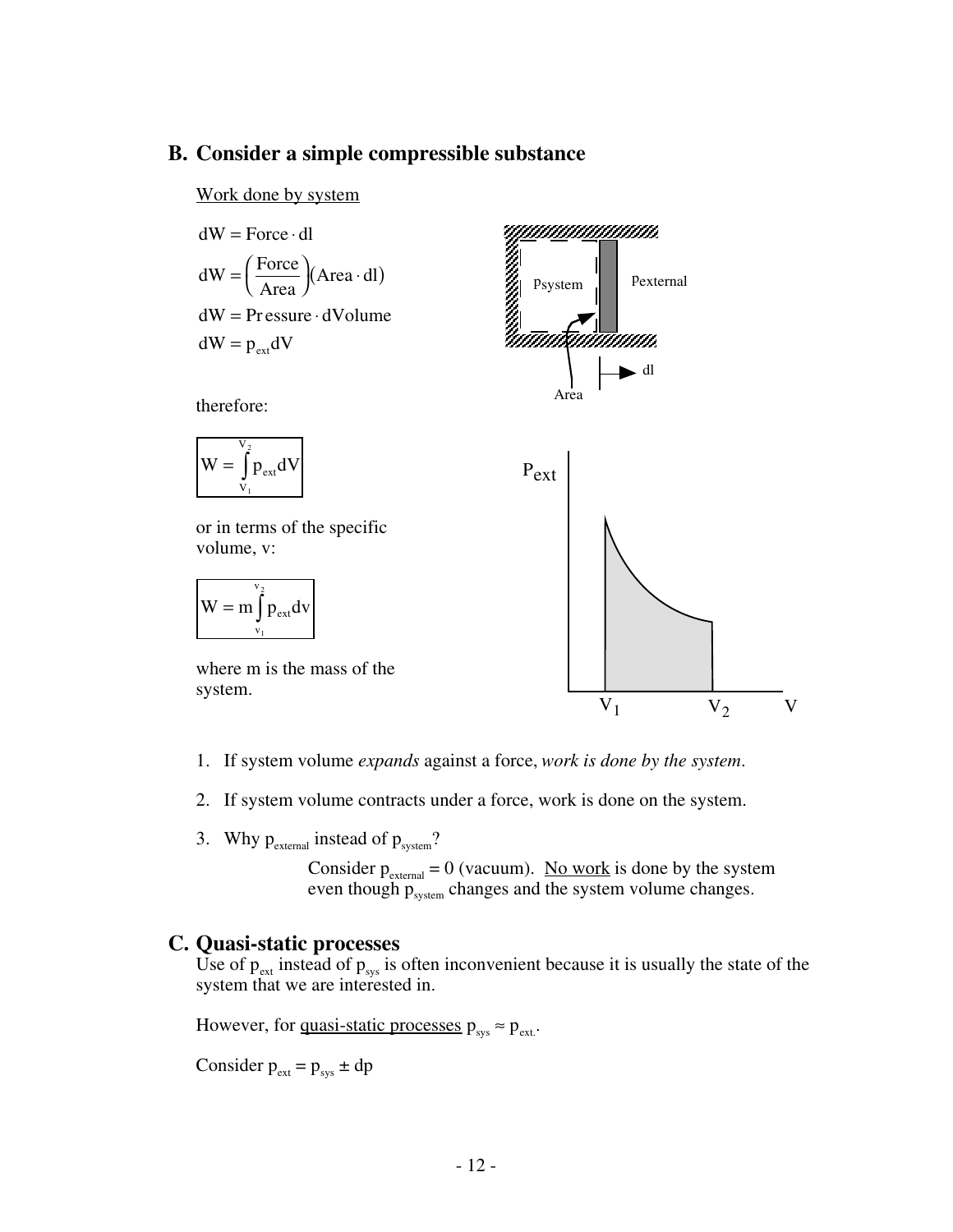$$
W = \int_{V_1}^{V_2} p_{ext} dV = \int_{V_1}^{V_2} (p_{sys} \pm dp) dV = \int_{V_1}^{V_2} p_{sys} dV \pm dp dV
$$
  
therefore  

$$
W = \int_{V_1}^{V_2} p_{sys} dV
$$

is the work done by the system in a quasi-static process.

- 1. Can only relate work to system pressure for quasi-static processes.
- 2. Take a free expansion ( $p_{ext} = 0$ ) for example:  $p_{sys}$  is not related to  $p_{ext}$  ( and thus the work) at all -- the system is not in equilibrium.

### **D. Work is a path dependent process**

- 1. Work depends on path
- 2. Work is not a function of the state of a system
- 3. Must specify path if we need to determine work



Along Path a:  $W = 2p_0(2V_0 - V_0) = 2p_0V_0$ Along Path b:  $W = p_0(2V_0 - V_0) = p_0V_0$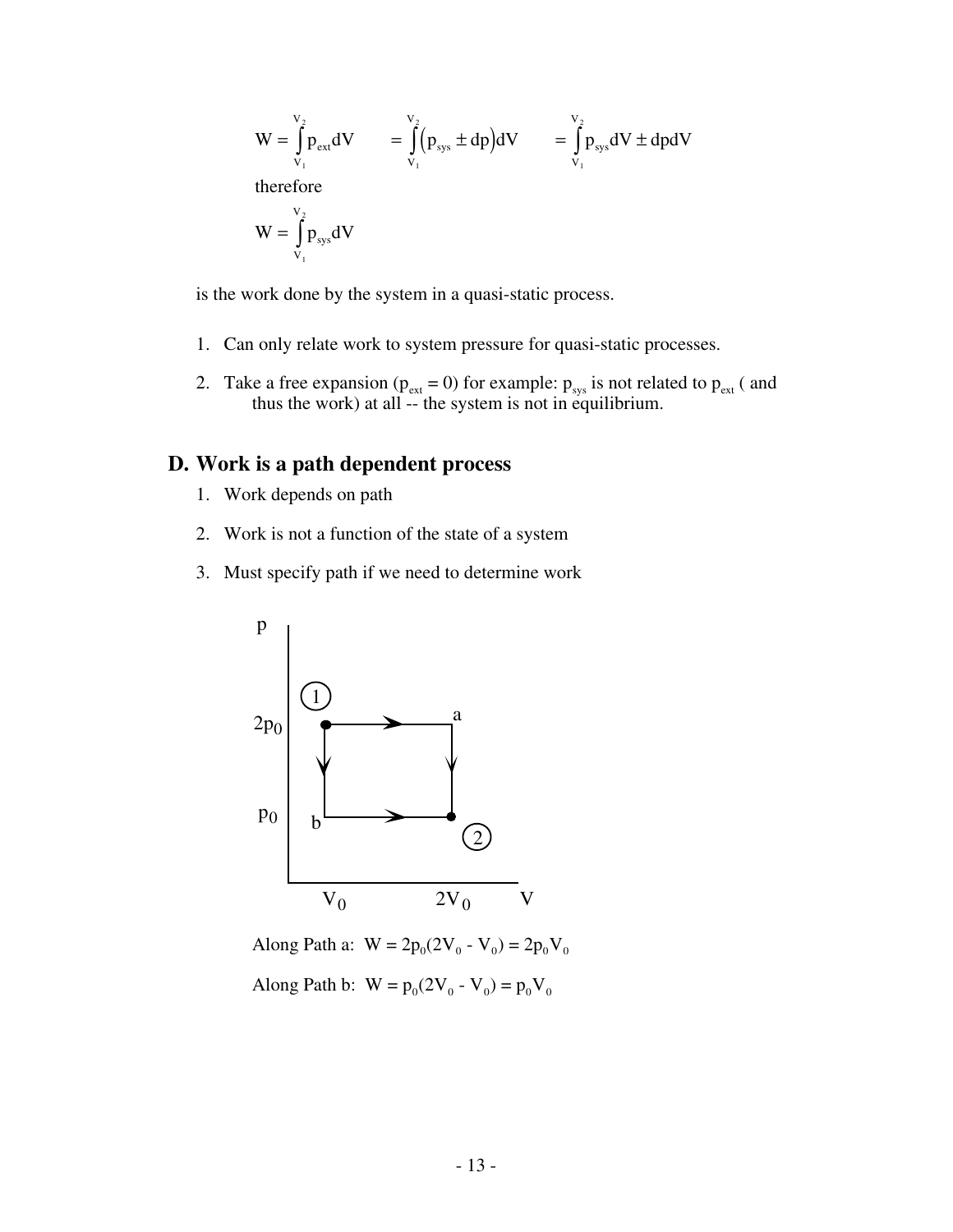- 4. **Question:** Given a piston filled with air, ice, a bunsen burner, and a stack of small weights, describe how you would use these to move along either path a or path b above. When you move along either path how do you physically know the work is different?
- 5. Example: Work during quasi-static, isothermal expansion of a thermally perfect gas from  $p_1$ ,  $V_1$  to  $p_2$ ,  $V_2$ .



Equation of state for thermally perfect gas

 $pV = n\mathcal{R}T$  n = number of moles *R* = Universal gas constant  $V =$  total system volume

$$
W = \int_{V_1}^{V_2} \frac{n\mathcal{R}T}{V} dV \qquad = n\mathcal{R}T \int_{V_1}^{V_2} \frac{dV}{V} \qquad = n\mathcal{R}T \cdot \ln\left(\frac{V_2}{V_1}\right)
$$

also for T = constant,  $p_1V_1 = p_2V_2$ , so the work done by the system is

$$
W = n\mathcal{R}T \cdot \ln\left(\frac{V_2}{V_1}\right) = n\mathcal{R}T \cdot \ln\left(\frac{p_1}{p_2}\right)
$$

or in terms of the specific volume and the system mass

$$
W = mRT \cdot ln\left(\frac{v_2}{v_1}\right) = mRT \cdot ln\left(\frac{p_1}{p_2}\right)
$$

#### **E. Work vs. heat transfer -- which is which?**

1. Can have one, the other, or both. It depends on what crosses the system boundary. For example consider a resistor that is heating a volume of water.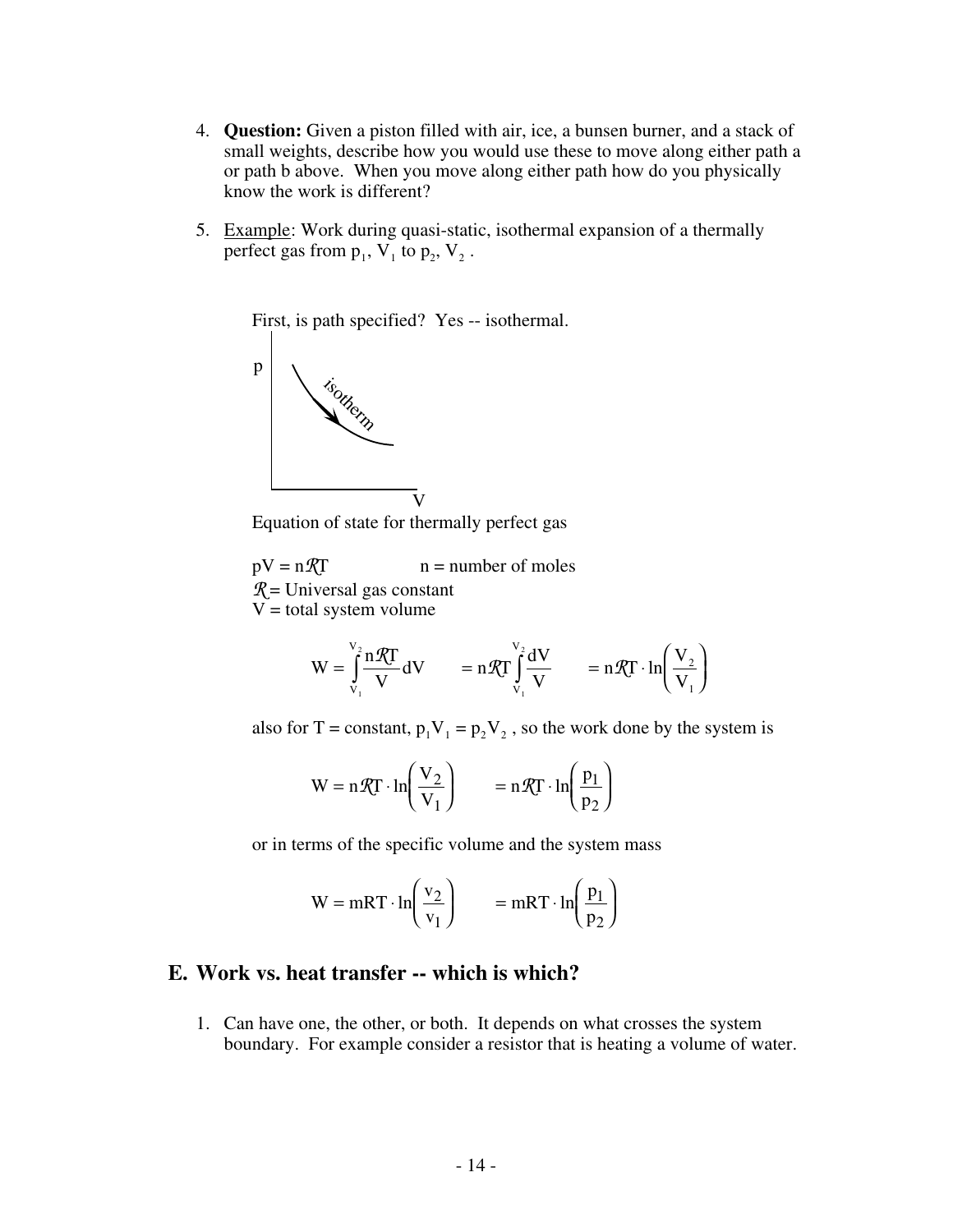

- 2. If the water is the system, then the state of the system will be changed by heat transferred from the resistor.
- 3. If the system is the water + the resistor, then the state of the system will be changed by (electrical) work.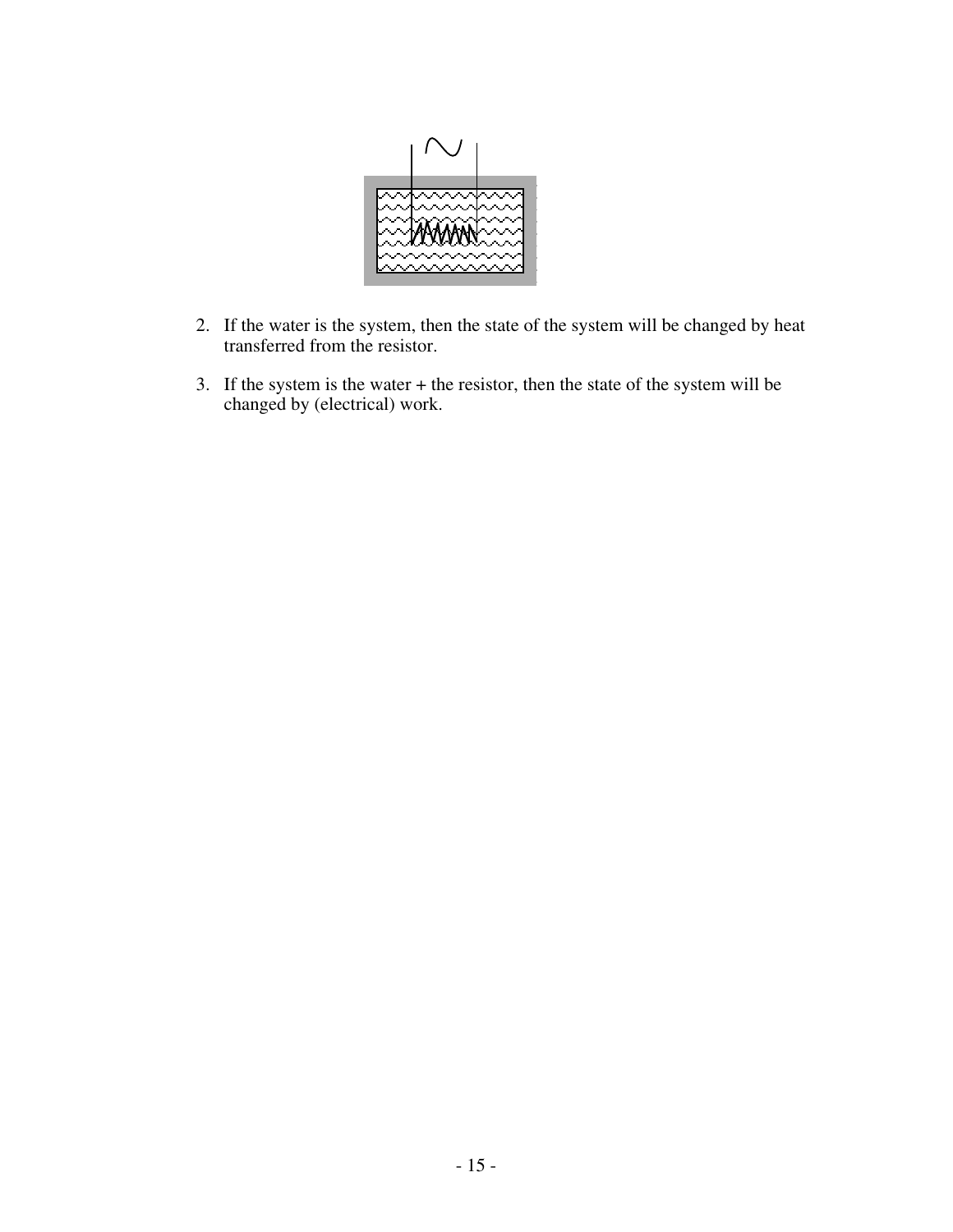# **FIRST LAW OF THERMODYNAMICS: CONSERVATION OF ENERGY**

## **I. First Law of Thermodynamics** *(VW, S & B: 2.6)*

- **A.** There exists for every system a property called energy . **E = internal energy (arising from molecular motion - primarily a function of temperature) + kinetic energy + potential energy + chemical energy.**
	- 1. Defines a useful property called "energy".
	- 2. The two new terms in the equation (compared to what you have seen in physics and dynamics, for example) are the internal energy and the chemical energy. For most situtations in this class, we will neglect the chemical energy.
	- 3. Let's focus on the internal energy, u. It is associated with the random or disorganized motion of the particles.



u is a function of the state of the system. Thus  $u = u (p, T)$ , or  $u = u (p, v)$ , or  $u = u(v,T)$ . Recall that for pure substances the entire state of the system is specified if any two properties are specified. We will discuss the equations that relate the internal energy to these other variables later in the class.

**B. The change in energy of a system is equal to the difference between the heat** *added to* **the system and the work** *done by* **the system. (This tells what the property energy is useful for.)** *(VW, S & B: Chapter 5)*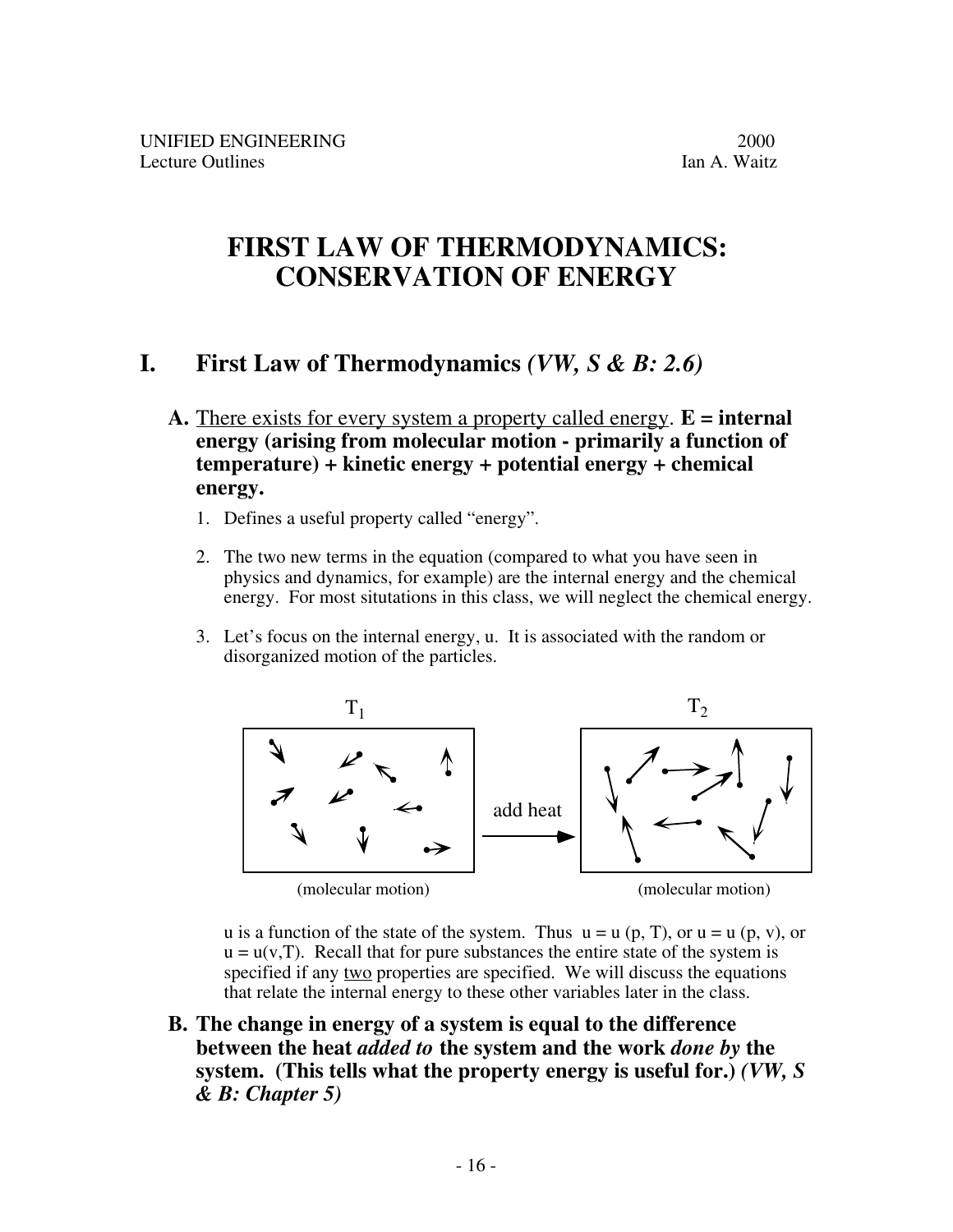1. The signs are important (and sometimes confusing!)

E is the energy of the system Q is the heat transferred to the system (positive) - if it is transferred from the system Q is negative. *(VW, S & B: 4.7-4.8)* W is the work done by the system (positive) - if work is done on the system W is negative. *(VW, S & B: 4.1-4.4)* 

2. The equation can also be written on a per unit mass basis

 $\Delta e = q - w$  (units are J/kg)

3. In many situations the potential energy and the kinetic energy of the system are constant.

Then  $\Delta e = \Delta u$ , and  $\Delta u = q - w$  or  $\Delta U = Q - W$ 

Q and W are path dependent, U is not it depends only on the state of the system, not how the system got to that state.

4. Can also write the first law in differential form:

$$
dU = \delta Q - \delta W \quad \text{or} \quad du = \delta q - \delta w
$$

Here the symbol "δ" is used to denote that these are not exact differentials but are dependent on path.

5. Or for quasi-static processes

$$
dU = \delta Q - pdV \qquad \text{or} \qquad du = \delta q - pdv
$$

6. Example: Heat a gas, it expands against a weight. Force (pressure times area) is applied over a distance, work is done.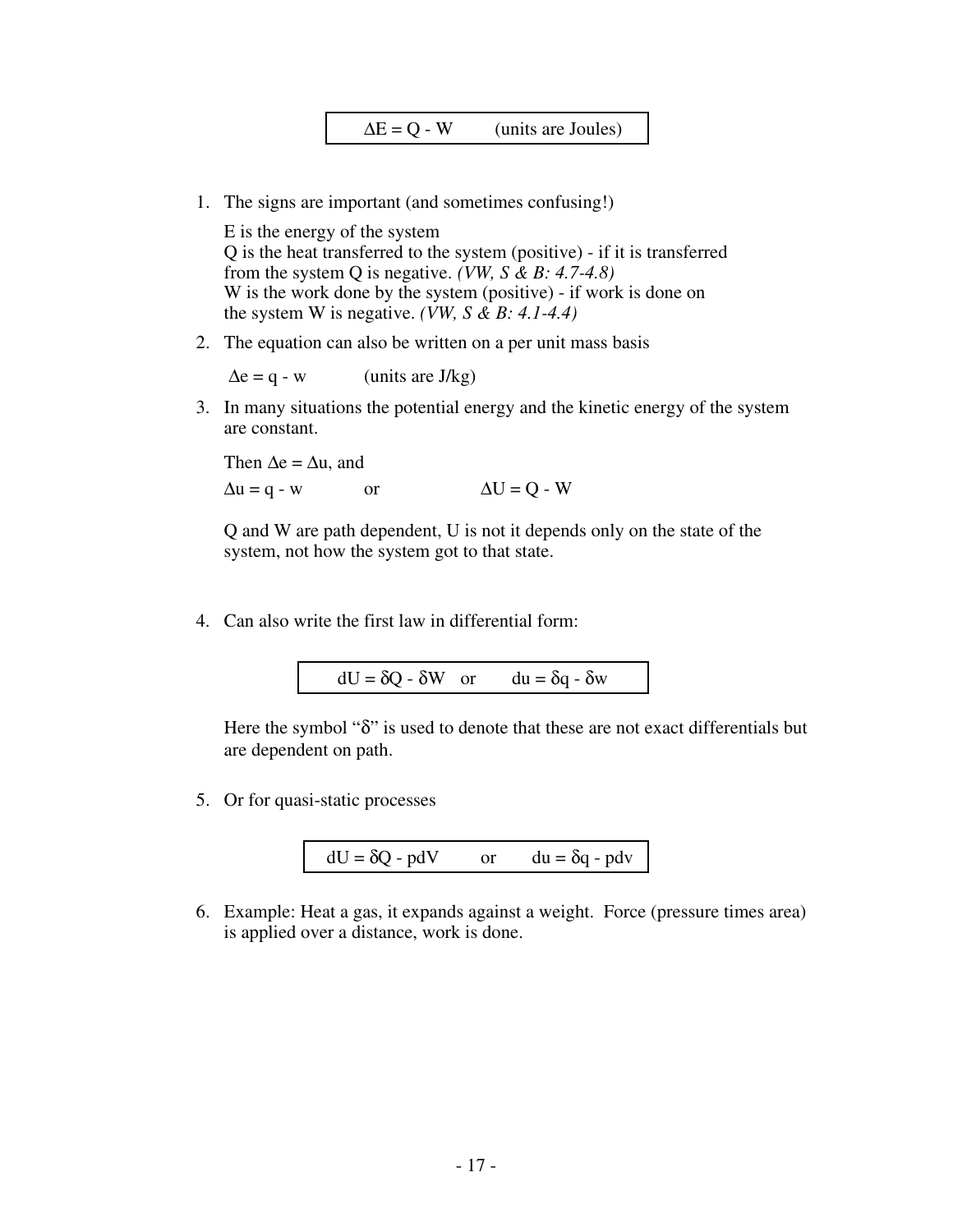

- 7. We will see later that the First Law can be written for a control volume with steady mass flow in and steady mass flow out (like a jet engine for example). We will call this the Steady-Flow Energy Equation. *(VW, S & B: 5.8-5.12)*
- 8. We will spend most of the course dealing with various applications of the first law - in one form or another.

## **II. Corollaries of the First Law**

**A. Work done in any adiabatic (Q=0) process is path independent.**



**B. 2. For a cyclic process heat and work transfers are numerically equal**

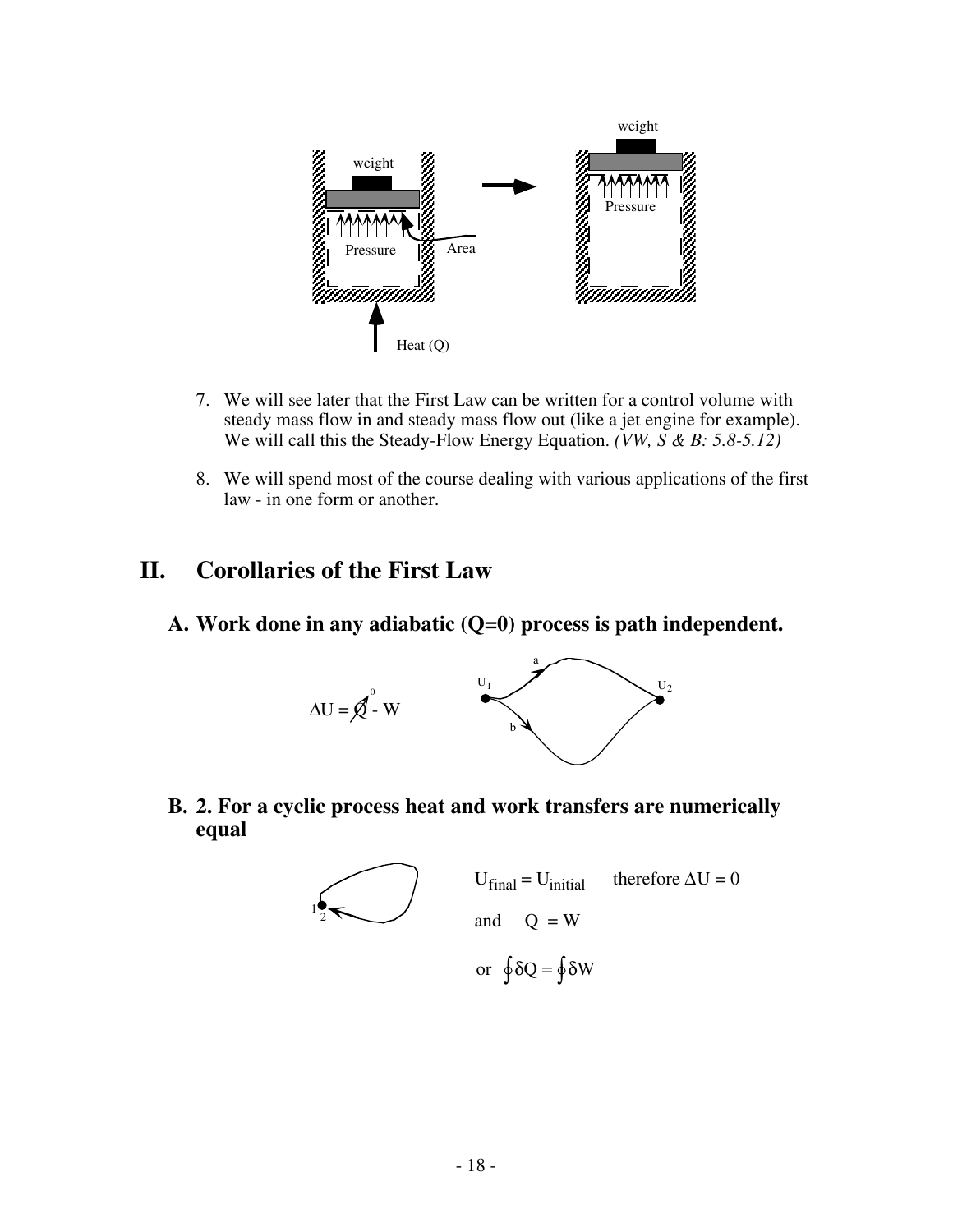## **III. Example applications of the First Law to motivate the use of a property called "enthalpy"** *(VW, S & B: 5.4-5.5)*

**A. The combination u+pv shows up frequently so we give it a name:** "enthalpy"  $h = u + pv$  (or  $H = \overline{U} + pV$ ). It is a function of the state **of the system.**

The utility and physical significance of enthalpy will be clearer when we discuss the steady flow energy equation in a few lectures. For now, you may wish to think of it as follows (Levenspiel, 1996). When you evaluate the energy of an object of volume V, you have to remember that the object had to push the surroundings out of the way to make room for itself. With pressure p on the object, the work required to make a place for itself is pV. This is so with any object or system, and this work may not be negligible. (Recall, the force of one atmosphere pressure on one square meter is equivalent to the force of a mass of about 10 tons.) Thus the total energy of a body is its internal energy plus the extra energy it is credited with by having a volume V at pressure p. We call this total energy the enthalpy, H.

#### **B. Consider a quasi-static process of constant pressure expansion**

Q = (U2 - U1) +W = (U2 - U1) + p(V2 - V1) since p1 = p2 = p so Q = (U2 + pV2) - (U1 + pV1) = H2 - H1

**C. Consider adiabatic throttling of a gas (gas passes through a flow resistance). What is the relation between conditions before and after the resistance?**

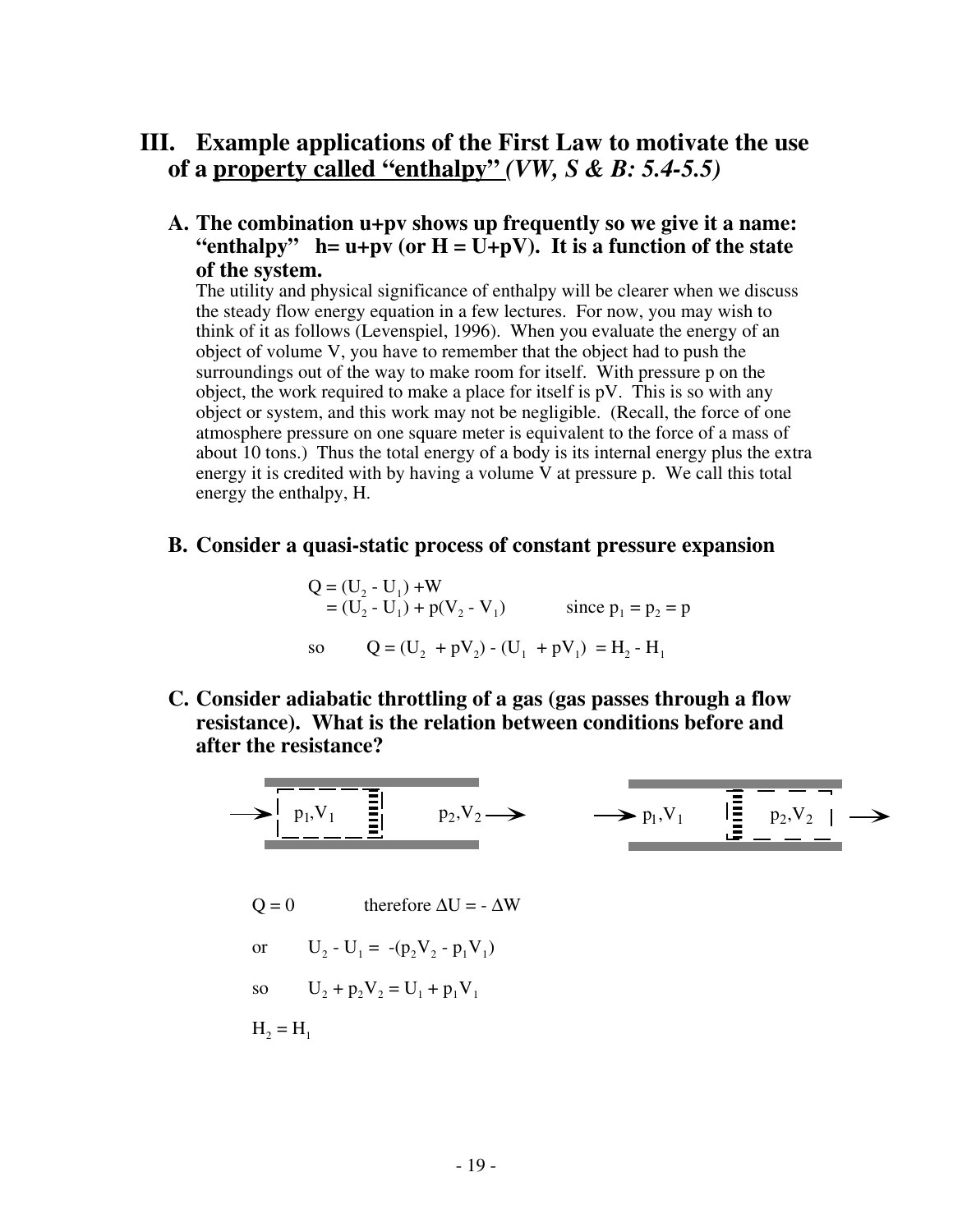## **IV. First Law in terms of enthalpy**

dU = δQ - δW (for any process, neglecting ∆KE and ∆PE)  $dU = \delta Q$  - pdV (for any quasi-static process, no  $\Delta KE$  or  $\Delta PE$ )  $H = U + pV$  therefore  $dH = dU + pdV + Vdp$ so  $dH = \delta Q - \delta W + pdV + Vdp$  (any process) or  $dH = \delta Q + Vdp$  (for any quasi-static process)

## **V. Specific Heats and Heat Capacity** *(VW, S & B: 5.6)*

- A. Question: Throw an object from the top tier of the lecture hall to **the front of the room. Estimate how much the temperature of the room has changed as a result. Start by listing what information you need to solve this problem.**
- **B. How much does a given amount of heat transfer change the temperature of a substance? It depends on the substance. In general**

$$
Q = C\Delta T
$$

where C is a constant that depends on the substance.

1. For a constant pressure process

$$
C_p = \left(\frac{\delta Q}{\partial T}\right)_p
$$
 or  $c_p = \left(\frac{\delta q}{\partial T}\right)_p$ 

and for a constant volume process

$$
C_v = \left(\frac{\delta Q}{\partial T}\right)_v
$$
 or  $c_v = \left(\frac{\delta q}{\partial T}\right)_v$ 

we use  $c_p$  and  $c_v$  to relate u and h to the temperature for an ideal gas.

2. Expressions for u and h. Remember that if we specify any two properties of the system, then the state of the system is fully specified. In other words we can write  $u = u(T,v)$ ,  $u=u(p,v)$  or  $u=u(p,T)$  -- the same holds true for h. *(VW, S*) *& B: 5.7)*

Consider a constant volume process and write  $u = u(T,v)$ . Then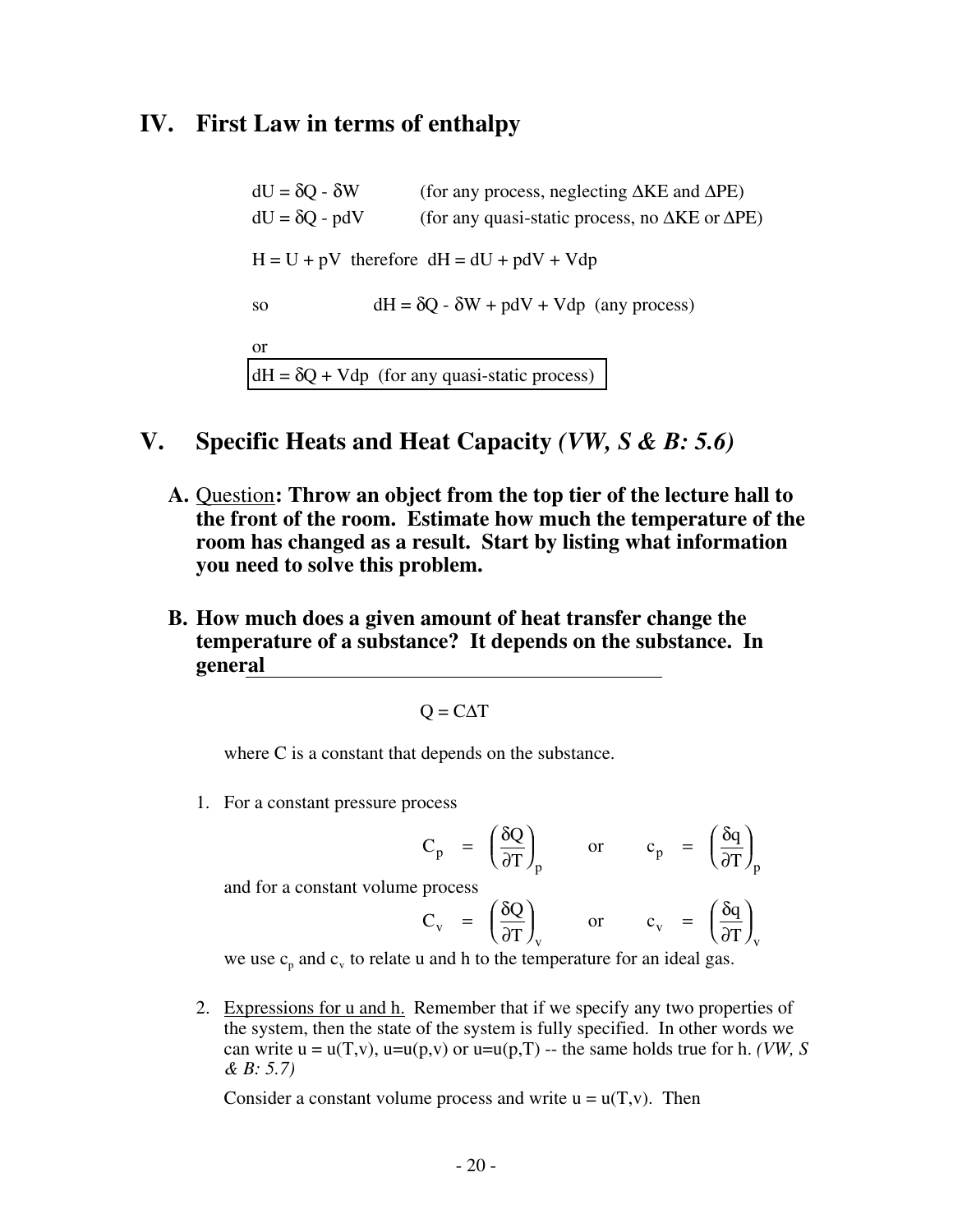$$
du = \left(\frac{\partial u}{\partial T}\right)_v dT + \left(\frac{\partial u}{\partial v}\right)_T dv
$$

where the last term is zero since there is no change in volume. Now if we write the First Law for a quasi-static process

$$
du = \delta q - pdv
$$

where again the last term is zero since there is no volume change. So

$$
\delta q = \left(\frac{\partial u}{\partial T}\right)_v dT \qquad \text{so} \qquad \left(\frac{\partial u}{\partial T}\right)_v = \left(\frac{\delta q}{\partial T}\right)_v = c_v
$$

so

$$
c_{v} = \left(\frac{\partial u}{\partial T}\right)_{v}
$$

If we write  $h=h(T,p)$ , and consider a constant pressure process, we can perform similar manipulations and show that

$$
c_{p} = \left(\frac{\partial h}{\partial T}\right)_{p}
$$

 $c_p$  and  $c_v$  are thermodynamic properties of a substance. The previous two relationships are valid at any point in any quasi-static process whether that process is constant volume, constant pressure, or neither.

### **C. Ideal gas assumption** *(VW, S & B: 5.7)*

If we have a thermally perfect gas (i.e. it obeys pv=RT), then it is called an *ideal gas* if  $u = u(T)$  only, and  $h = h(T)$  only. Then 0

$$
du = \left(\frac{\partial u}{\partial T}\right)_v dT + \left(\frac{\partial u}{\partial v}\right)_T dv
$$

and

$$
dh = \left(\frac{\partial h}{\partial T}\right)_p dT + \left(\frac{\partial h}{\partial p}\right)_T^0 dp
$$

so for an ideal gas

$$
du = c_v dT \qquad \text{and} \qquad \Delta u_{1-2} = \int_{T_1}^{T_2} c_v(T) dT
$$

 $\sim$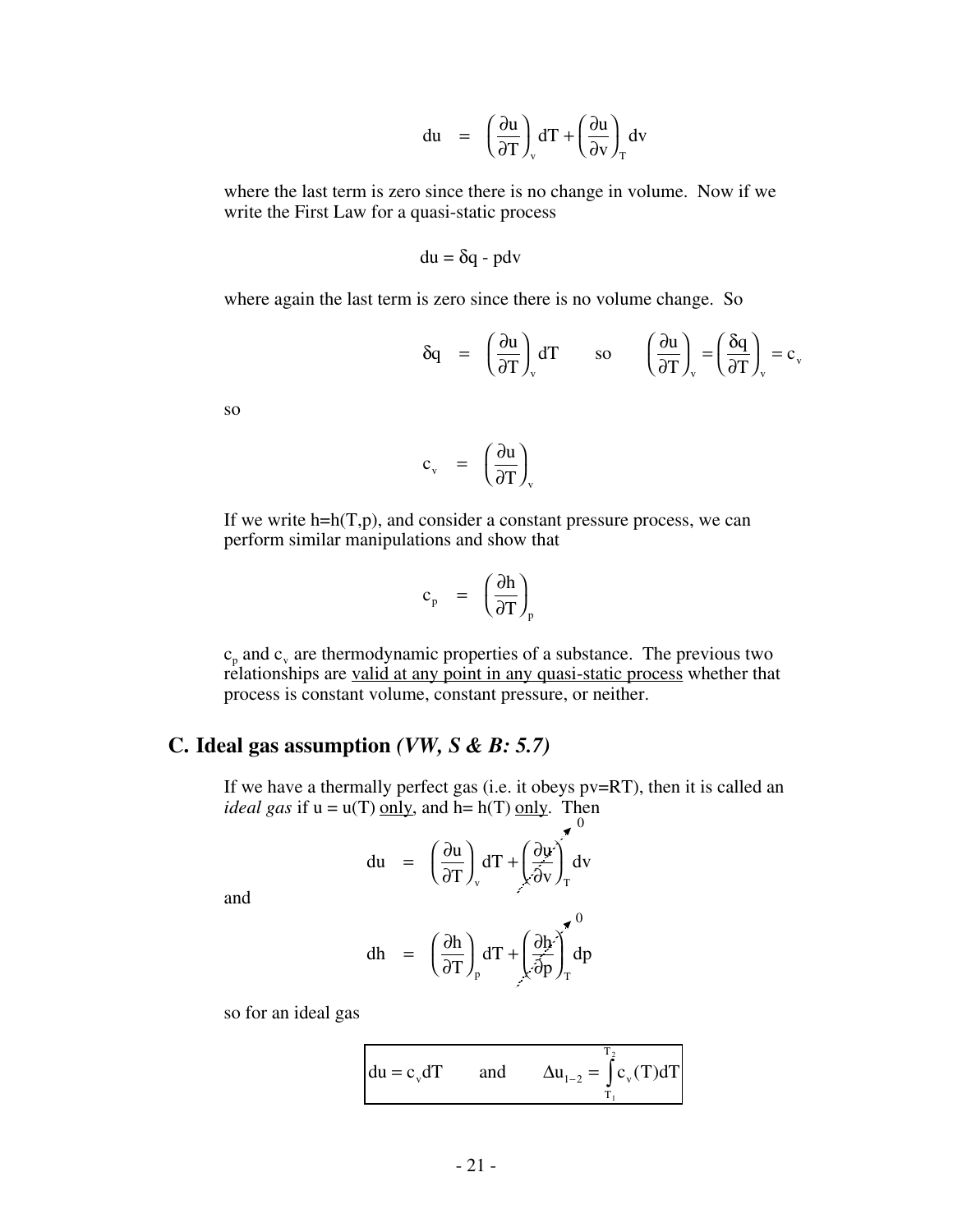and

$$
dh = c_p dT \qquad \text{and} \qquad \Delta h_{1-2} = \int_{T_1}^{T_2} c_p(T) dT
$$

Over small temperature changes ( $\Delta T \approx 200$ K), it is often assumed that c<sub>y</sub> and  $c_p$  are constant.

### **D. First Law Expressions for an Ideal Gas**

1. For an ideal gas undergoing a quasi-static process:

 $\delta q = c_v dT + p dv$ 

or in terms of enthalpy

 $\delta q = c_p dT - vdp$ 

- 2. Relationships between thermodynamic properties  $c_v$ ,  $c_p$ , and R
	- a) Equating the two first law expressions given above

$$
cp dT - vdp = cv dT + pdv
$$
  
(c<sub>p</sub> - c<sub>v</sub>) dT = d(pv)  
c<sub>p</sub> - c<sub>v</sub> = d(pv)/dT and pv = RT

so

 $c_p - c_v = R$ 

b) The ratio of specific heats,  $\gamma$ 

$$
\gamma = c_{\rm p}/c_{\rm v}
$$

3. Example: Quasi-static, adiabatic process for an ideal gas

$$
\hat{g}_q^0 = c_v dT + pdv \text{ and } \hat{g}_q^0 = c_p dT - vdp
$$

so

 $c_v dT = -p dv$  and  $c_p dT = vdp$ 

therefore

$$
\frac{c_p}{c_v} = -\frac{v}{p}\frac{dp}{dv} \qquad \text{or} \qquad \gamma \frac{dv}{v} = -\frac{dp}{p}
$$

then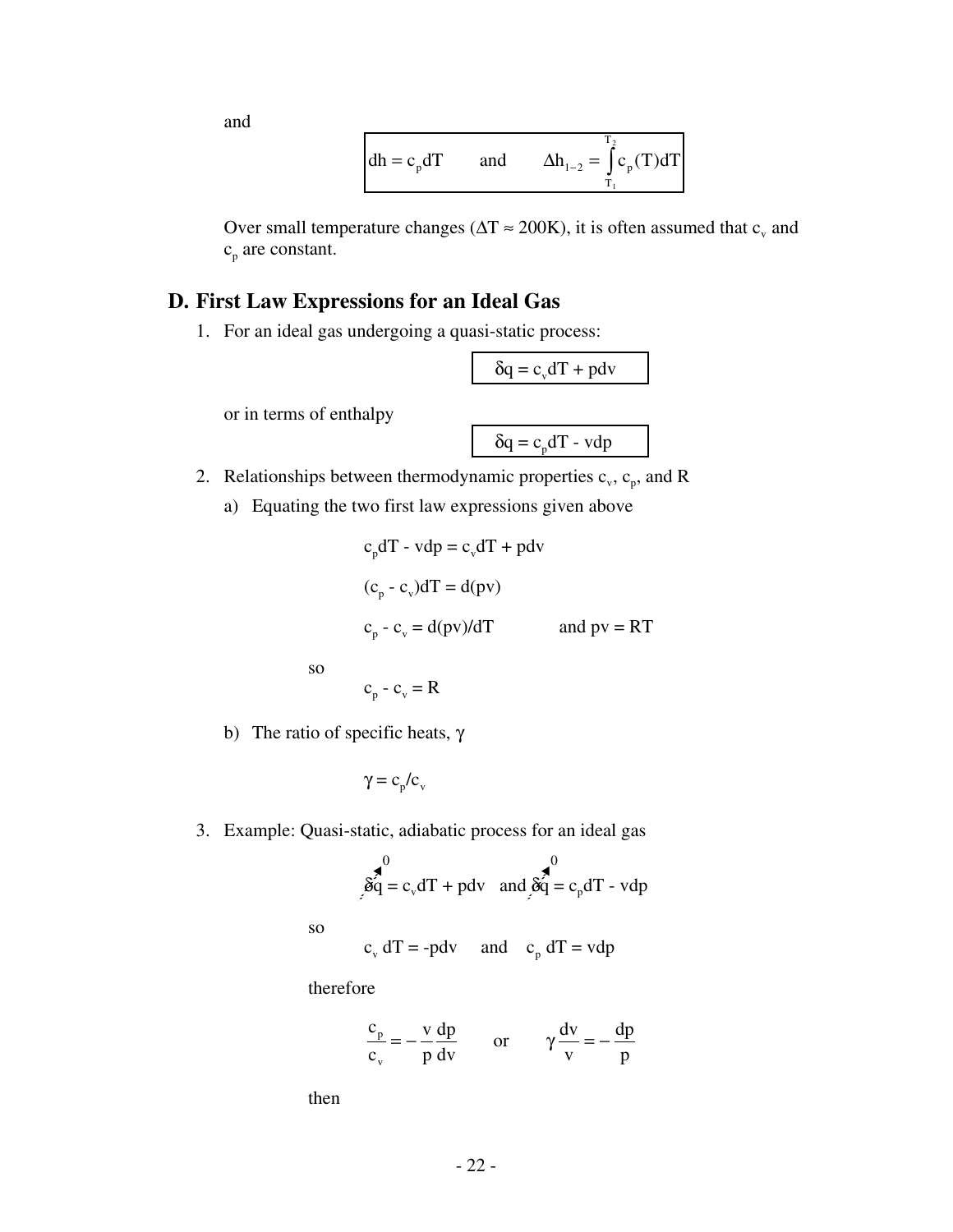$$
\gamma \ln \frac{v_2}{v_1} + \ln \frac{p_2}{p_1} = 0
$$
  

$$
\frac{p_2 v_2^{\gamma}}{p_2} = 1
$$

or

$$
\frac{p_2v_2^{\gamma}}{p_1v_1^{\gamma}} = 1
$$

finally, we arrive at the very useful expression

$$
pv^{\gamma} = constant
$$

from which it can also be shown that

| $\sim$<br>$^{\circ}$ 0.1<br>$\equiv$<br>$\mathbf{I}$<br>л<br>۰ | and<br> | <b>T</b><br>$\sim$<br><b>.</b><br>∸ |
|----------------------------------------------------------------|---------|-------------------------------------|
|----------------------------------------------------------------|---------|-------------------------------------|

We will use the above equation to relate pressure and temperature to one another for quasi-static adiabatic processes (our idealization of what happens in compressors and turbines).

#### **E. Questions:**

- 1. On a p-v diagram for a closed-system sketch the thermodynamic paths that the system would follow if expanding from volume =  $v_1$  to volume =  $v_2$  by isothermal and quasi-static, adiabatic processes.
- 2. For which process is the most work done by the system?
- 3. For which process is there heat exchange? Is it added or removed?
- 4. Is the final state of the system the same after each process?
- 5. Derive expressions for the work done by the system for each process.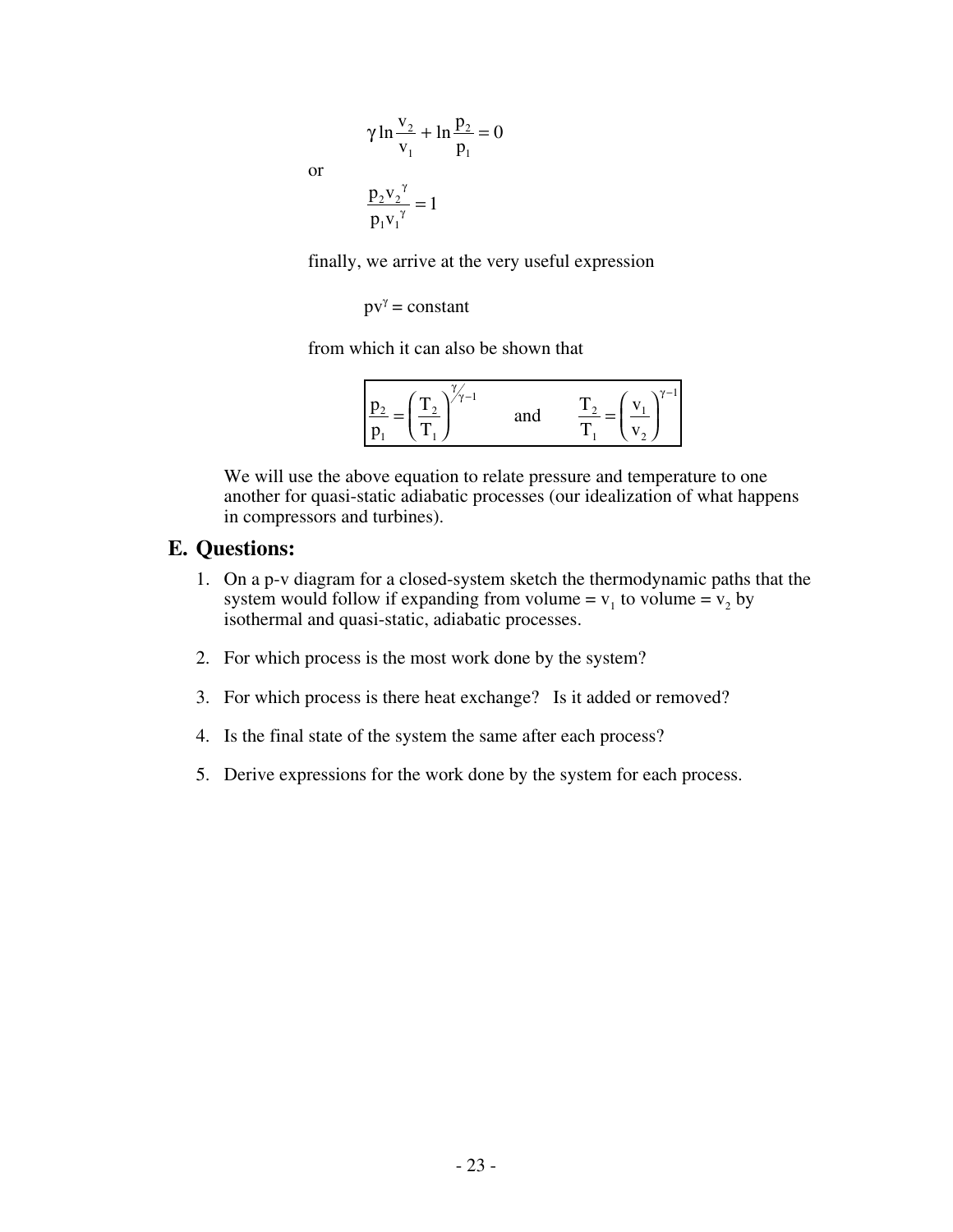# **APPLICATIONS OF THE FIRST LAW TO HEAT ENGINES**

## **I. Thermodynamic cycles and heat engines** *(VW, S & B: Chapter 9)*

This section of the course is devoted to describing the basic fundamentals of how various heat engines work (e.g. a refrigerator, an IC engine, a jet). You will also learn how to model these heat engines as thermodynamic cycles and how to apply the First Law of Thermodynamics to estimate thermal efficiency and work output as a function of pressures and temperatures at various points in the cycle. This is called **ideal cycle analysis**. The estimates you obtain from the analysis represent the best achievable performance that may be obtained from a heat engine. In reality, the performance of these systems will be somewhat less than the estimates obtained from ideal cycle analysis—you will learn how to make more realistic estimates in 16.050.

We will deal with only "air-standard" thermodynamic cycles, where we ignore the changes in properties of the working fluid brought about by the addition of fuel or the presence of combustion products (we do of course account for the heat release that occurs due to the combustion of the fuel-air mixture). In general this is a good assumption since in typical combustion applications the fuel accounts for only about 5% of the mass of the working fluid.

## **A. The Otto Cycle (VW, S & B: 9.13)**

The Otto cycle is an idealization of a set of processes used by spark ignition internal combustion engines (2-stroke or 4-stroke cycles). These engines a) ingest a mixture of fuel and air, b) compress it, c) cause it to react, thus effectively adding heat through converting chemical energy into thermal energy, d) expand the combustion products, and then e) eject the combustion products and replace them with a new charge of fuel and air. The various steps are illustrated on page 9 of these notes. There is a nice animation (and other useful material) at http://www.uq.edu.au/~e4nsrdja/teaching/e4213/intro.htm

We model all of these happenings by a thermodynamic cycle consisting of a set of processes all acting on a fixed mass of air contained in a piston-cylinder arrangement. The exhaust and intake processes are replaced by constant-volume cooling.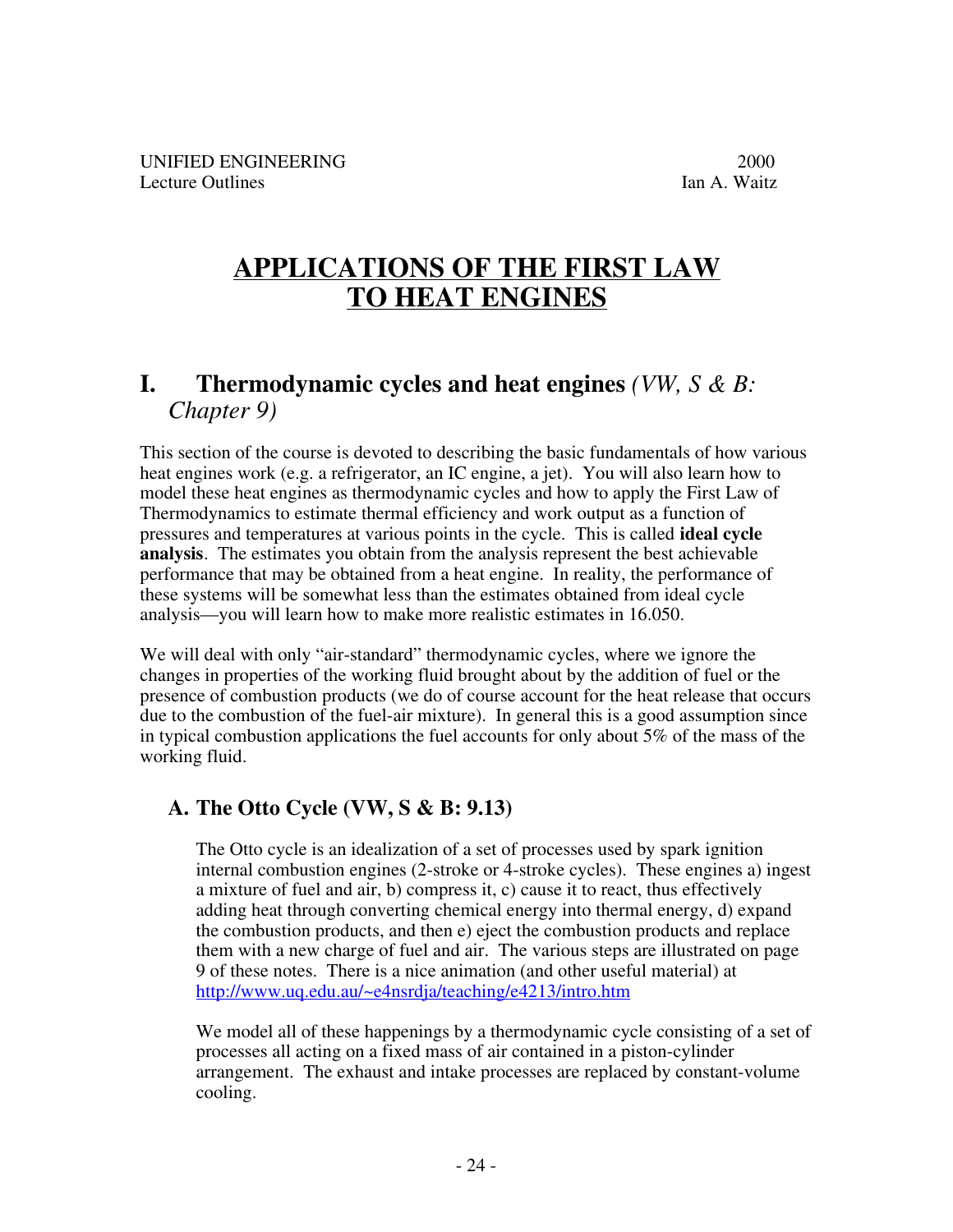- 1. Representation of the heat engine as a thermodynamic cycle. (Ingest mixture of fuel and air)
	- 1' 2 Compress mixture quasi-statically and adiabatically
	- 2 3 Ignite and burn mixture at constant volume (heat is added)
	- 3 4 Expand mixture quasi-statically and adiabatically
	- 4 1'' Cool mixture at constant volume

(then repeat)

**work ~ Force\* distance ~** ∫ pdv fuel use  $\sim$  heat added  $\sim$  T<sub>3</sub> - T<sub>2</sub> **efficiency ~ work out/fuel use**

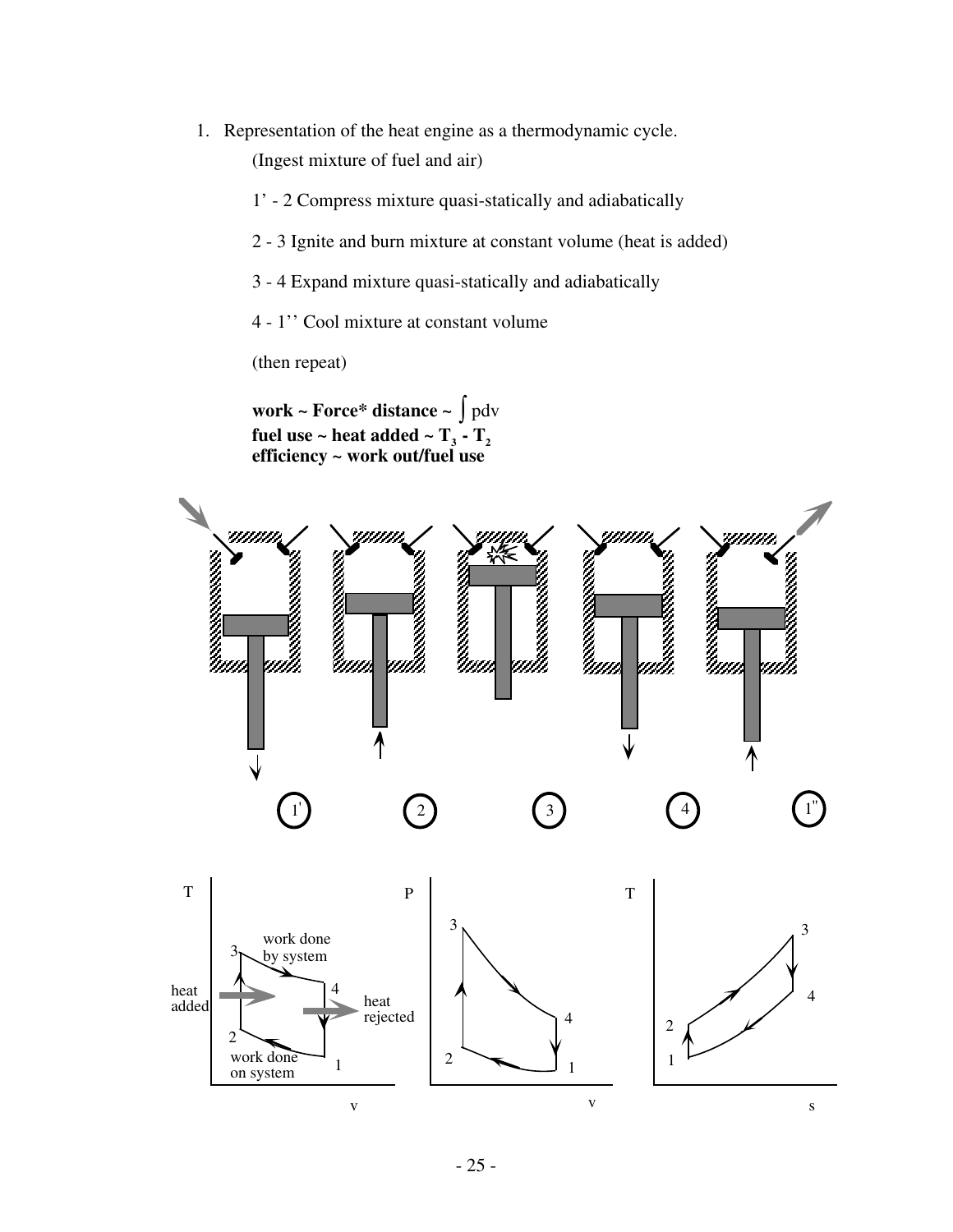- 2. Method for estimating thermal efficiency and work output (application of the First Law of Thermodynamics).
	- a) **Net work done by system** = work of expansion + work of compression (-)

Both expansion and compression are adiabatic so

 $\Delta w = (u_3 - u_4) - (u_2 - u_1)$ 

Assuming an ideal gas with constant  $c_v$ 

$$
\Delta w = c_{v} [(T_3 - T_4) - (T_2 - T_1)]
$$

b) While the above expression is accurate, it is not all that useful. We would like to put the expression in terms of the typical design parameters: the compression ratio ( $v_1/v_2 = v_4/v_3$ ), and the heat added during combustion  $(q_{comb.} = c_v(T_3-T_2)).$ 

For a quasi-static, adiabatic process,

$$
\frac{T_2}{T_1} = \left(\frac{v_1}{v_2}\right)^{\gamma - 1} = \frac{T_3}{T_4}
$$
 so we can write the net work as

$$
\Delta w = c_v T_1 \left( \frac{T_4}{T_1} - 1 \right) \left( r^{\gamma - 1} - 1 \right)
$$
 we also know that

$$
\frac{T_4}{T_1} = \left(\frac{T_4}{T_3}\right)\left(\frac{T_3}{T_2}\right)\left(\frac{T_2}{T_1}\right) = \frac{T_3}{T_2} \quad \text{since} \quad \frac{T_2}{T_1} = \frac{T_3}{T_4} \quad \text{so}
$$
\n
$$
\frac{T_4}{T_1} - 1 = \frac{T_3}{T_2} - 1 = \left(\frac{T_3 - T_2}{T_1}\right)\left(\frac{1}{r^{\gamma - 1}}\right)
$$

and finally, the desired result in terms of typical design parameters:

$$
\Delta w = q_{\text{comb.}} \frac{\left( r^{\gamma - 1} - 1 \right)}{r^{\gamma - 1}}
$$

 $T_{2}$ 

c) The **thermal efficiency** of the cycle is

$$
\eta = \frac{\text{net work}}{\text{heat input}} = \frac{\Delta w}{q_{\text{comb.}}} \quad \text{so}
$$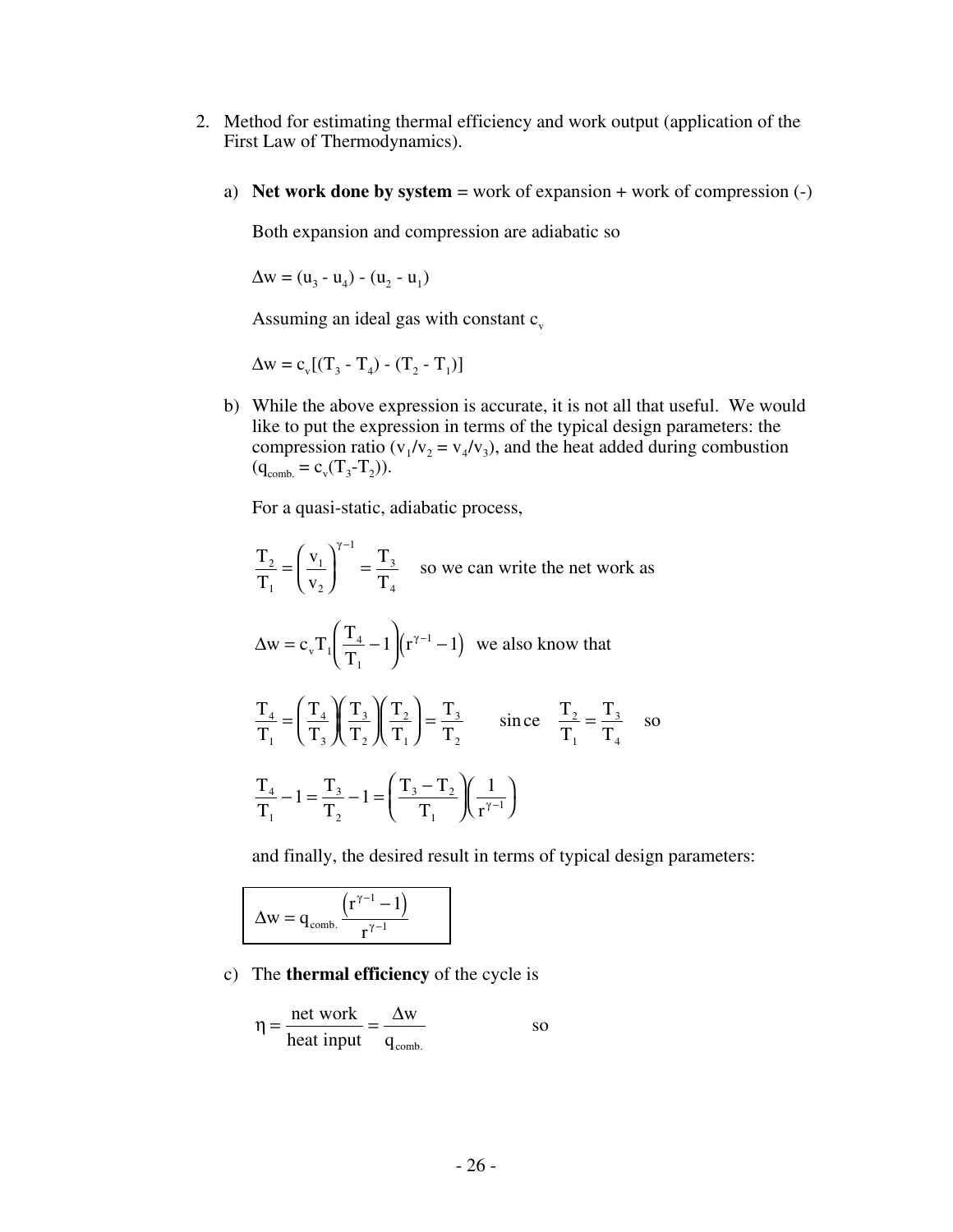$$
\eta_{\text{Otto}} = \frac{\left(r^{\gamma-1} - 1\right)}{r^{\gamma-1}}
$$

(Note that we could also rewrite this as:

 $\eta_{\text{Otto}} = 1 - \frac{T_1}{T_1}$  $T_{2}$  showing that the efficiency of an Otto cycle depends only on the temperature ratio of the compression process.)



**Otto Cycle Efficiency**

#### **B. Brayton Cycle (VW, S & B: 9.8-9.9, 9.12)**

The Brayton cycle is an idealization of a set of thermodynamic processes used in gas turbine engines, whether for jet propulsion or for generation of electrical power.

- **COMBUSTOR** COMPRESSOR COMPRESSOR **TURBINE** TURBINEINLET NOZZLE **COMBUSTOR**
- 1. Components of a gas turbine engine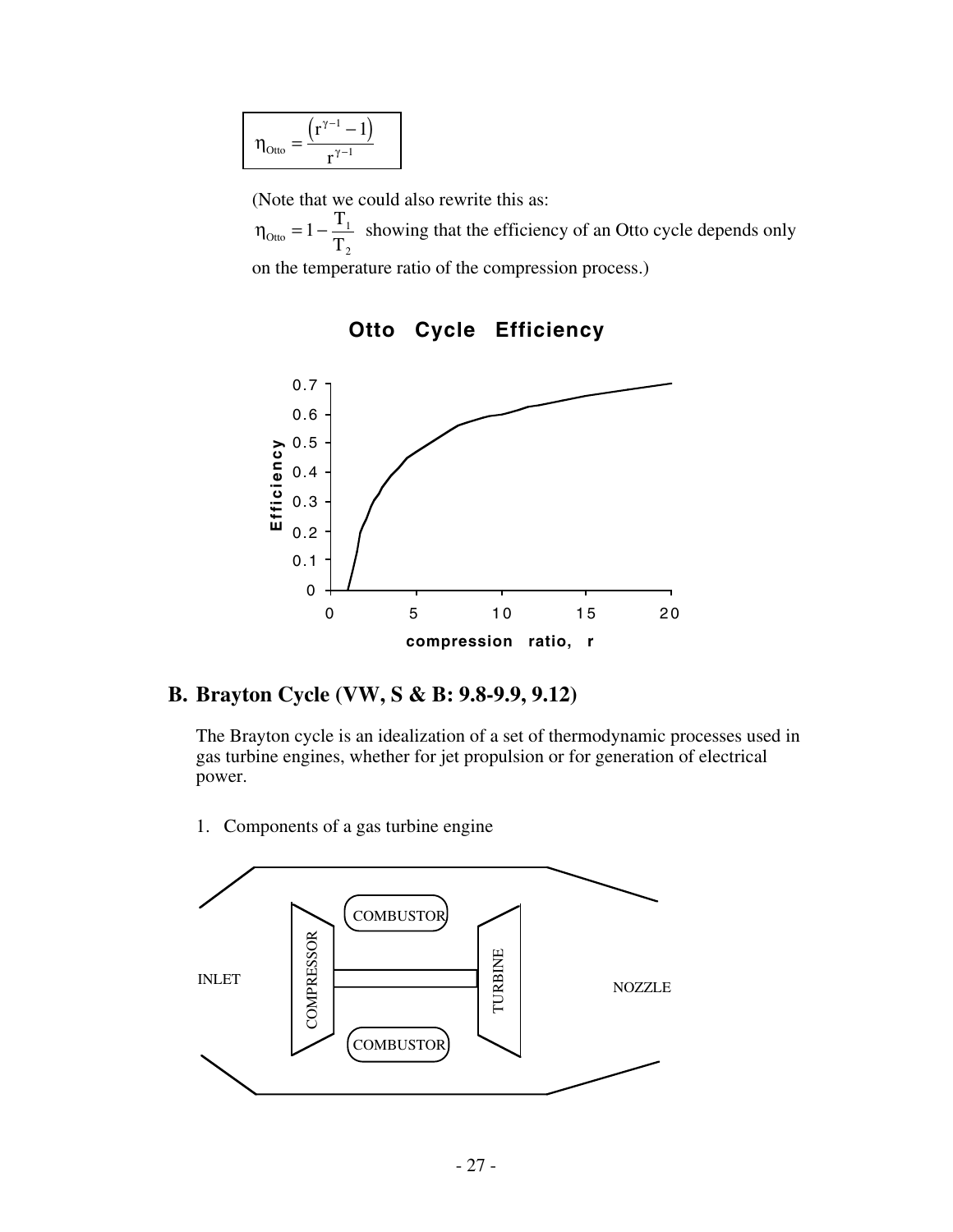

Schematics of typical military gas turbine engines. Top: turbojet with afterburning, bottom: GE F404 low bypass ratio turbofan with afterburning (Hill and Peterson, 1992).

2. The thermodynamic cycle

 The cycle consists of four processes: a) quasi-static adiabatic compression in the inlet and compressor, b) constant pressure heat addition in the combustor, c) quasi-static adiabatic expansion in the turbine and exhaust nozzle, and finally d) constant pressure cooling to get the working fluid back to the initial condition.

- 1 2 Adiabatic, quasi-static compression in inlet and compressor
- 2 3 Combust fuel at constant pressure (*i.e.* add heat)
- 3 4 Adiabatic, quasi-static expansion in turbine
	- a. take work out and use it to drive the compressor b. take remaining work out and use it to accelerate fluid for jet propulsion, or to turn a generator for electrical power generation.
- 4 1 Cool the air at constant pressure

Then repeat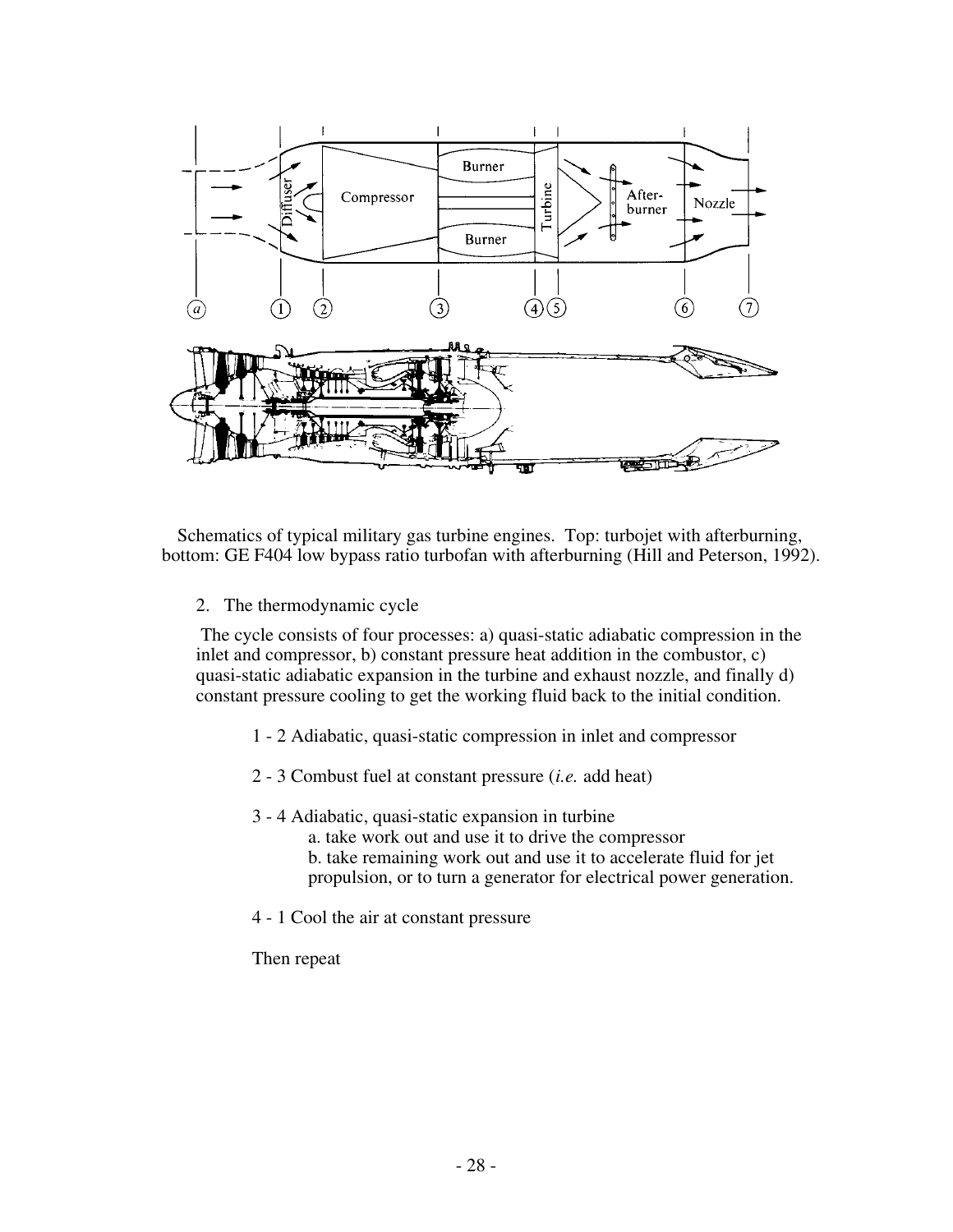

3. Estimating the performance of the engine

Our objective with the Brayton cycle is the same as for the Otto cycle. First to derive expressions for the net work and the thermal efficiency of the cycle, and then to manipulate these expressions to put them in terms of typical design parameters so that they will be more useful.

First, remember from the First Law we can show that for any cyclic process heat and work transfers are numerically equal

$$
\Delta u = q - w
$$
  
 
$$
u_{\text{final}} = u_{\text{initial}} \quad \text{therefore } \Delta u = 0 \text{ and } q = w \quad \text{or} \quad \oint \delta q = \oint \delta w
$$

This fact is often useful for solving thermodynamic cycles. For instance in this example, we would like to find the net work of the cycle and we could calculate this by taking the difference of the work done all the way around the cycle. Or, since  $\Delta q = \Delta w$ , we could just as well consider the difference between the heat added to the cycle in process 2-3, and the heat rejected by the cycle in process 4-1.

a) heat added between 2-3 (combustor):

First Law in terms of enthalpy for an ideal gas undergoing a quasi-static process:

 $\delta q = dh - vdp$  or  $\delta q = c_p dT - vdp$ 

at constant pressure

 $q_{added} = c_p \Delta T$  or  $q_{added} = c_p (T_3 - T_2)$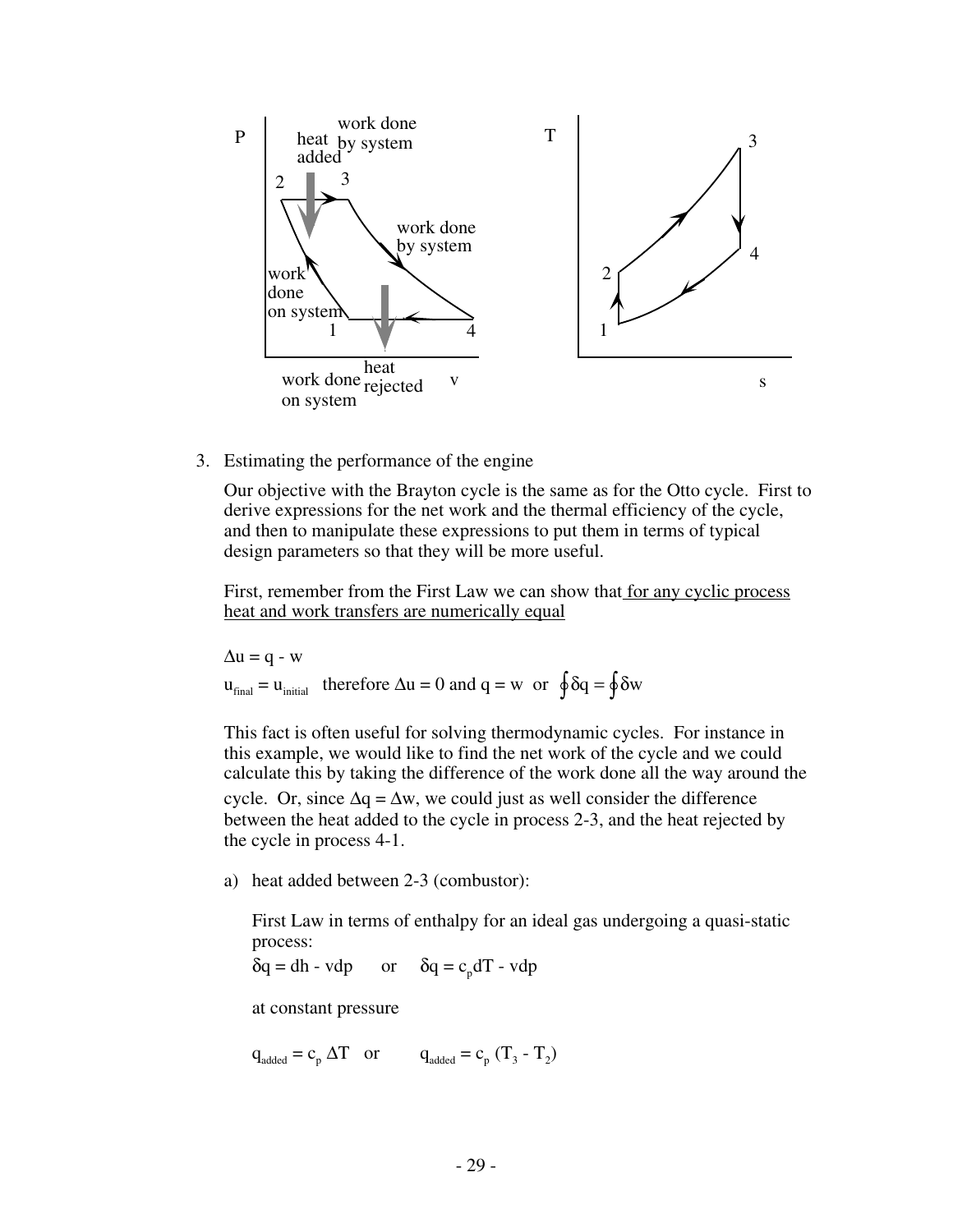b) heat rejected between 4-1:

similarly

$$
q_{added} = c_p \Delta T
$$
 or  $q_{rejected} = c_p (T_4 - T_1)$ 

c) work done and thermal efficiency:

$$
\Delta w = \Delta q = q_{\text{added}} - q_{\text{rejected}} = c_p [(T_3 - T_2) - (T_4 - T_1)]
$$

$$
\boldsymbol{\eta}_{\text{Brayton}} = (q_{\text{added}} - q_{\text{rejected}}) / \, q_{\text{added}} = [(T_{\text{3}} - T_{\text{2}}) - (T_{\text{4}} - T_{\text{1}})] / (T_{\text{3}} - T_{\text{2}})
$$

Again, while these expressions are accurate, they are not all that useful. We need to manipulate them to put them in terms of typical design parameters for gas turbine engines. For gas turbine engines the most useful design parameters to use for these equations are often the inlet temperature  $(T_1)$ , the compressor pressure ratio  $(p_2/p_1)$ , and the maximum cycle temperature, the <u>turbine inlet temperature</u>  $(T_3)$ .

d) Rewriting equations in terms of design parameters:

$$
\Delta w = c_p T_1 \left( \frac{T_3}{T_1} - \frac{T_2}{T_1} - \frac{T_4}{T_1} + 1 \right)
$$
  
\n
$$
\frac{p_2}{p_1} = \frac{p_3}{p_4} = \left( \frac{T_2}{T_1} \right)^{\frac{\gamma}{\gamma - 1}} = \left( \frac{T_3}{T_4} \right)^{\frac{\gamma}{\gamma - 1}}
$$
 therefore  $\frac{T_2}{T_1} = \frac{T_3}{T_4}$  and  $\frac{T_4}{T_1} = \frac{T_3}{T_2}$   
\nso  
\n
$$
\Delta w = c_p T_1 \left( \frac{T_3}{T_1} - \left( \frac{p_2}{p_1} \right)^{\frac{\gamma - 1}{\gamma}} - \frac{T_3}{T_2} + 1 \right)
$$
 with  $T_2 = T_1 \left( \frac{p_2}{p_1} \right)^{\frac{\gamma - 1}{\gamma}}$ 

J

becomes

$$
\Delta w = c_p T_1 \left[ \frac{T_3}{T_1} - \left( \frac{p_2}{p_1} \right)^{\gamma - 1/2} - \frac{T_3}{T_1} \left( \frac{p_2}{p_1} \right)^{-(\gamma - 1/2)} + 1 \right]
$$

and for the efficiency

L

$$
\eta = 1 - \left(\frac{T_4 - T_1}{T_3 - T_2}\right) = 1 - \frac{T_1}{T_2} \left[\frac{T_4}{\frac{T_1}{T_2}} - 1\right]
$$
 but from above  

$$
\frac{T_4}{T_1} = \frac{T_3}{T_2}
$$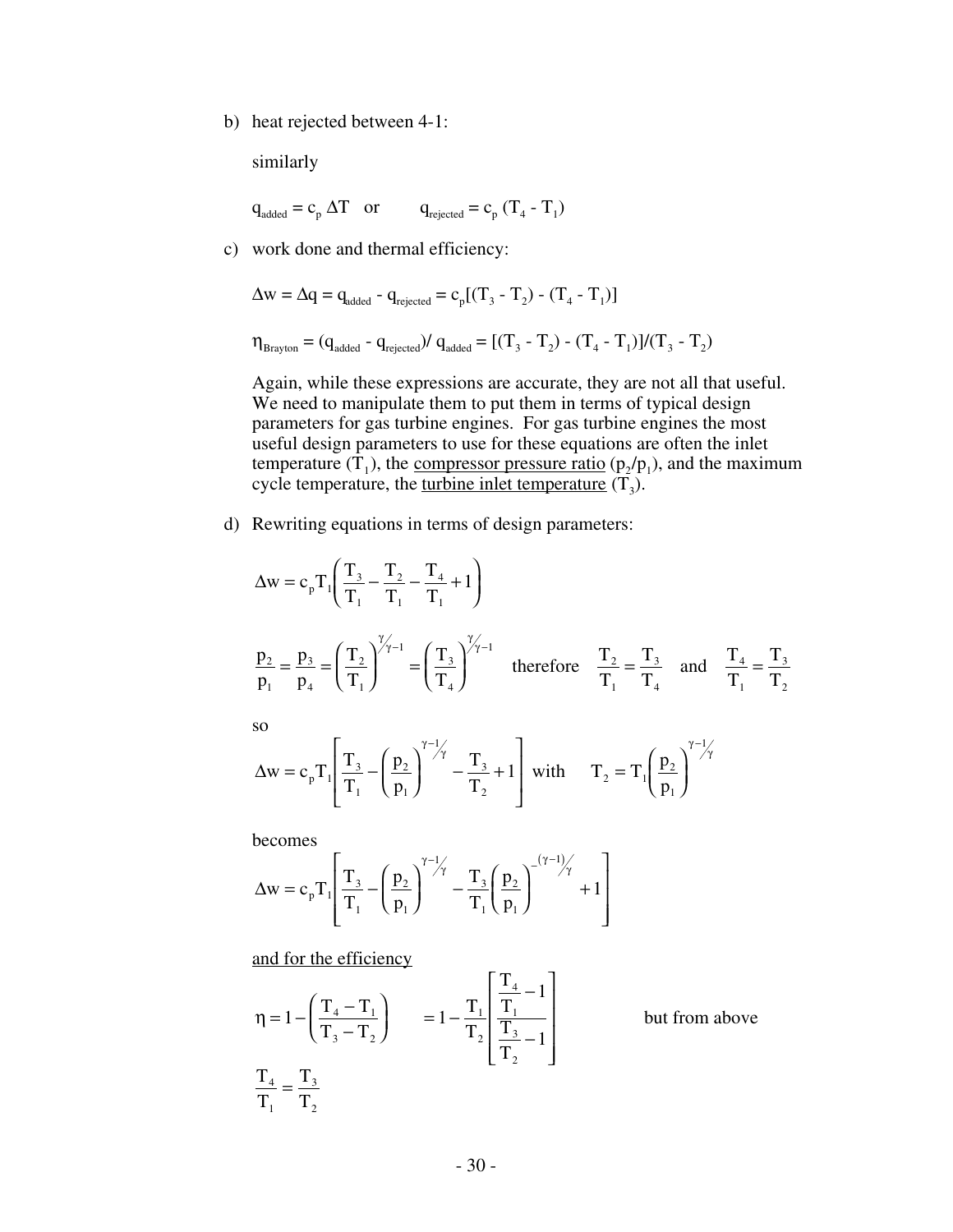

e) Performance plots



In the plot above,  $TR = T_3/T_1$ . Note that for a given turbine inlet temperature,  $T_3$ , (which is set by material limits) there is a compressor pressure ratio that maximizes the work.

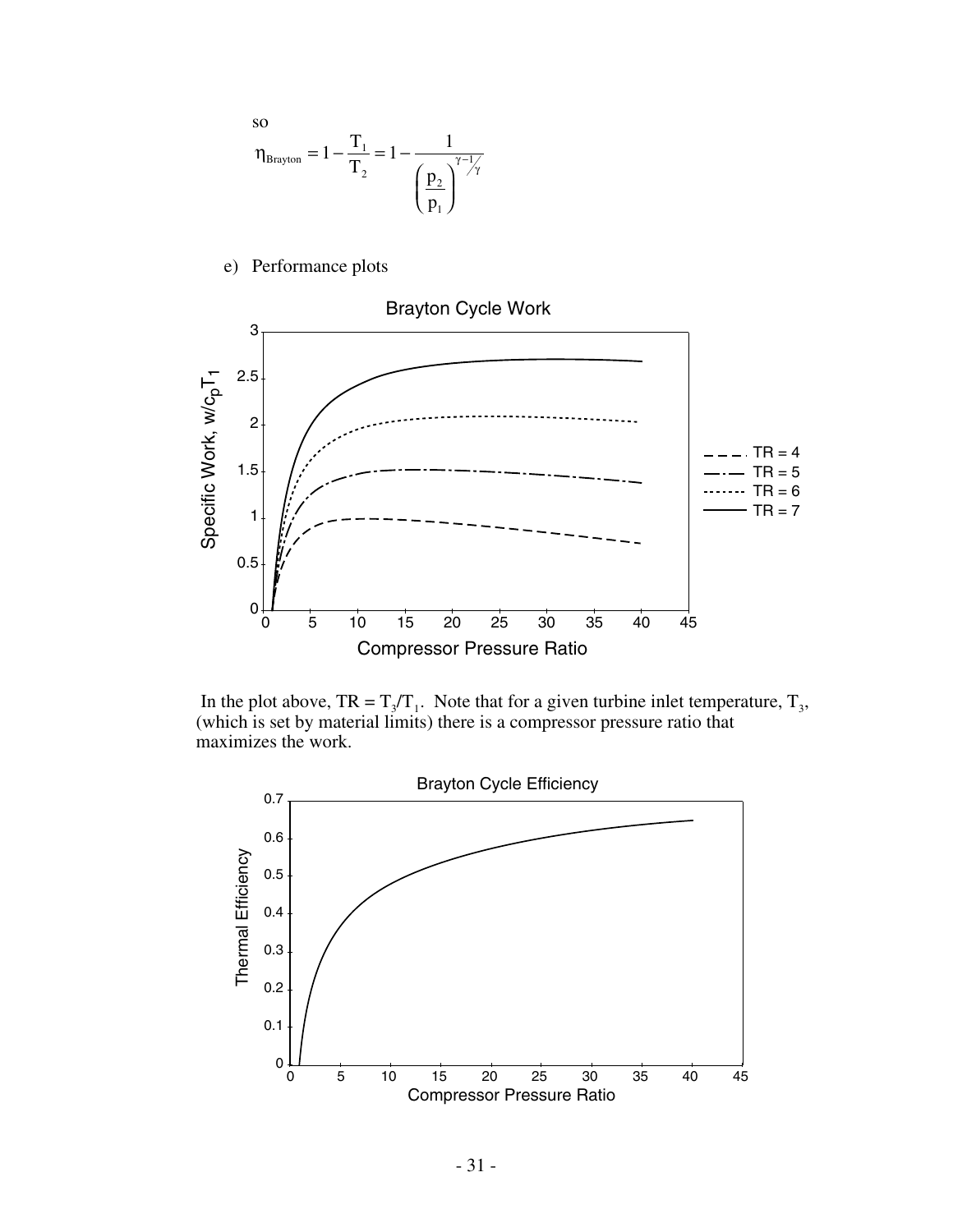**C. Generalized Representation of Thermodynamic Cycles** *(VW, S & B: 6.1)*



Note that **heat engines** can be represented generally as:

a transfer of heat from a high temperature reservoir to a device +

a rejection of heat from a device to a low temperature reservoir +

net work done on surroundings

**D. To obtain data for an operating gas turbine engine (the one that provides power to MIT!) checkout the following links: http://cogen.mit.edu/index.htm and http://cogen.mit.edu/unified/**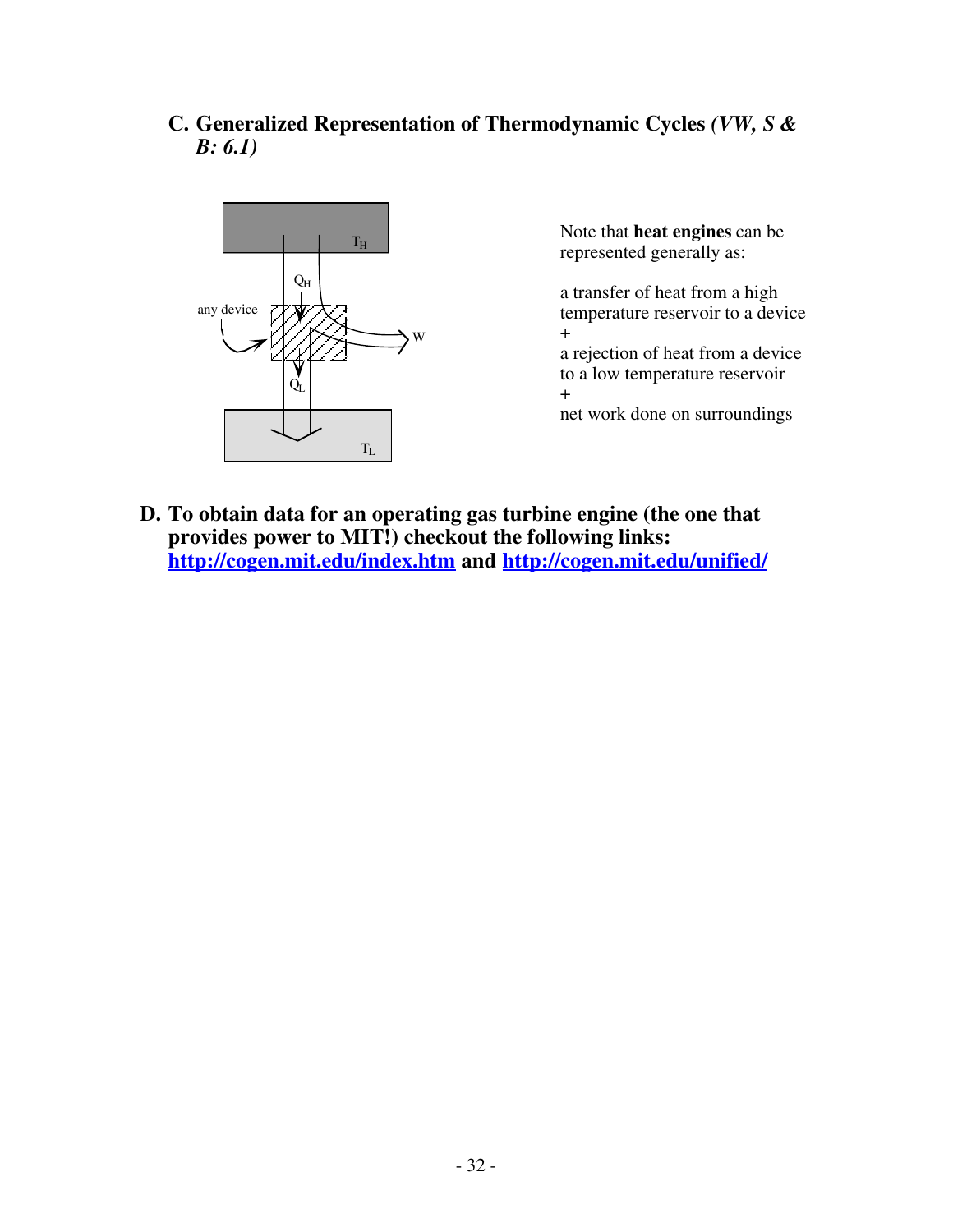# **STEADY FLOW ENERGY EQUATION**

## **I. First Law for a Control Volume (VW, S & B: Chapter 6)**

- **A. Frequently (especially for flow processes) it is most useful to express the First Law as a statement about** rates **of heat and work, for a control volume.** 
	- 1. Conservation of mass *(VW, S & B: 6.1)*



2. Conservation of Energy (First Law) *(VW, S & B: 6.2)*

Recall,  $dE = \delta Q - \delta W$ 

For the control volume,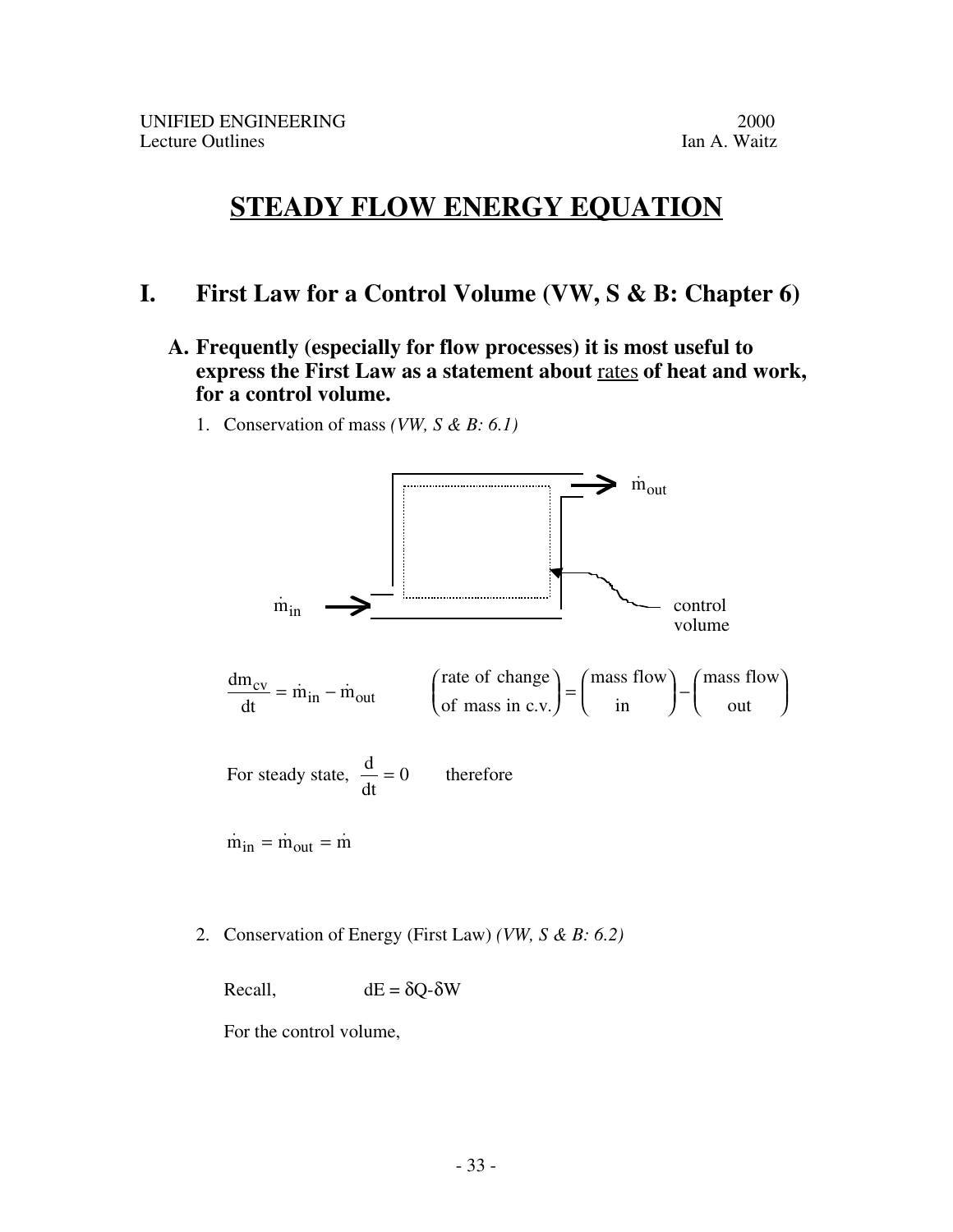$$
\frac{dE_{c.v.}}{dt} = \dot{Q}_{c.v.} - \dot{W}_{c.v.} + \dot{m}_{in}e_{in} - \dot{m}_{out}e_{out}
$$

rate of change of energy in c.v rate of heat added to c.v rate of work done rate of energy flow in to  $c.v$ rate of energy  $\mathcal{F}$  added to c.v.  $\mathcal{F}$  done  $\mathcal{F}'$  flow in to c.v.  $\mathcal{F}'$  flow out of c.v. (rate of change  $\begin{bmatrix} \text{rate of change} \\ \text{of energy in c.v.} \end{bmatrix} = \begin{pmatrix} \text{rate of heat} \\ \text{added to c.v.} \end{pmatrix} - \begin{pmatrix} \text{rate of work} \\ \text{done} \end{pmatrix} + \begin{pmatrix} \text{rate of energy} \\ \text{flow in to c.v.} \end{pmatrix} - \begin{pmatrix} \text{rate of energy} \\ \text{flow out of c.v.} \end{pmatrix}$ 

where

 $\dot{Q} = \lim_{dt \to 0} \left( \frac{\delta Q}{dt} \right)$  rate of energy transfer to the system as heat  $\dot{W} = \lim_{dt \to 0} \left( \frac{\delta W}{dt} \right)$  rate of work done by the system

3. For steady-state *(VW, S & B: 6.3)*

$$
\frac{d}{dt} = 0 \quad \text{and} \quad \dot{m}_{in} = \dot{m}_{out} = \dot{m}
$$

so  
\n
$$
\dot{Q}_{c.v.} - \dot{W}_{c.v.} = \dot{m}(e_{out} - e_{in})
$$
\n(units J/s)

or

$$
\dot{Q}_{c.v.} - \dot{W}_{c.v.} = \dot{m} \Big[ (IE + KE + PE + CE)_{out} - (IE + KE + PE + CE)_{in} \Big]
$$

Neglecting potential and chemical energy (PE and CE)

$$
\dot{Q}_{c.v.} - \dot{W}_{c.v.} = \dot{m} \left[ \left( u + \frac{c^2}{2} \right)_{out} - \left( u + \frac{c^2}{2} \right)_{in} \right]
$$

Where c is the speed of the fluid, and  $c^2/2$  is the kinetic energy of the fluid per unit mass relative to some coordinate system.

If we divide through by the mass flow and set the inlet of the control volume as station 1, and the outlet as station 2, then

$$
q_{1-2} - w_{1-2} = u_2 - u_1 + \frac{c_2^2}{2} - \frac{c_1^2}{2}
$$

It is also more convenient to divide the work into two terms: 1) the flow work done by the system which is  $p_2v_2-p_1v_1$ , and 2) any additional work which we will term external work or shaft work,  $w_s$ . Then we have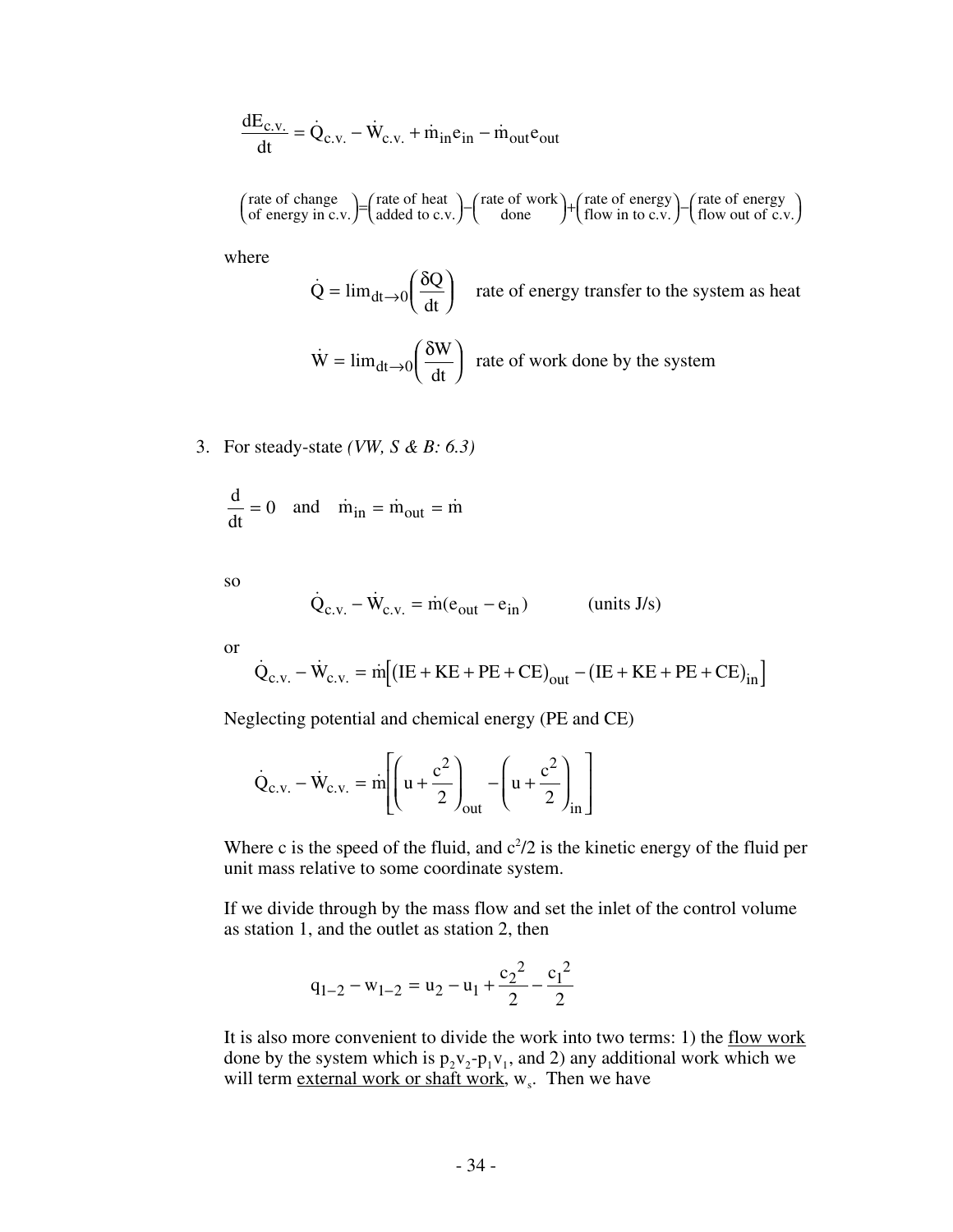$$
q_{1-2} - w_{s_1-2} = (u_2 + p_2v_2) - (u_1 + p_1v_1) + \frac{c_2^2}{2} - \frac{c_1^2}{2}
$$
  

$$
q_{1-2} - w_{s_1-2} = h_2 - h_1 + \frac{c_2^2}{2} - \frac{c_1^2}{2}
$$

or

| $q_{1-2} - w_{s_{1-2}} = h_2 - h_1$ . |  |
|---------------------------------------|--|

We will call this the **steady flow energy equation.**

For an **ideal gas** dh=c<sub>p</sub>dT so

$$
q_{1-2} - w_{s_1-2} = \left(c_p T_2 + \frac{c_2^2}{2}\right) - \left(c_p T_1 + \frac{c_1^2}{2}\right)
$$

4. Flow work and shaft work

Enthalpy is most useful for separating flow work from shaft work. In the figure shown below. Heat is added, a compressor is doing work on the system, the flow entering the system does work on the system (work =  $-p_1V_1$ ), and work is done by the system through pushing out the flow (work = +p<sub>2</sub>V<sub>2</sub>). The first law relates the change in energy between states 1 and 2 to the difference between the heat added and the work done by the system. Frequently, however, we are interested only in the shaft work that crosses the system boundary, not the volumetric or flow work. In this case it is most convenient to work with enthalpy.



Note that both of the following cases are also frequently encountered: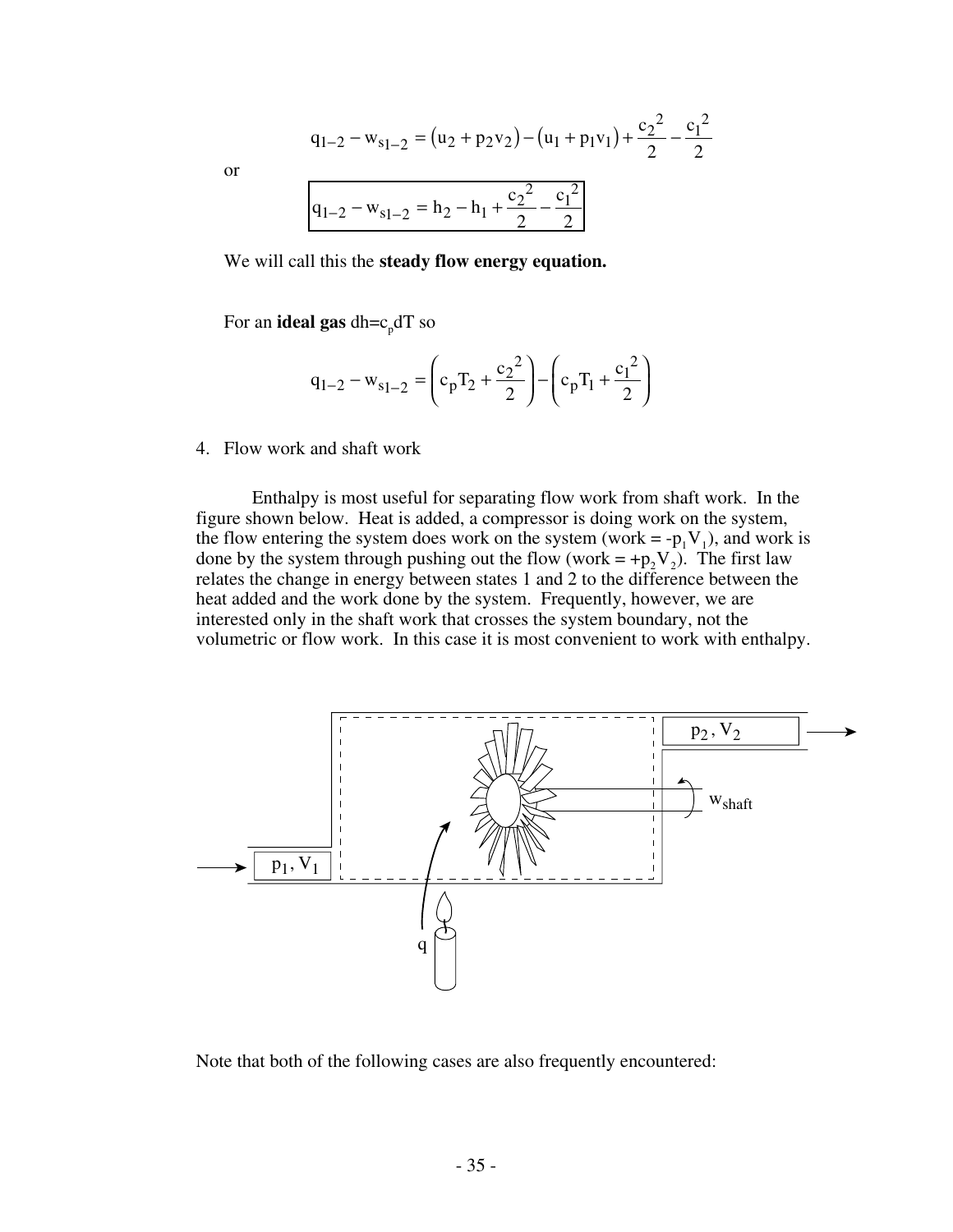

## **B. Stagnation Temperature and Stagnation Enthalpy**

Suppose that our steady flow control volume is a set of streamlines describing the flow up to the nose of a blunt object.

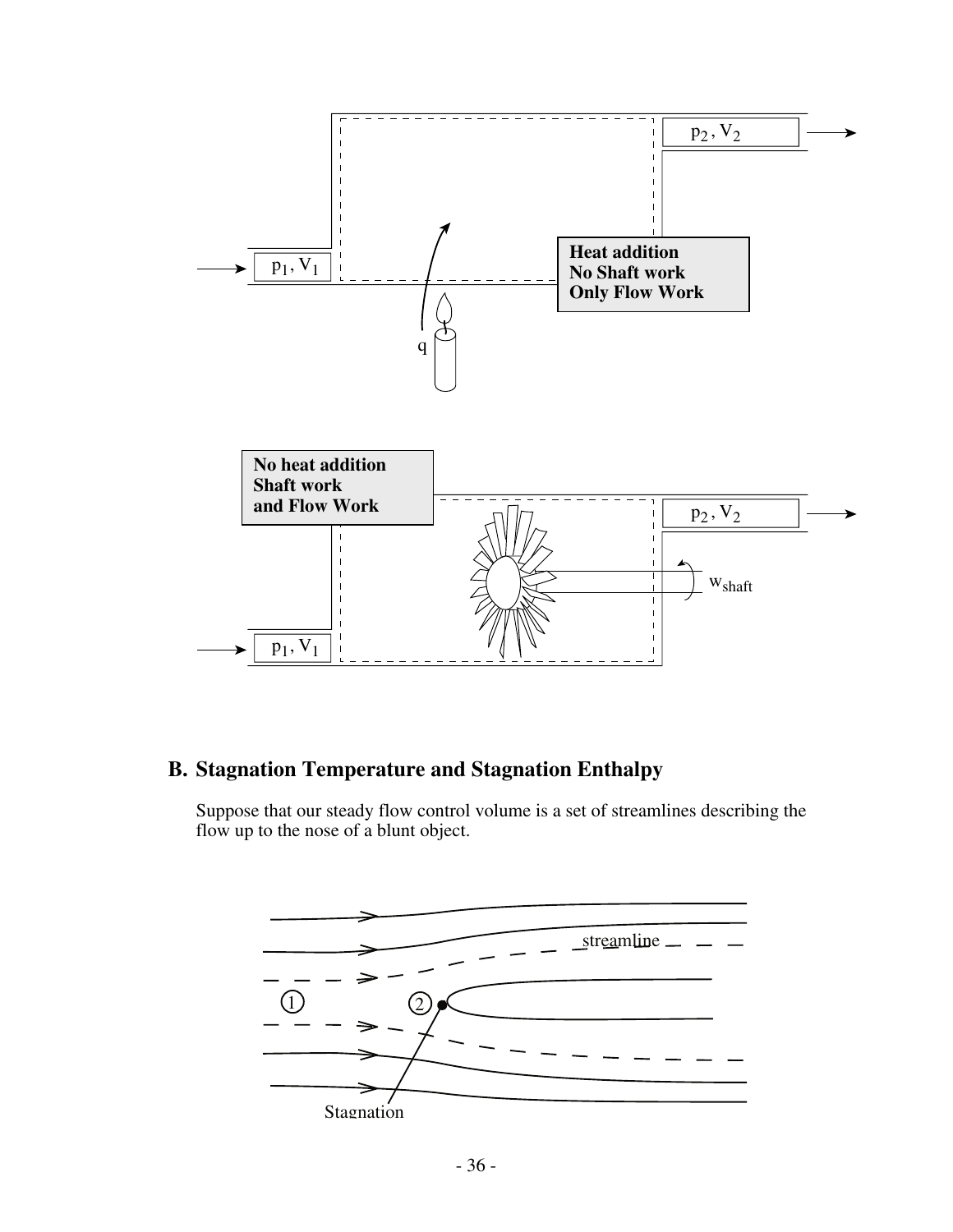The streamlines are stationary in space, so there is no external work done on the fluid as it flows. If there is also no heat transferred to the flow (adiabatic), then the steady flow energy equation becomes

$$
c_p T_2 + \frac{c_2^2}{2} = c_p T_1 + \frac{c_1^2}{2}
$$

1. The quantity that is conserved is called the stagnation temperature.

$$
T_T = T + \frac{c^2}{2c_p} \qquad \left( \text{or} \quad \frac{T_T}{T} = 1 + \frac{\gamma - 1}{2} M^2 \qquad \text{using } a = \sqrt{\gamma RT} \right)
$$

The stagnation temperature is the temperature that the fluid would reach if it were brought to zero speed by a steady adiabatic process with no external work. Note that for any steady, adiabatic flow with no external work, the stagnation temperature is constant.

(The Mach number, M, is the ratio of the flow speed, c, to the speed of sound, a. You will learn more about these quantities in fluids, but it is interesting to see that  $M<sup>2</sup>$  measures the ratio of the kinetic energy of the gas to its thermal energy.)

2. It is also convenient to define the **stagnation enthalpy**,  $h_T$ 

$$
h_T = c_p T + \frac{c^2}{2}
$$

So we can write the **Steady Flow Energy Equation** in a convenient form as

$$
q_{1-2} - w_{s_1-2} = h_{T2} - h_{T1}
$$

3. Note that for a quasi-static adiabatic process

$$
\frac{T_1}{T_2} = \left(\frac{p_1}{p_2}\right)^{\frac{\gamma - 1}{\gamma}}
$$
 so we can write 
$$
\frac{T_T}{T} = \left(\frac{p_T}{p}\right)^{\frac{\gamma - 1}{\gamma}}
$$

and define the relationship between **stagnation pressure** and **static pressure** as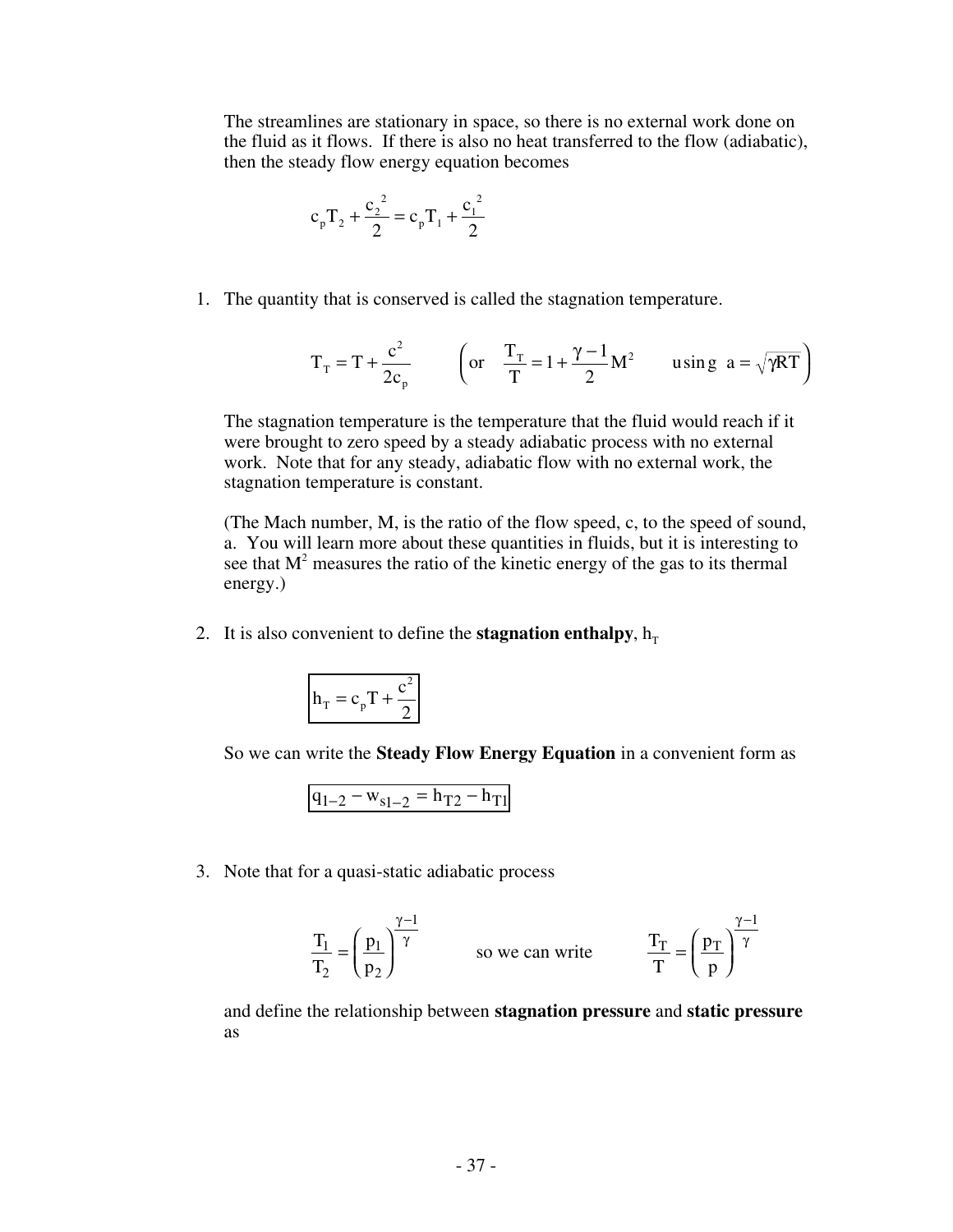$$
\frac{p_T}{p} = \left(1 + \frac{\gamma - 1}{2} M^2\right)^{\gamma \gamma - 1}
$$

where, the stagnation pressure is the pressure that the fluid would reach if it were brought to zero speed, via a steady, adiabatic, quasi-static process with no external work.

#### 4. Frame dependence of stagnation quantities

An area of common confusion is the frame dependence of stagnation quantities. The stagnation temperature and stagnation pressure are the conditions the fluid would reach if it were brought to zero speed *relative to some reference frame*, via a steady adiabatic process with no external work (add quasi-static for stagnation pressure).

What if the body or reference frame is moving? We know from looking at reentry vehicles, that the skin temperature is much hotter than the atmospheric temperature. If the atmosphere is assumed still, and we stagnate a fluid particle on the nose of a high speed vehicle (carrying it along with the vehicle and thus essentially giving it kinetic energy) its stagnation temperature is given by

$$
T_{\rm T} = T + \frac{c^2}{2c_{\rm p}}
$$

where c is the vehicle speed. The temperature the skin reaches (to first approximation) is the stagnation temperature. The atmospheric temperature, T, is not frame dependent.

The confusion comes about because T is usually referred to as the **static** temperature and in common language this has a similar meaning as "stagnation". In fluid mechanics and thermodynamics *static* is commonly used to label the thermodynamic properties of the gas p, T, etc.—these are not frame dependent. *Stagnation* quantities are those the flow would arrive at if brought to zero speed relative to some reference frame, via a steady adiabatic process with no external work (add quasi-static for stagnation pressure). Stagnation quantities depend on the frame of reference.

Thus for a re-entry vehicle, the stagnation temperature (vehicle frame) is hotter than the atmospheric (static) temperature. And in a still atmosphere, the static temperature is the same as the stagnation temperature (atmospheric frame).

#### 5. Example:

For the case shown below, a jet engine is sitting motionless on the ground prior to take-off. Air is entrained into the engine by the compressor. The inlet can be assumed to be frictionless and adiabatic.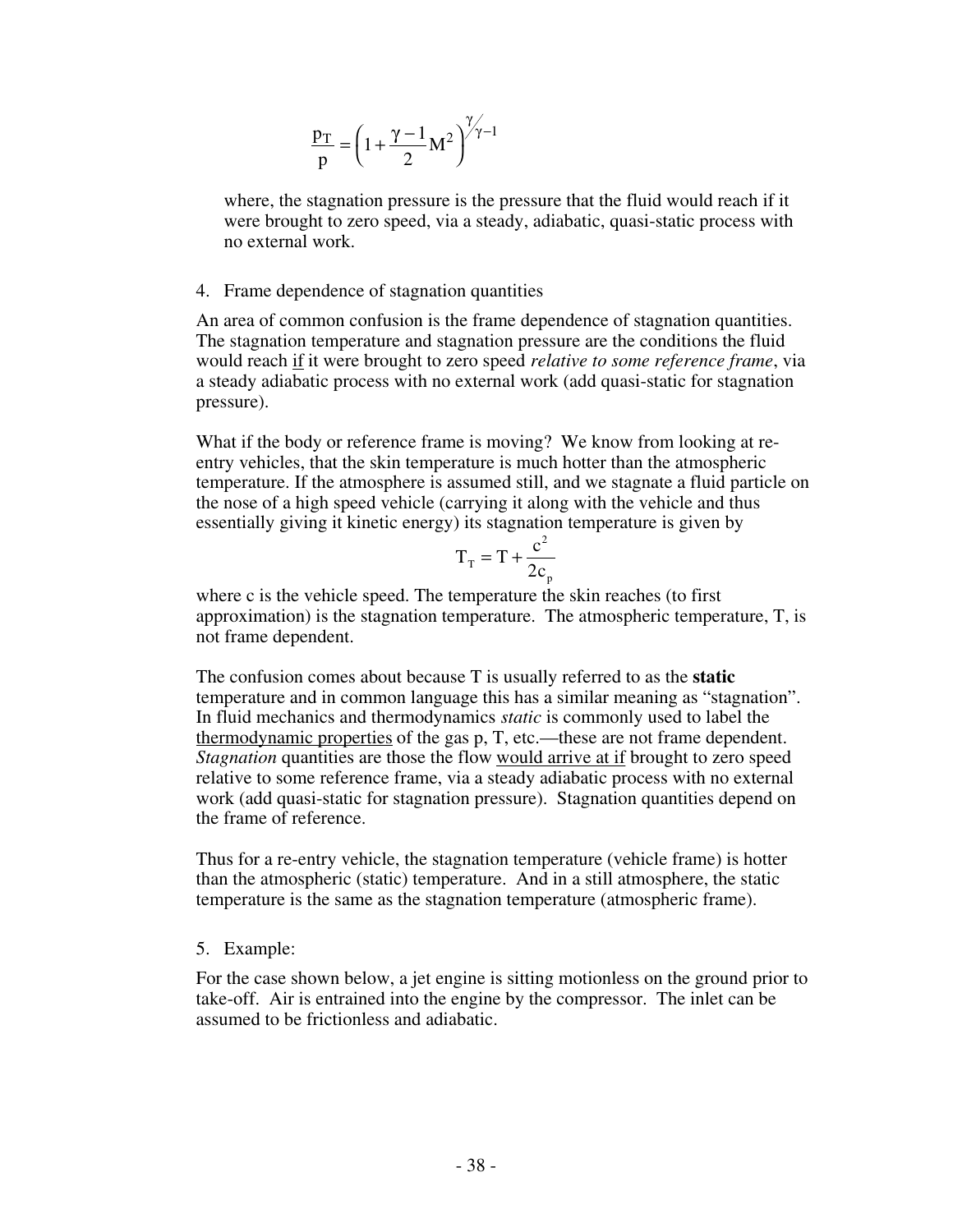

Considering the state of the gas within the inlet, prior to passage into the compressor, as state (1), and working in the *reference frame of the motionless airplane*:

a) Is  $T_{T1}$  greater than, less than, or equal to  $T_{arm}$ ?

The stagnation temperature of the atmosphere,  $T_{\text{Tatm}}$ , is equal to  $T_{\text{atm}}$  since it is moving the same speed as the reference frame (the motionless airplane). The steady flow energy equation tells us that if there is no heat or shaft work (the case for our adiabatic inlet) the stagnation enthalpy (and thus stagnation temperature for constant Cp) remains unchanged. Thus  $T_{T1} = T_{Tatm} = T_{atm}$ 

b) Is  $T_1$  greater than, less than, or equal to  $T_{arm}$ ?

If  $T_{T1} = T_{\text{atm}}$  then  $T_1 < T_{\text{atm}}$  since the flow is moving at station 1 and therefore some of the total energy is composed of kinetic energy (at the expense of internal energy, thus lowering  $T_1$ )

c) Is  $p_{T1}$  greater than, less than, or equal to  $p_{arm}$ ?

Equal, by the same argument as a).

d) Is  $p_1$  greater than, less than, or equal to  $p_{\text{atm}}$ ?

Less than, by the same argument as b).

### **C. Example Applications of the Steady Flow Energy Equation** *(VW, S & B: 6.4)*

1. Flow through a rocket nozzle

A liquid bi-propellant rocket consists of a thrust chamber and nozzle and some means for forcing the liquid propellants into the chamber were they react, converting chemical energy to thermal energy.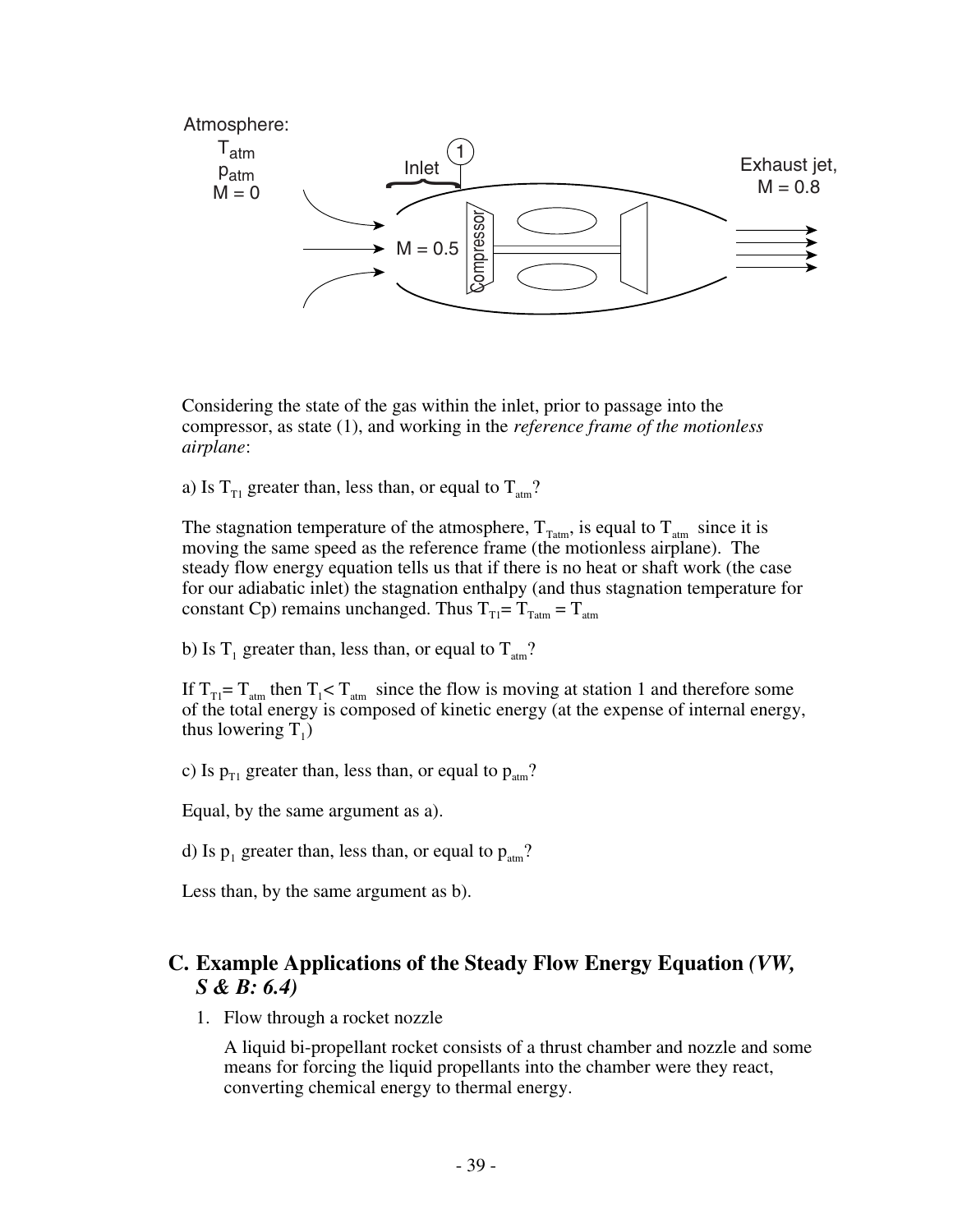

Once the rocket is operating we can assume that all of the flow processes are steady, so it is appropriate to use the steady flow energy equation. Also, for now we will assume that the gas behaves as an ideal gas, though in general this is a poor approximation. There is no external work, and we assume that the flow is adiabatic.

Then we can write the First Law as

$$
q_{1-2} - w_{s_1-2} = h_{T2} - h_{T1}
$$
 which becomes  $h_{T2} = h_{T1}$   
or

$$
c_p T_c + \frac{c_c^2}{2} = c_p T_e + \frac{c_e^2}{2}
$$

therefore

$$
c_e = \sqrt{2c_p (T_c - T_e)}
$$

If we assume quasi-static, adiabatic expansion then

$$
\frac{T_e}{T_c} = \left(\frac{p_e}{p_c}\right)^{\frac{\gamma - 1}{\gamma}}
$$
 so  

$$
c_e = \sqrt{2c_p T_c \left[1 - \left(\frac{p_e}{p_c}\right)^{\frac{\gamma - 1}{\gamma}}\right]}
$$

Where  $T_c$  and  $p_c$  are conditions in the combustion chamber (set by propellants), and  $p_e$  is the external static pressure.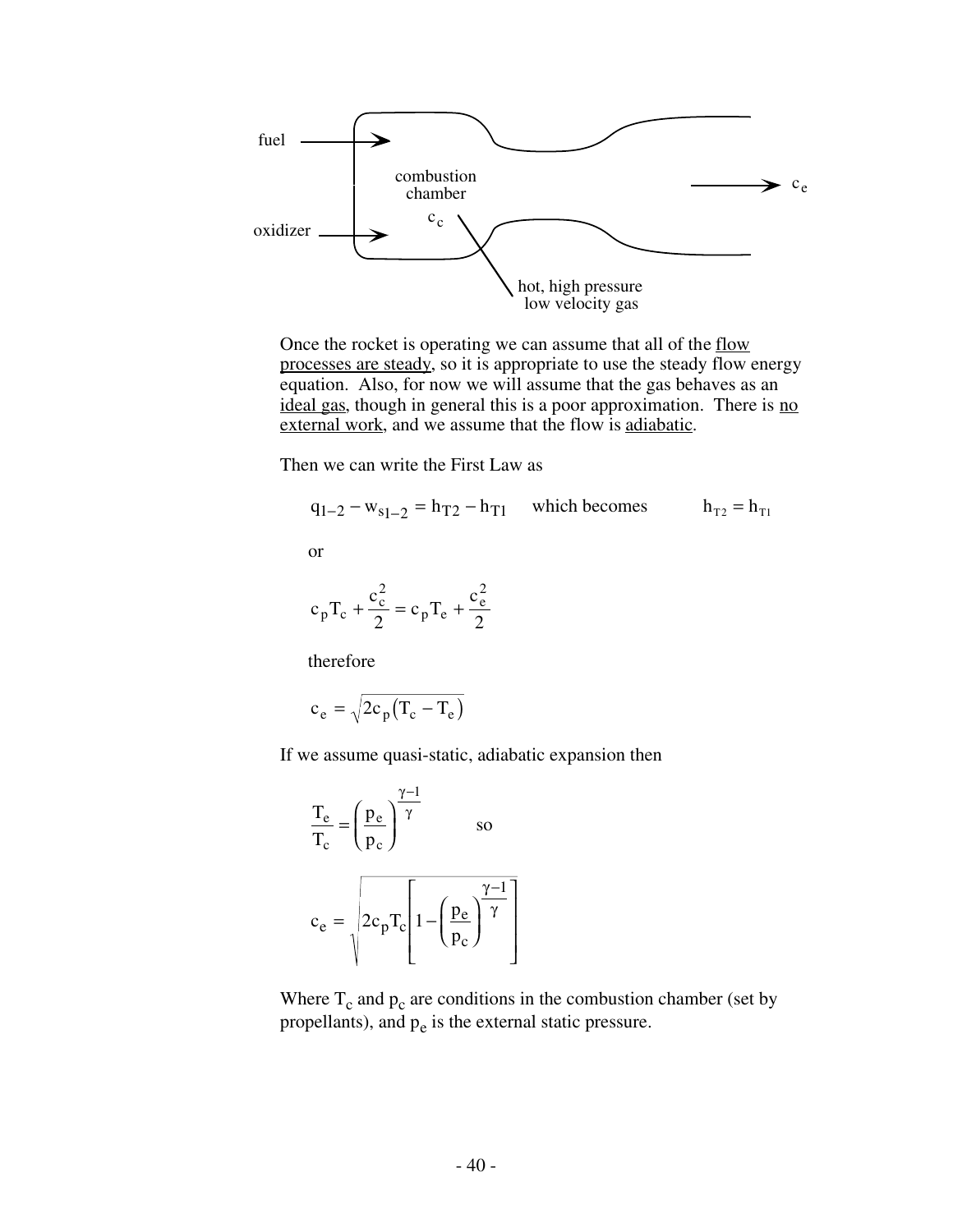2. Power to drive a gas turbine compressor



Consider for example the PW4084 pictured below. The engine is designed to produce about 84,000 lbs of thrust at takeoff.

(drawing courtesy of Pratt and Whitney)

The engine is a two-spool design. The fan and low pressure compressor are driven by the low pressure turbine. The high pressure compressor is driven by the high pressure turbine.

> $\pi_f$  = total pressure ratio across the fan  $\approx 1.4$  $\pi_c$  = total pressure ratio across the fan + compressor  $\approx 45$ <br>  $\dot{m}_f = 610 \text{ kg/s}$   $\dot{m}_{core} = 120 \text{ kg/s}$  $\dot{m}_{core} = 120 \text{ kg/s}$  $T_{inlet} = 300K$

Heat transfer from the gas streams is negligible so we write the First Law (steady flow energy equation) as:

$$
\smallint\limits_{\mathcal{F}}^{0} \dot{\hat{\mathbf{W}}_s} = \dot{m} \big( h_{T2} - h_{T1} \big)
$$

For this problem we must consider two streams, the fan stream and the core stream, so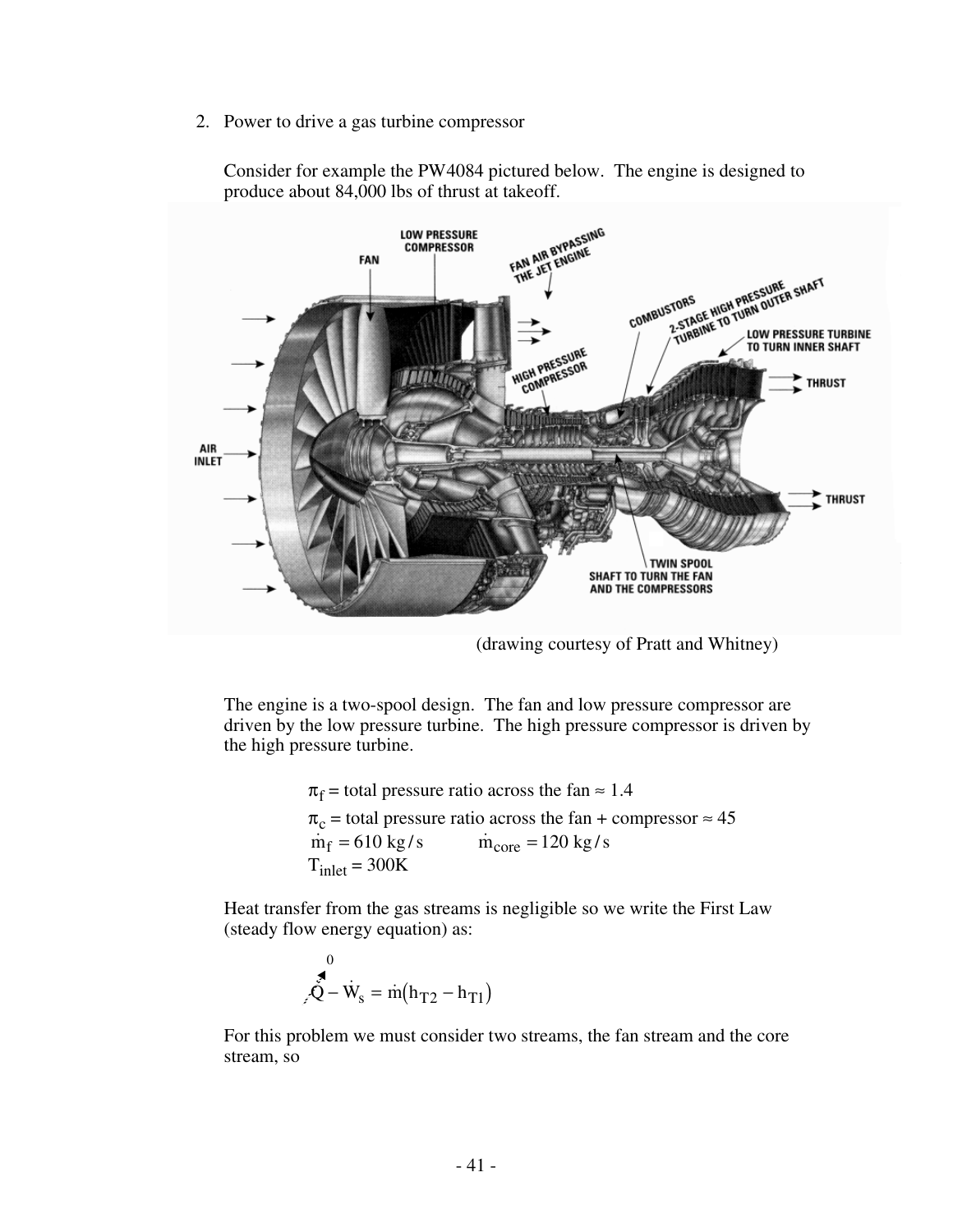$$
-\dot{W}_s = \dot{m}_f \Delta h_{Tf} + \dot{m}_c \Delta h_{Tc}
$$

$$
= \dot{m}_f c_p \Delta T_{Tf} + \dot{m}_c c_p \Delta T_{Tc}
$$

We obtain the temperature change by assuming that the compression process is quasi-static and adiabatic. So

$$
\frac{T_2}{T_1} = \left(\frac{p_2}{p_1}\right)^{\frac{\gamma-1}{\gamma}}
$$
  
then 
$$
\left(\frac{T_{T_2}}{T_{T_1}}\right)_{\text{fan}} = \left(\pi_f\right)^{\frac{\gamma-1}{\gamma}} = 1.1 \implies \Delta T_{T_{\text{fan}}} = 30 \text{ K}
$$

$$
\left(\frac{T_{T_2}}{T_{T_1}}\right)_{\text{core}} = \left(\pi_{\text{core}}\right)^{\frac{\gamma-1}{\gamma}} = 3.0 \implies \Delta T_{T_{\text{core}}} = 600 \text{ K}
$$

$$
-\dot{W}_s = 610 \frac{\text{kg}}{\text{s}} \cdot 30 \text{ K} \cdot 1008 \frac{\text{J}}{\text{kg K}} + 120 \frac{\text{kg}}{\text{s}} \cdot 600 \text{ K} \cdot 1008 \frac{\text{J}}{\text{kg K}}
$$

$$
= 91 \times 10^6 \text{ Joules/sec}
$$

$$
\dot{W}_s = -91 \text{ Megawatts} \qquad \left(\text{negative sign implies} \atop \text{work done on the fluid}\right)
$$

Note that  $1$  Hp = 745 watts

then

If a car engine  $\approx 110Hp = 8.2x10^4$  watts, then the power needed to drive compressor is equivalent to  $1110$  automobile engines.

All of this power is generated by the low pressure and high pressure turbines.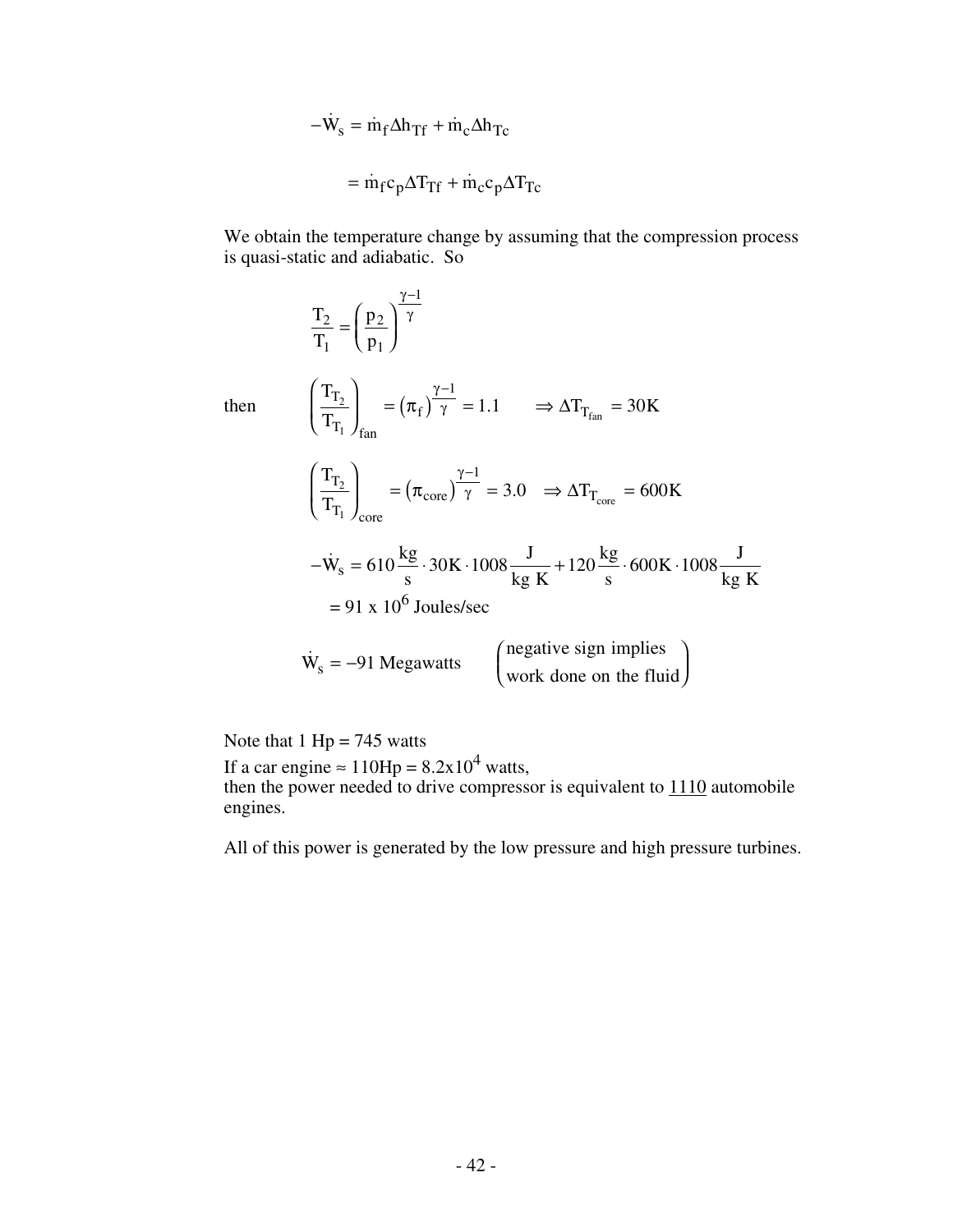# **REVERSIBLE AND IRREVERSIBLE PROCESSES, ENTROPY AND INTRODUCTION TO THE SECOND LAW**

- So far we have dealt largely with ideal situations involving frictionless pistons and quasi-static pressure changes. We will now consider more general situations, and introduce the concept of entropy.

## **I. Irreversible Processes** *(VW, S & B: 6.3-6.4)*

### **A. Consider a system composed of many bricks**



With these, we have the ability to obtain work by running a cycle between  $T_L$  and  $T_{H}$ .

What happens if put two bricks together? Applying the First Law:



for a solid

∂ δ ∂ Q T Q  $_{\text{p}}$  ( $\partial$ T)<sub>v</sub>  $\int_{\mathbf{n}}$  $\lambda$  $\overline{\phantom{a}}$ 

therefore

$$
T_M = \frac{T_H + T_L}{2}
$$

ſ l

We have lost the ability to get work out of these two bricks. Can we restore the situation:

> a) without contact with outside? - No. b) with contact from outside? - Yes, but we have to do work.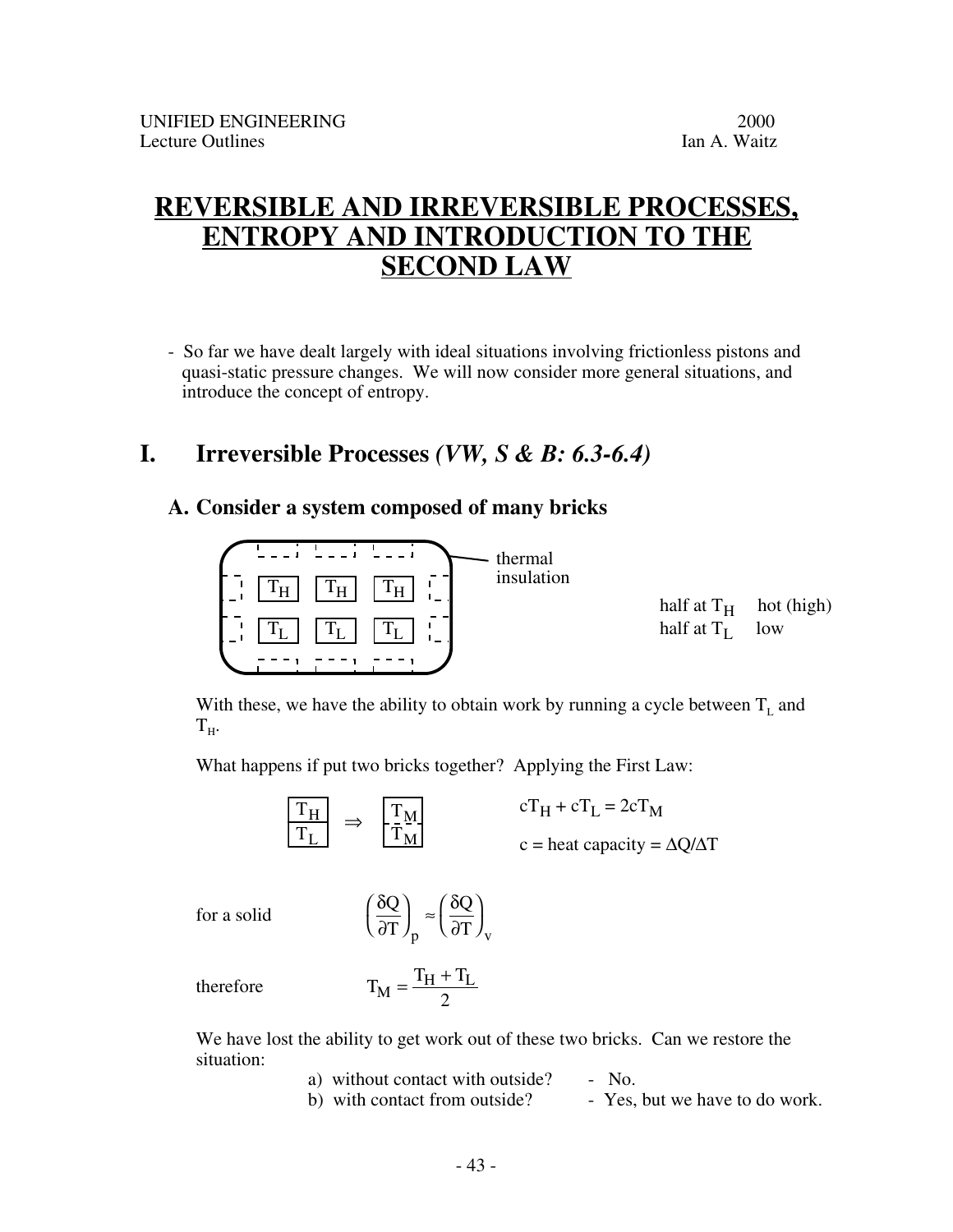Overall process:

system is changed outside (rest of universe) is unchanged

Composite: system + rest of universe is changed by putting bricks together. The process is not **reversible**; That is there is no way to undo the change and leave no mark on the rest of the universe.

How do we measure this change?

- 1) Decreased ability to do work.
- 2) Energy? (This is conserved)

Measurement and characterization of this change is the subject of the Second Law of Thermodynamics . We will talk about this more later. For now let's look at another example.

#### **B. Free vs. Reversible Expansions**

What is the difference between a free expansion of a gas and an isothermal expansion against a piston? To answer this we examine what we would have to do to reverse, *i.e.* to undo, the process.

1. Free expansion



Remove the partition and  $v_1 \rightarrow v_2$ The process is adiabatic  $(q = 0)$ , and  $w = 0$  since there is no motion of boundaries.

#### Therefore

 $\Delta u = 0$ 

For an ideal gas  $u = u(T) \implies T = constant = T_1$ 

State 1:  $v_1$ ,  $T_1$ State 2:  $v_2$ ,  $T_1$  $q = w = 0 \implies$  no change in surroundings

To restore the system to the original state  $v_2 \rightarrow v_1$  at constant T, we compress isothermally by some external agency. We do this quasi-statically.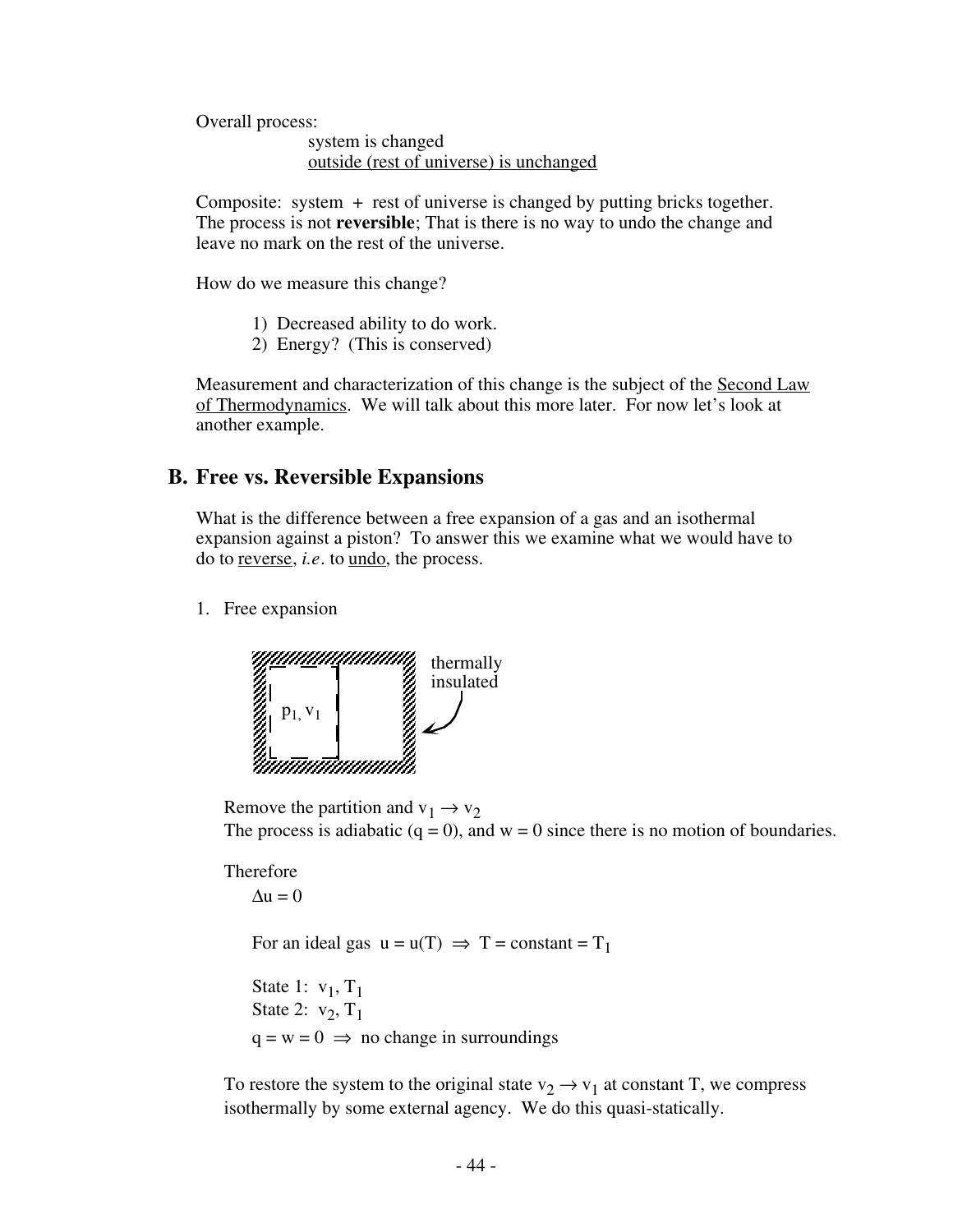

- return to initial condition  $\leftarrow$ 

During the return process:

work = 
$$
\int pdv
$$
  
\n $w = RT \ln \frac{v_2}{v_1}$  done on system  
\n $q = RT \ln \frac{v_2}{v_1}$  rejected  
\n(system)  $\leftarrow$  W from surroundings

At end of the process:

- a) system is back in initial state (no change)
- b) surroundings (us) gave up work, w
- c) surroundings received heat, q

Sum of all these processes is that we converted work, w, to heat, q.



Same as if let weight fall and pull block along rough surface  $100\%$  W  $\rightarrow$  Q.

Net effect: system same  $+$  surroundings changed  $=$  universe has changed.

**The process is not reversible.**

2. Reversible expansion

Now consider an isothermal expansion against an external pressure which is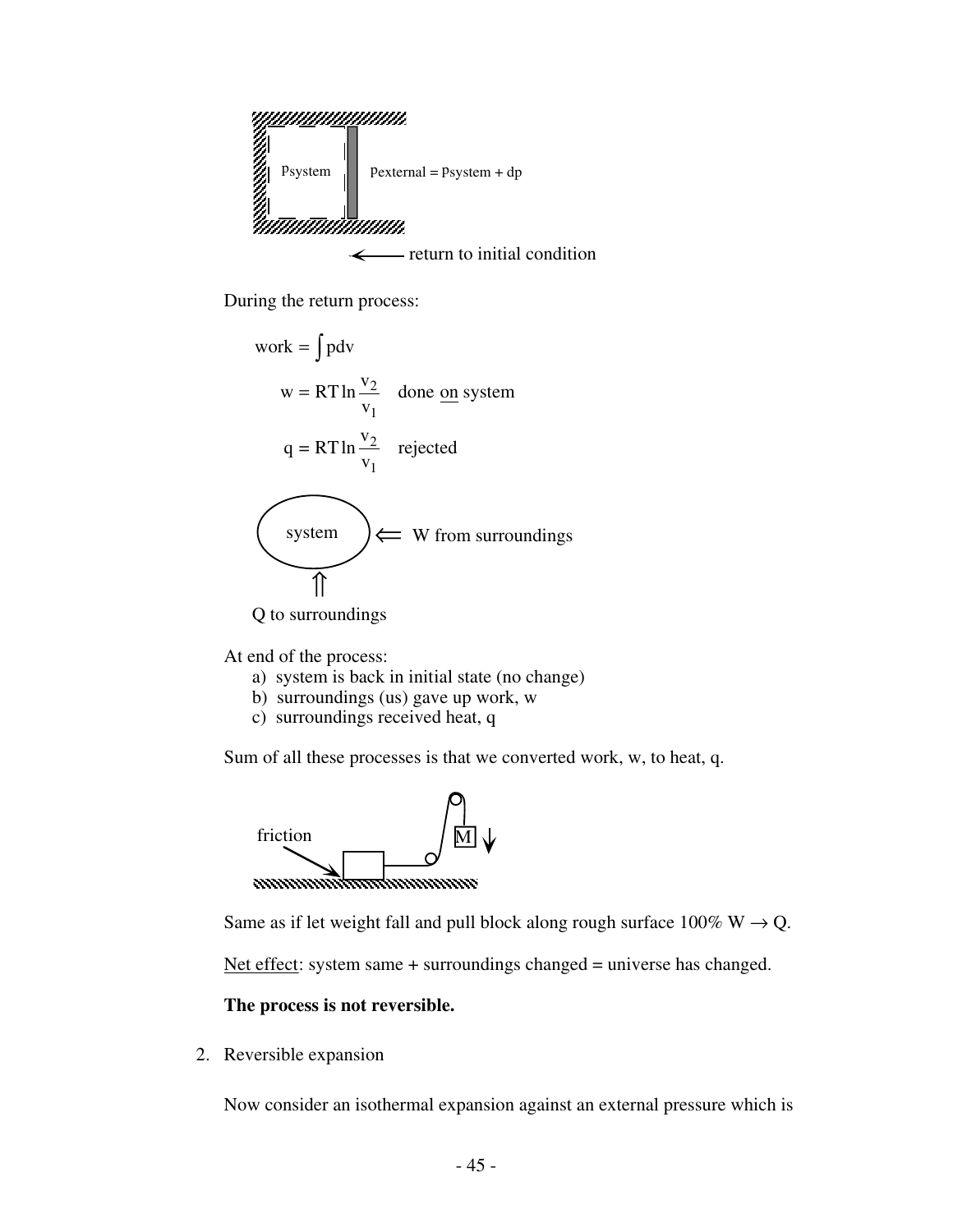only dp less that the pressure in the system.



Heat added

During expansion, the work done on the surroundings is

work = 
$$
\int pdv
$$
  
\n $w = RT \ln \frac{v_2}{v_1}$  done by system  
\n $q = RT \ln \frac{v_2}{v_1}$  added to system

Process during expansion



At the end of the isothermal expansion:

a) surroundings have received work

b) surroundings have given up heat

To restore the system to the original condition, we could put work back into system and reject heat to surroundings via a quasi-static isothermal compression just as we did following the free expansion.

Net result: system and surroundings back to initial state

**The process is reversible**.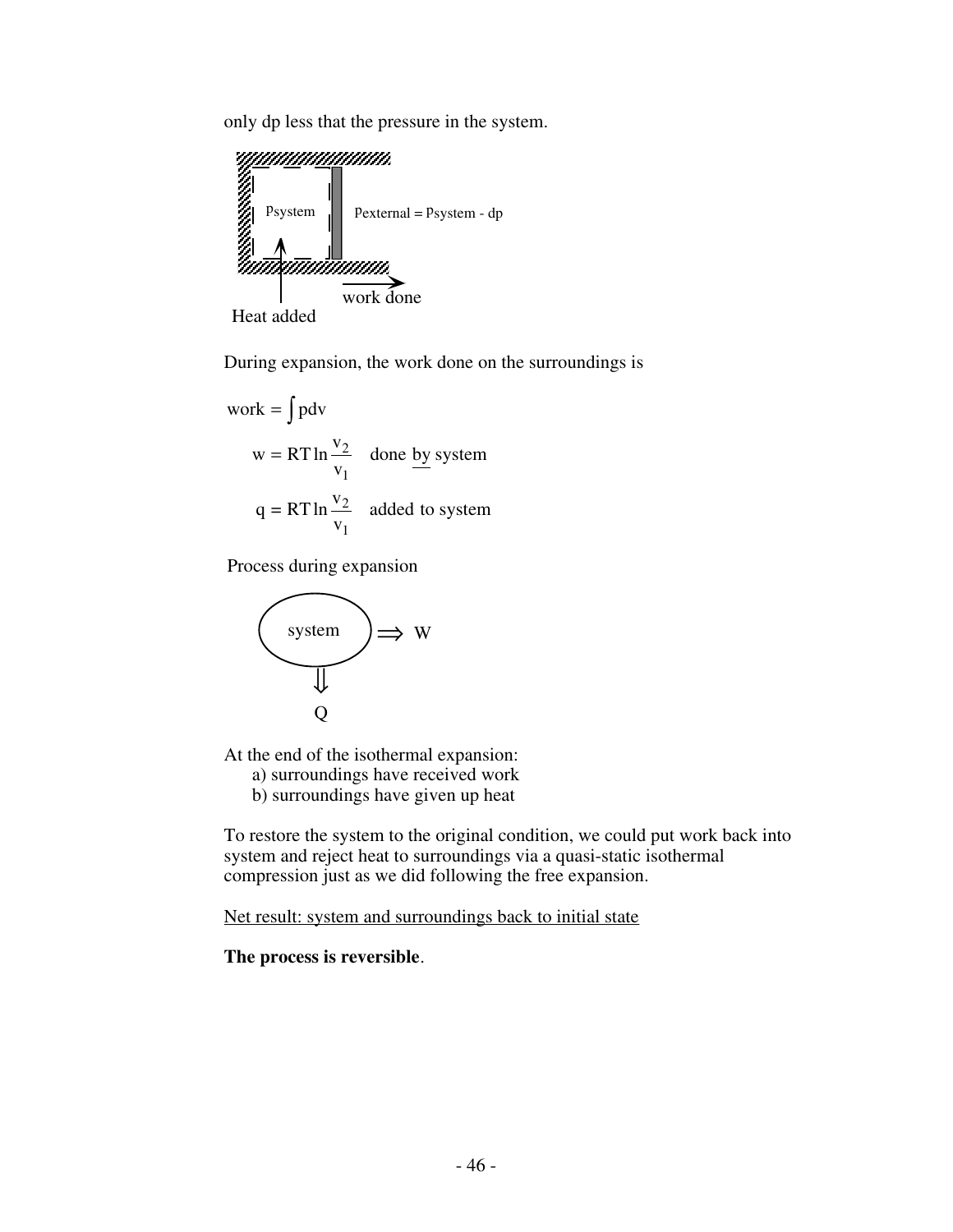## **C. Reversibility, Irreversibility, and Lost Opportunity to Do Work**

**Maximum work** is achieved during a reversible expansion (or compression).

For example, suppose we have a thermally insulated cylinder that holds an ideal gas. The gas is contained by a thermally insulated massless piston with a stack of many small weights on top of it. Initially the system is in mechanical and thermal equilibrium.



Consider the following three processes:

1) All of the weights are removed from the piston instantaneously and the gas expands until its volume is increased by a factor of four (a free expansion).

2) Half of the weight is removed from the piston instantaneously, the system is allowed to double in volume, and then the remaining half of the weight is instantaneously removed from the piston and the gas is allowed to expand until its volume is again doubled.

3) Each small weight is removed from the piston one at a time, so that the pressure inside the cylinder is always in equilibrium with the weight on top of the piston. When the last weight is removed, the volume has increased by a factor of four.



Maximum work (proportional to the area under these curves) is obtained for the quasi-static expansion. \***Note that there is a direct inverse relationship between the amount of work received from a process and the degree of irreversibility.**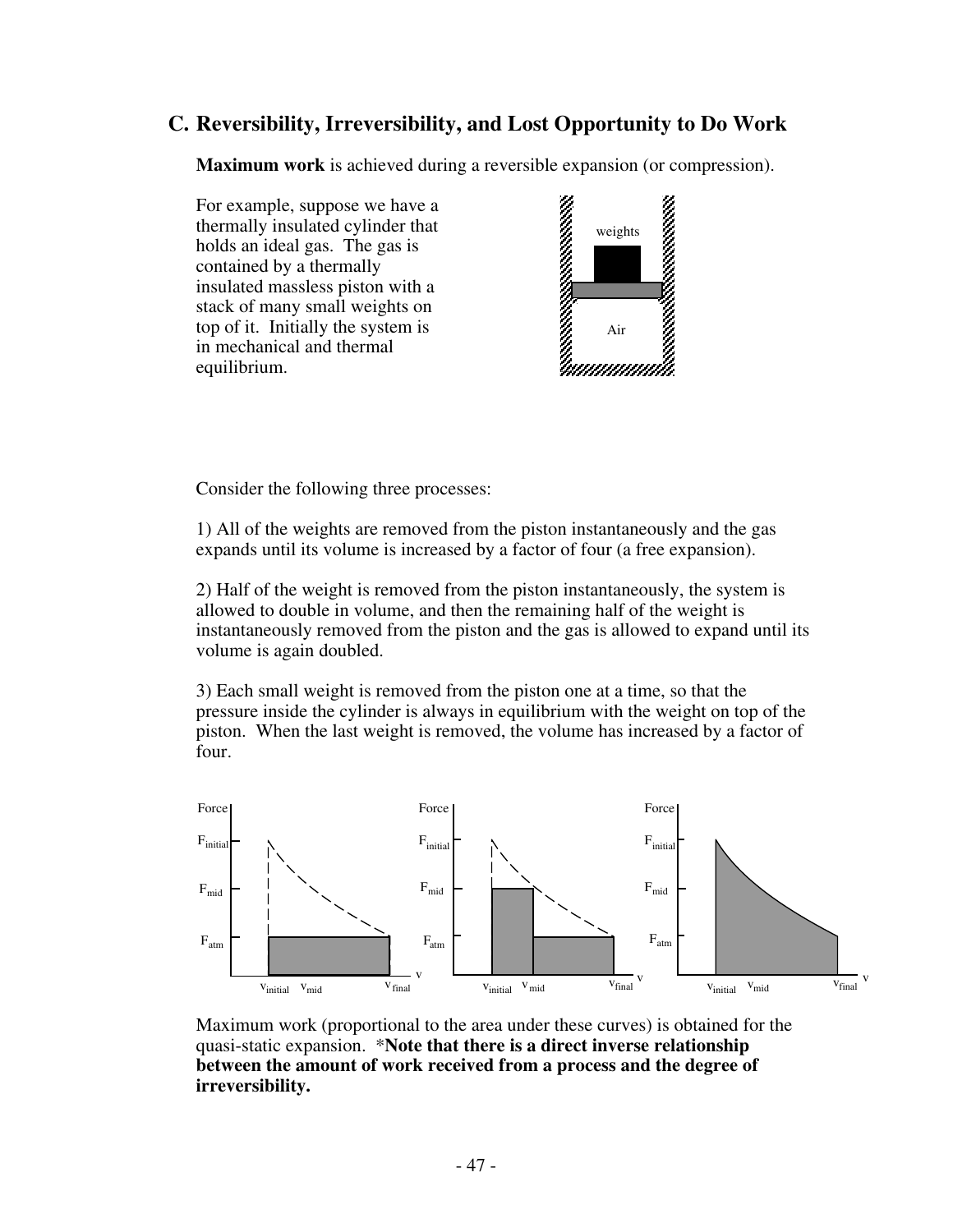## **II. Entropy as a Measure of Irreversibility** *(VW, S & B: 6.5- 6.6, 7.1)*

#### **A. For a reversible (quasi-static), adiabatic process we can write the** 0**First Law as**

or

$$
c_v dT = -p dv = -\frac{RT}{v} dv
$$

 $du = \delta \hat{q} - pdv$ 

thus

$$
c_v \frac{dT}{T} = -R \frac{dv}{v}
$$

We can think of the above equation as giving the fractional change in temperature in terms of the fractional change of volume for a reversible process. For instance, when the volume increases, the temperature decreases; the consequent reduction in thermal energy is equivalent to the work done on the surroundings. The quantities  $c_v$  and R are scale factors for these two effects.

#### **B. For an irreversible case**

The volume increases with a smaller relative change in temperature and less work done on the surroundings. Recall the case of an adiabatic free expansion -- the temperature does not change at all, no work is done, but the volume increases.

We now introduce a property called **entropy**, and give it the symbol "**s**". We will use entropy change as a measure of how reversible a process is

$$
ds = c_v \frac{dT}{T} + R \frac{dv}{v}
$$

Note that if the volume increases without a proportionate decrease in temperature, then s increases.

#### **C. Entropy as a State Variable** *(VW, S & B: 7.10)*

Since T and v are state variables, it follows from the above equation that s is as well. For the case of a thermally perfect gas then

$$
s - s_0 = \int_{T_0}^{T} c_v \frac{dT}{T} + R \ln\left(\frac{v}{v_0}\right)
$$

or in situations with  $c_v$  = constant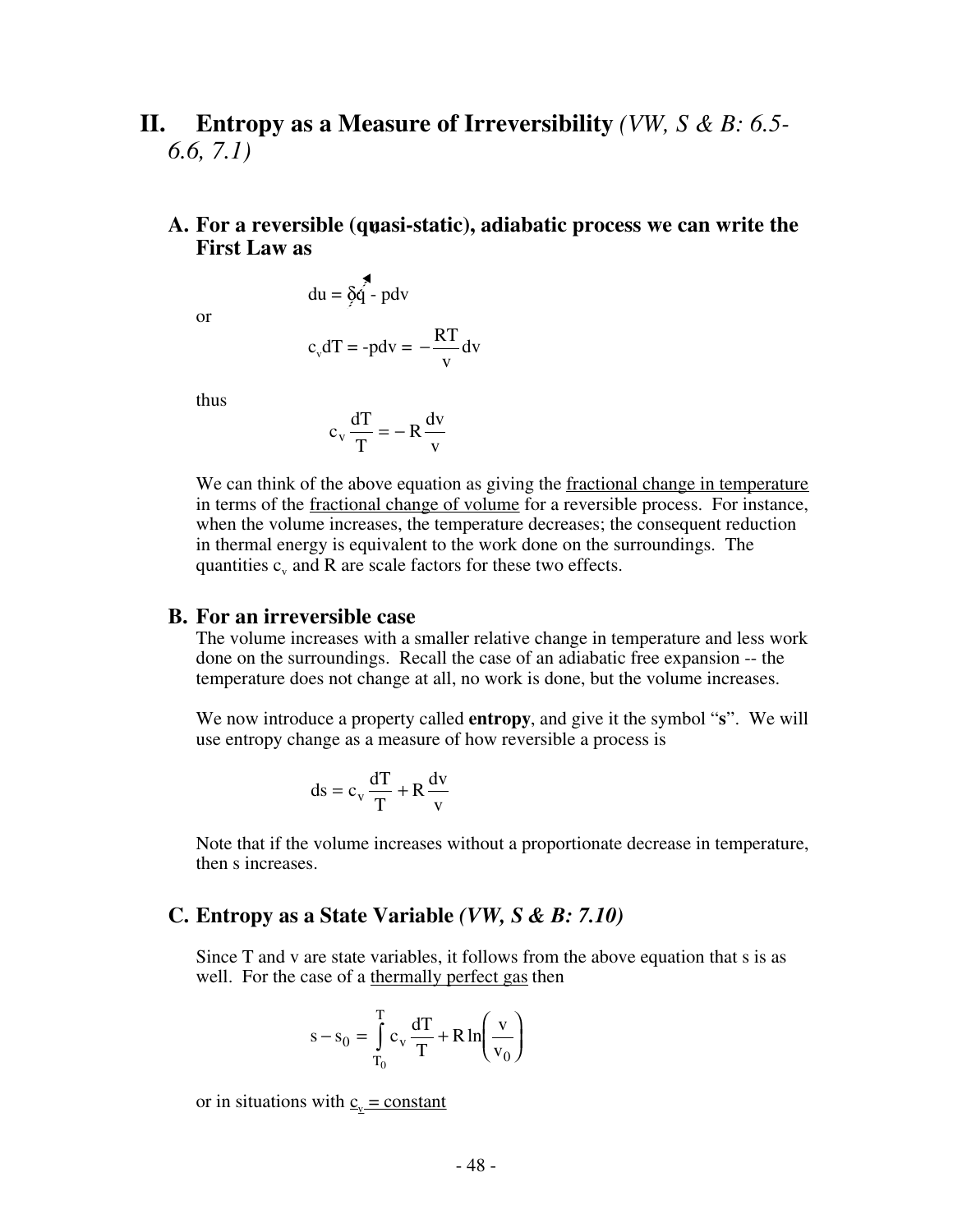$$
s - s_0 = c_v \ln\left(\frac{T}{T_0}\right) + R \ln\left(\frac{v}{v_0}\right)
$$

Also, writing

$$
pv = RT
$$
 as  $\frac{dv}{v} = \frac{dT}{T} - \frac{dp}{p}$ 

we can get a relation for  $s(T,p)$  as well

$$
ds = c_v \frac{dT}{T} + R \left( \frac{dT}{T} - \frac{dp}{p} \right) = c_p \frac{dT}{T} - R \frac{dp}{p}
$$

So for the case of a thermally perfect gas then

$$
s - s_0 = \int_{T_0}^{T} c_p \frac{dT}{T} - R \ln\left(\frac{p}{p_0}\right)
$$

or in situations with  $c_p$  = constant

$$
s - s_0 = c_p \ln\left(\frac{T}{T_0}\right) - R \ln\left(\frac{p}{p_0}\right)
$$

### **III. Second Law of Thermodynamics** *(VW, S & B: Chapter 6)*

**A. There exists for every system in equilibrium a property called entropy, s.** (As with the  $O<sup>th</sup>$  and  $1<sup>st</sup>$  Laws, the  $2<sup>nd</sup>$  Law starts by **defining a useful property, "entropy".)**

Entropy is a function of the state of the system and can be found if any two properties of the system are known,  $e.g. s = s(p,T)$  or  $s = s(T,v)$  or  $s = s(p,v)$ . We will discuss the equations that relate entropy to these other variables later in the class. *(VW, S & B: 7.2-7.4)*

#### **B. The total entropy change (system + surroundings) is always greater than or equal to zero for any change of state of the system.**

1. This is a statement that describes a useful behavior of this property "entropy". It turns out that the *most efficient processes possible* for converting energy from one form to another, are processes where the net entropy change of the system *and the* surroundings is zero. These processes represent limits - the best that can be done. In thermodynamics, propulsion, and power generation systems we often compare performance to these limits to measure how close to ideal a given process is.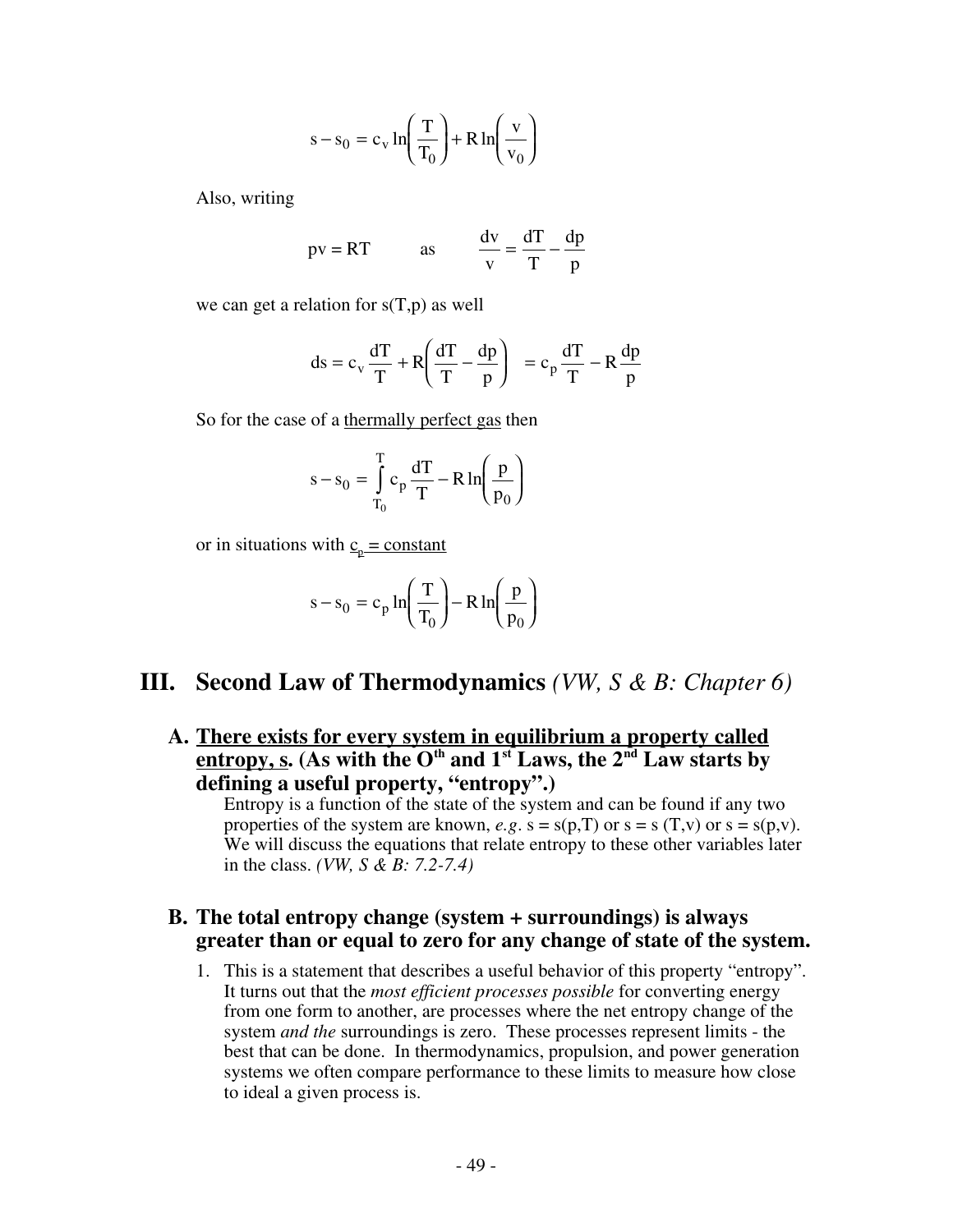- 2. *Physically*: Natural processes tend to go in certain directions, *e.g.* it is easier to mix two gases than to unmix them, and it is easier to bring two bricks initially at different temperatures to the same temperature than *vice versa*. Either direction satisfies the First Law. Second Law tells about the natural direction of processes and more importantly what the direction implies about the ability to do work with a system. *(VW, S & B: 6.3-6.4)*
	- a) For example, consider an unrestrained expansion. We start with a thermally insulated (adiabatic) volume with a thin diaphragm in the middle. On one side of the diaphragm is vacuum, on the other is gas at some pressure. We open a hole in the diaphragm and the gas rushes through it. No work is done on surroundings, and there is no heat transfer, therefore there is no change in the energy of system  $(1<sup>st</sup> Law)$ .



- b) Do we ever see the reverse happen? (Only if we somehow devised a process where the surroundings supplied some work.)
- c) The reverse is compatible, however, with the  $1<sup>st</sup>$  Law. So there must be some other principle (like the  $2<sup>nd</sup> Law$ ) that governs the direction of processes.
- d) Also note in the above example that some ability to do work has been lost. For instance we could have put a piston in the volume and allowed the expansion of the gas to do work to raise a weight.



e) If we carefully extract the maximum possible work from the system with a piston, then it is conceivable to think that we could reverse the process and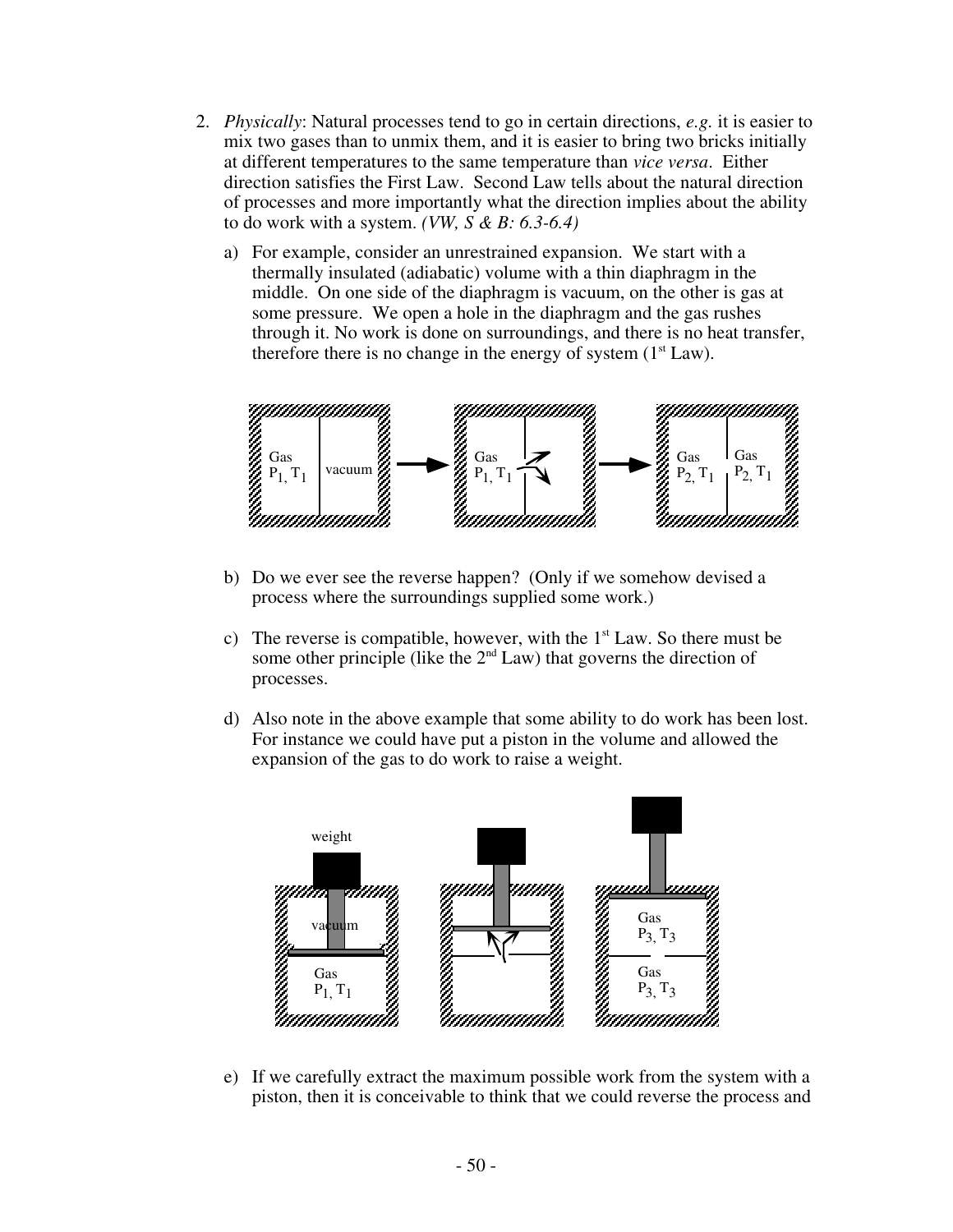put that work back into the system and everything (the system and the surroundings) would be back to the initial state.

- f) But if we let the gas undergo a free expansion, we lose some ability to get work out of the system. The property that is used to measure the 'change in ability to get work out of a system' is the entropy.
- g) For reversible processes (the most efficient processes possible), the net change in entropy in the universe (system + surroundings) is zero.
- h) Phenomena that introduce irreversibility and inefficiency are: friction, heat transfer across finite temperature differences, free expansion, ...